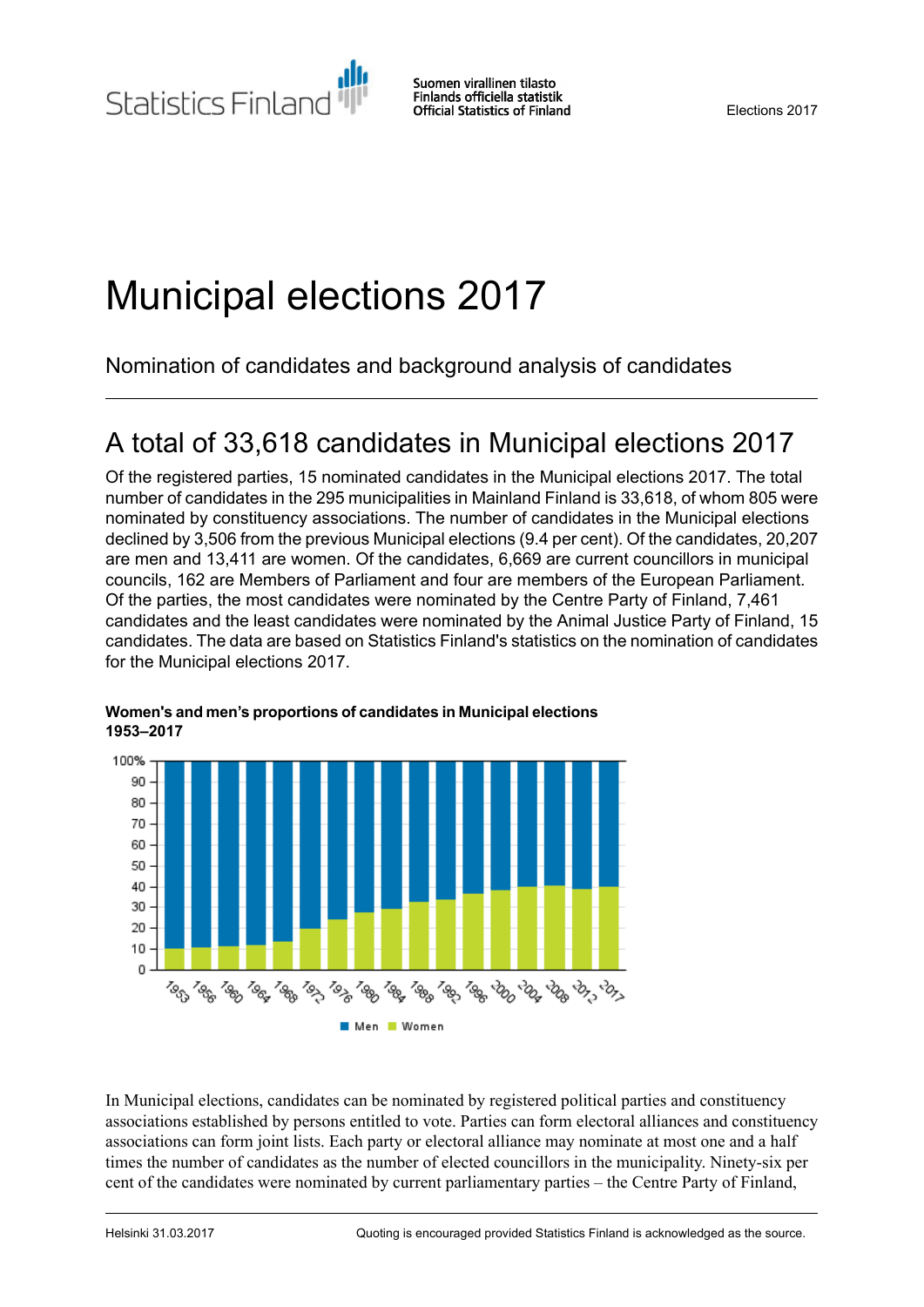National Coalition Party, Finns Party, Finnish Social Democratic Party, Green League, Left Alliance, Swedish People's Party in Finland, and Christian Democrats in Finland. Of the candidates, 1.6 per cent were nominated by parties that do not have MPs in the present Parliament. Of such parties, the most candidates were nominated by the Communist Party of Finland, 221 candidates and the least by the Animal Justice Party of Finland, 15 candidates. Of the candidates, 2.4 per cent are nominated by constituency associations.

A majority of the candidates in the Municipal elections have always been men. Of the candidates in the Municipal elections 2017, altogether 39.9 per cent were women, which is 1.1 percentage points more than in the previous Municipal elections. Among the parliamentary parties, the Green League nominated most female candidates in relative terms, 57.9 per cent of the candidates nominated by the party. Among the parliamentary parties, the Finns Party nominated the least female candidates, 25.2 per cent. Among all parties, the proportion of female candidates was highest in the Feminist Party (90.0 per cent) and lowest in the Independence Party (11.4 per cent).

| Party       | 18-24 | 25-34 | 35-44 | 45-54 | 55-64 | $65+$ | Total  |
|-------------|-------|-------|-------|-------|-------|-------|--------|
| KESK        | 353   | 902   | 1,442 | 1,761 | 1,792 | 1,211 | 7,461  |
| KOK         | 300   | 603   | 1,233 | 1,531 | 1,239 | 833   | 5,739  |
| PS          | 118   | 469   | 791   | 974   | 867   | 612   | 3,831  |
| SDP         | 171   | 599   | 1,180 | 1,388 | 1,609 | 1,185 | 6,132  |
| <b>VIHR</b> | 156   | 476   | 795   | 631   | 377   | 165   | 2,600  |
| VAS         | 122   | 426   | 606   | 608   | 818   | 623   | 3,203  |
| <b>RKP</b>  | 103   | 185   | 262   | 295   | 255   | 224   | 1,324  |
| <b>KD</b>   | 50    | 210   | 336   | 439   | 490   | 446   | 1,971  |
| SKP         | 4     | 35    | 32    | 22    | 53    | 75    | 221    |
| <b>KTP</b>  | 1     | 3     | 3     | 3     | 6     | 23    | 39     |
| LIBE        | 7     | 21    | 14    | 9     | 3     | 2     | 56     |
| Piraattip.  | 12    | 71    | 38    | 14    | 2     |       | 137    |
| <b>EOP</b>  | 1     | 9     | 2     | 3     |       |       | 15     |
| Femin.p.    | 3     | 15    | 13    | 6     | 2     | 1     | 40     |
| IP          | ۰     | 4     | 14    | 9     | 10    | 7     | 44     |
| Others      | 27    | 65    | 162   | 223   | 195   | 133   | 805    |
| Total       | 1,428 | 4,093 | 6,923 | 7,916 | 7,718 | 5,540 | 33,618 |

**Table 1. Number of candidates by age group and party in Municipal elections 2017**

The average age of all candidates in the Municipal elections is 49.5 years, that of male candidates is 50.7 and that of female ones 47.8. Of the candidates, 21,174 (63.0 per cent) are aged 45 or over, 5,540 (16.5 per cent) are aged 65 or over. Altogether, 1,428 candidates (4.2 per cent) are aged under 25. Among the parliamentary parties, the Swedish People's Party has the most candidates aged under 25 (7.8 per cent) and the Christian Democrats have the least (2.5 per cent). In relative terms, the Christian Democrats have the most candidates aged 65 or over (22.6 per cent) and the Green League has the least (6.3 per cent). Of all the parties that nominated candidates in the Municipal elections 2017, the Liberal Party has the most candidates aged under 25 in relative terms (12.5 per cent) and the Independence Party has the least (0.0 per cent). In relative terms, the Communist Worker's Party has the most candidates aged 65 or over (59.0 per cent) and the Pirate Party and the Animal Justice Party have the least (0.0 per cent). The age of the candidate is the age on the election day.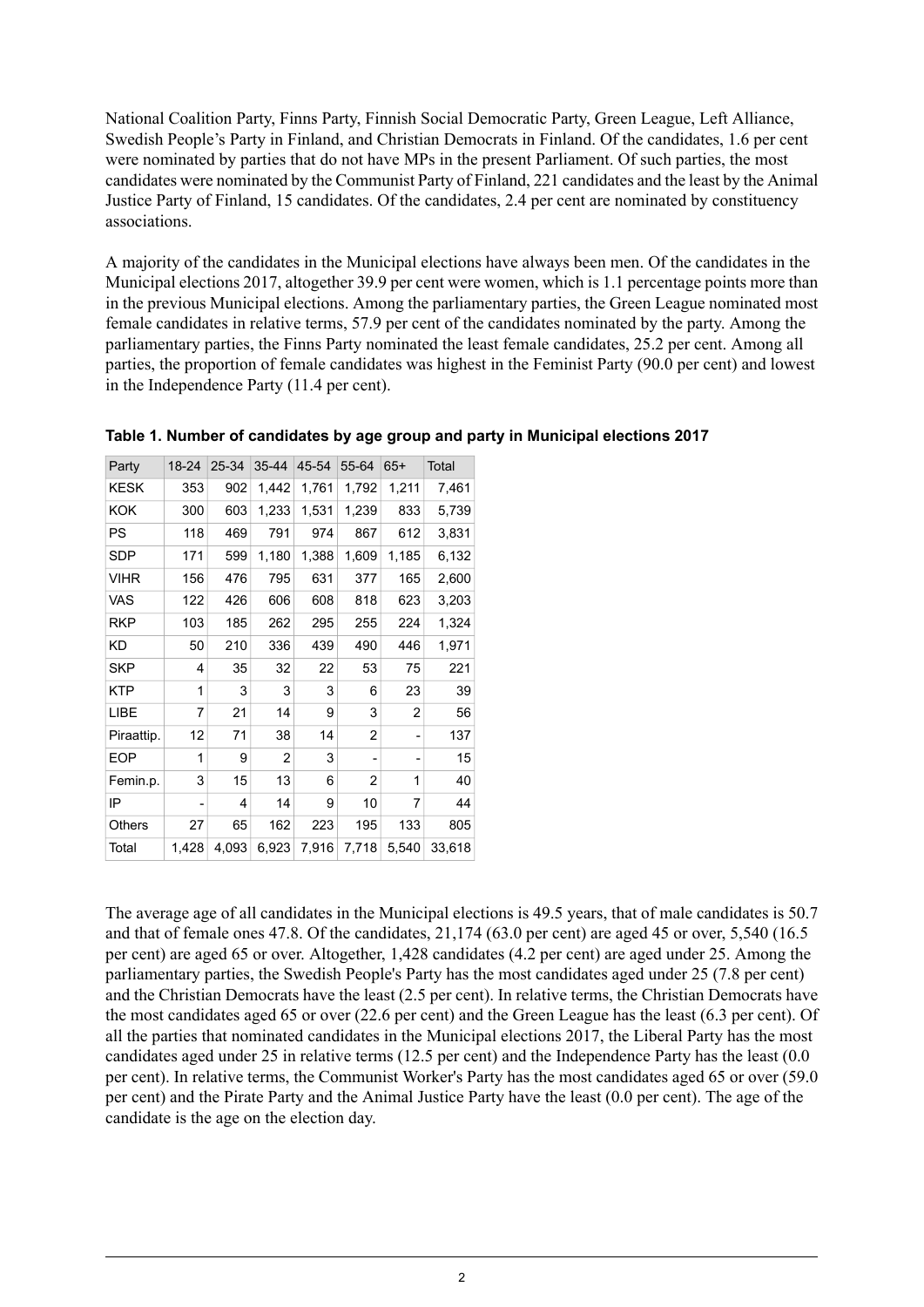| Party             | Councillors Average<br>in<br>municipal<br>councils<br>$(\% )$ | age of<br>candidates | Finnish or<br>Sami<br>speakers<br>(% ) | Swedish<br>speakers<br>(% ) | Other<br>language<br>speakers<br>$(\% )$ | Employed<br>$(\% )$ | Unemployed<br>(% ) | In the<br>inactive<br>population<br>(%) <sup>1</sup> | Average<br>income $^{2)}$ |
|-------------------|---------------------------------------------------------------|----------------------|----------------------------------------|-----------------------------|------------------------------------------|---------------------|--------------------|------------------------------------------------------|---------------------------|
| <b>KESK</b>       | 28.1                                                          | 49.5                 | 98.3                                   | 0.4                         | 1.3                                      | 74.5                | 5.4                | 20.1                                                 | 39,131                    |
| <b>KOK</b>        | 20.3                                                          | 49.0                 | 96.6                                   | 1.5                         | 1.9                                      | 75.7                | 4.8                | 19.4                                                 | 50,162                    |
| <b>PS</b>         | 20.8                                                          | 49.8                 | 97.5                                   | 0.7                         | 1.8                                      | 56.9                | 15.0               | 28.1                                                 | 30,420                    |
| <b>SDP</b>        | 20.0                                                          | 51.4                 | 94.4                                   | 3.6                         | 2.0                                      | 68.9                | 8.0                | 23.2                                                 | 37,866                    |
| <b>VIHR</b>       | 8.8                                                           | 43.8                 | 93.2                                   | 2.6                         | 4.2                                      | 69.7                | 11.0               | 19.3                                                 | 33,494                    |
| <b>VAS</b>        | 14.5                                                          | 50.4                 | 95.8                                   | 1.3                         | 2.8                                      | 58.4                | 11.9               | 29.8                                                 | 30,508                    |
| <b>RKP</b>        | 22.8                                                          | 47.9                 | 7.9                                    | 88.8                        | 3.3                                      | 75.2                | 4.2                | 20.6                                                 | 45,980                    |
| <b>KD</b>         | 10.2                                                          | 52.2                 | 88.6                                   | 8.0                         | 3.5                                      | 60.2                | 9.3                | 30.5                                                 | 32,929                    |
| <b>SKP</b>        | 4.1                                                           | 54.1                 | 95.5                                   | 1.8                         | 2.7                                      | 39.8                | 14.9               | 45.2                                                 | 23,587                    |
| <b>KTP</b>        | $\overline{\phantom{0}}$                                      | 61.1                 | 100.0                                  |                             |                                          | 12.8                | 7.7                | 79.5                                                 | 19,935                    |
| LIBE              | 3.6                                                           | 37.2                 | 92.9                                   | 5.4                         | 1.8                                      | 67.9                | 8.9                | 23.2                                                 | 29,654                    |
| Piraattip.        | $\overline{\phantom{0}}$                                      | 33.8                 | 93.4                                   | 3.6                         | 2.9                                      | 46.7                | 21.2               | 32.1                                                 | 19,432                    |
| <b>EOP</b>        |                                                               | 34.3                 | 100.0                                  |                             |                                          | 60.0                | 20.0               | 20.0                                                 | 19,917                    |
| Femin.p.          |                                                               | 37.2                 | 82.5                                   | 12.5                        | 5.0                                      | 77.5                | 5.0                | 17.5                                                 | 27,149                    |
| IP                | 2.3                                                           | 50.8                 | 100.0                                  |                             |                                          | 45.5                | 25.0               | 29.5                                                 | 24,252                    |
| Others            | 21.7                                                          | 51.0                 | 91.7                                   | 6.2                         | 2.1                                      | 62.8                | 11.2               | 26.0                                                 | 35,014                    |
| All<br>candidates | 19.8                                                          | 49.5                 | 92.2                                   | 5.6                         | 2.2                                      | 68.2                | 8.4                | 23.4                                                 | 38,080                    |

#### **Table 2. Background analysis of candidates by party in the Municipal elections 2017**

1) Candidates in the inactive population are divided into students (20.1%), pensioners (71.4%), conscripts or performing community service (0.4%), and other persons in the inactive population (8.1%).

2) Income subject to state taxation

Of the candidates, 19.8 per cent are current councillors in municipal councils. Among the parliamentary parties, the Centre Party has in relative terms the most candidates that are current councillors, 28.1 per cent. Among the parliamentary parties, the Green League has in relative terms the fewest candidates that are current councillors, 8.8 per cent.

Of the candidates, 92.2 per cent are Finnish or Sami speakers, 5.6 per cent are Swedish speakers and 2.2 per cent of the candidates have some other native language. Among the parliamentary parties, the Green League (4.2%), the Christian Democrats (3.5%) and the Swedish People's Party (3.3%) have the most foreign-language speaking candidates in relative terms.

Based on the candidates' main type of activity, 68.2 per cent of all candidates in the Municipal elections are employed, 8.4 per cent are unemployed and 23.4 per cent are in the inactive population. Among the parliamentary parties, the Coalition Party (75.7%) has the most employed candidates in relative terms and the Finns Party has the least (56.9%). In relative terms, the Christian Democrats have the most candidates in the inactive population (19.3%) and the Green League has the least (19.3%).

The average income subject to state taxation of all the candidates was EUR 38,080 per year. Among the parliamentary parties, the candidates of the Coalition Party have the highest average income, EUR 50,162, and the candidates of the Finns Party have the lowest, EUR 30,420.

The national register of candidates is published on the Internet pages of the Ministry of Justice (www.vaalit.fi/en/). More detailed data on the candidates of the Municipal elections can be found in the review: Background analysis of candidates in the Municipal elections 2017.

Tables in [databases](http://tilastokeskus.fi/til/kvaa/tau_en.html)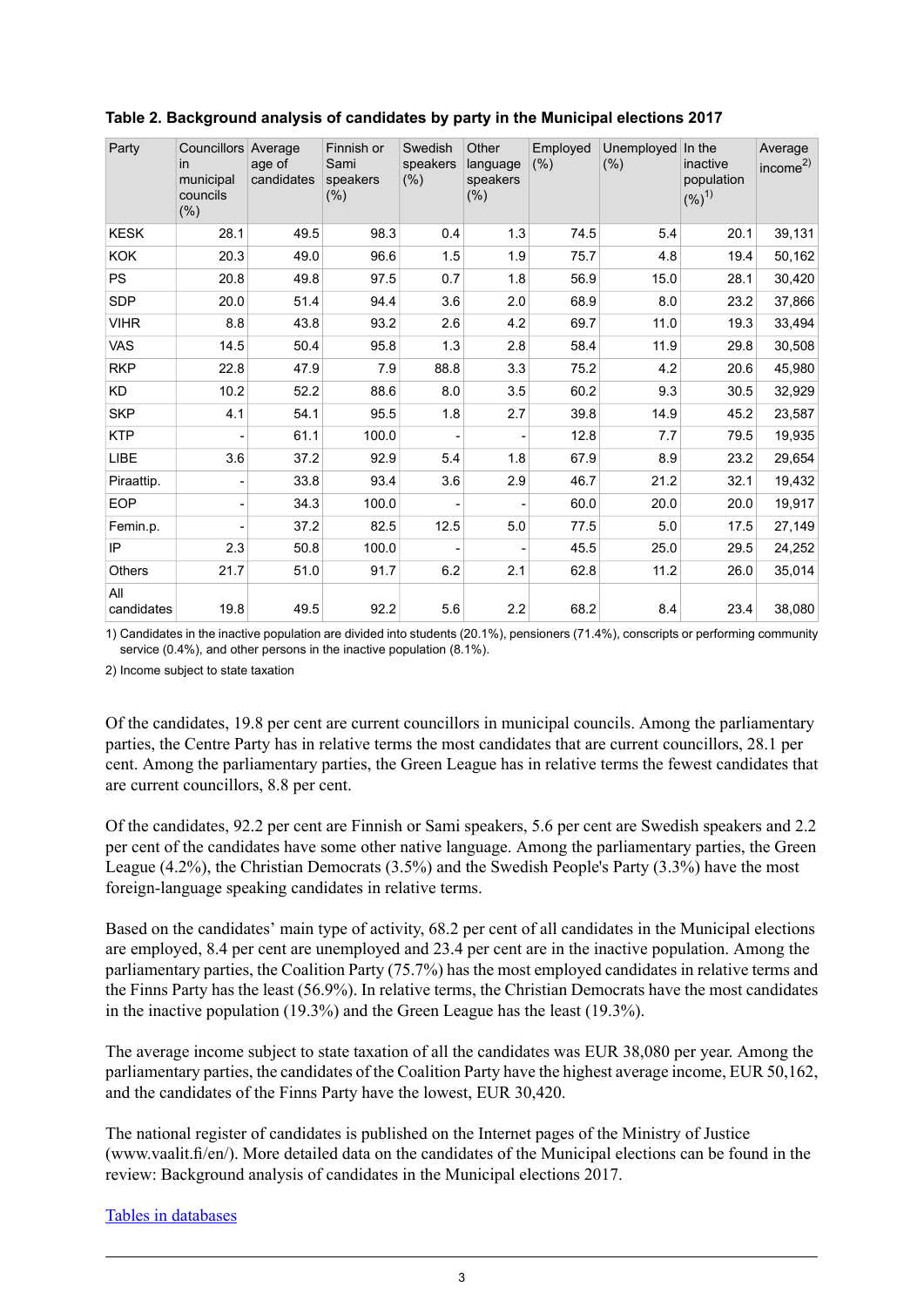## **Contents**

## Tables

| Table 2. Women's proportion of persons entitled to vote and candidates (by party) in Municipal elections 2000 to       |
|------------------------------------------------------------------------------------------------------------------------|
|                                                                                                                        |
|                                                                                                                        |
| Table 5. Persons entitled to vote and candidates by native language by region in Municipal elections 2017, % 16        |
| Table 6. Persons entitled to vote and candidates by native language, largest language groups specified, in Municipal   |
| Table 7. Share of persons with foreign background (persons whose parents were born abroad) among candidates in         |
| Table 8. Persons entitled to vote and candidates by nationality in Municipal elections 201719                          |
| Table 9. Employment rate of persons entitled to vote and candidates (aged 18 to 64) by region in Municipal elections   |
| Table 10. Candidates by employer sector and size of municipality in Municipal elections 2017, %24                      |
| Table 11. Persons entitled to vote and candidates (by party) by family status in Municipal elections 2017, % 26        |
| Table 12. Persons entitled to vote and candidates (by party) by number of children (on average) in Municipal elections |
| Table 13. Median disposable income (EUR per year) of persons entitled to vote and candidates by region in Municipal    |
| Table 14. Median disposable income (EUR per year) of persons entitled to vote and candidates (by party) in Municipal   |
| <b>Appendix tables</b>                                                                                                 |

### Appendix table 1. Number of candidates by constituency and party in the Municipal elections [2017.....................33](#page-32-0) Appendix table 2. Candidates by sex and age group by party in the Municipal elections [2017...............................33](#page-32-1)

## Figures

| Figure 3. Share of candidates nominated in the 2012 election and new candidates by party in the Municipal elections |  |
|---------------------------------------------------------------------------------------------------------------------|--|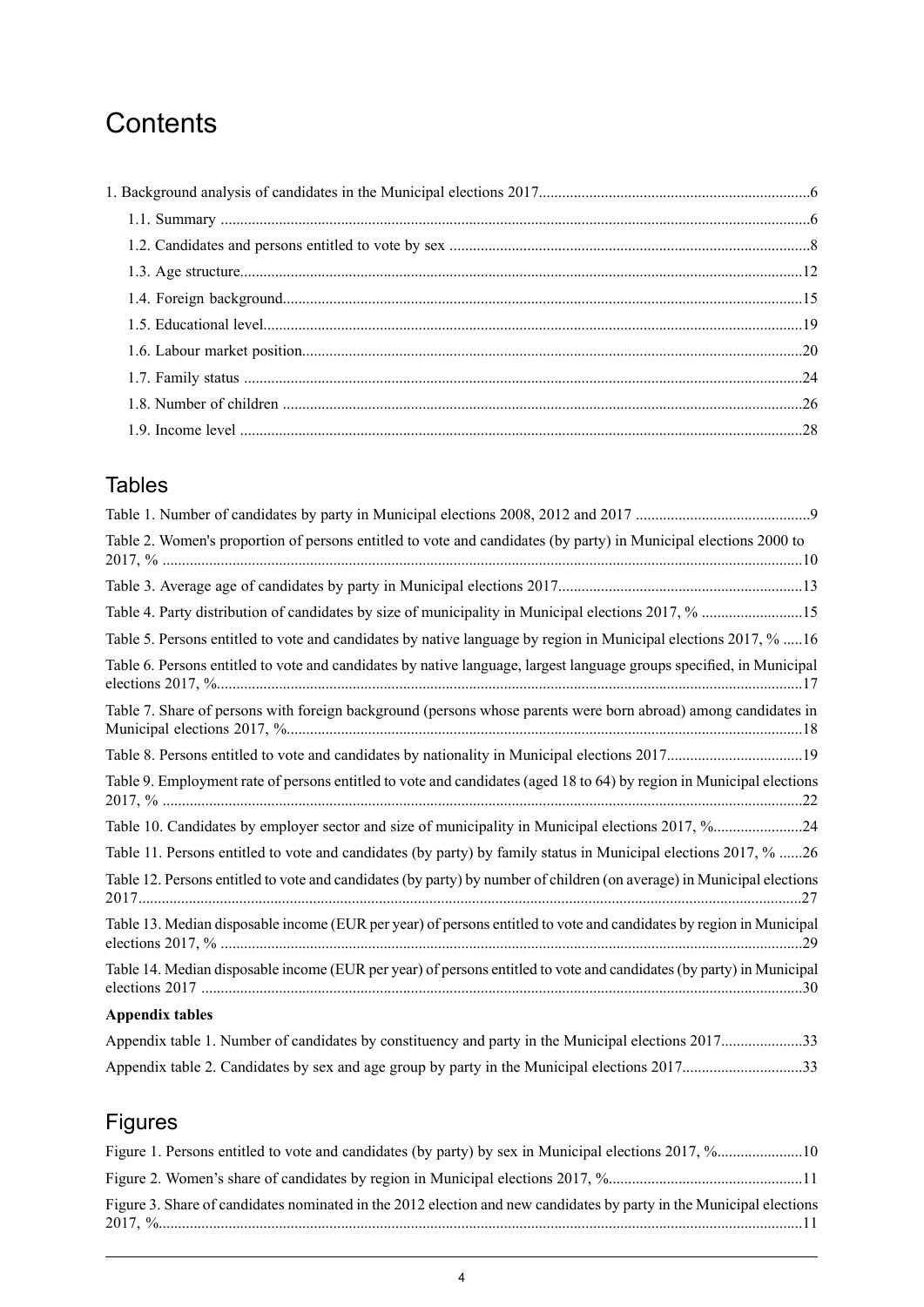| Figure 4. Age distributions and average age of persons entitled to vote by sex in Municipal elections 2017, %12         |
|-------------------------------------------------------------------------------------------------------------------------|
| Figure 5. Age distributions and average age of candidates by sex in Municipal elections 2017, %12                       |
| Figure 6. Persons entitled to vote and candidates (by party) by age group in Municipal elections 2017, %13              |
|                                                                                                                         |
| Figure 8. Foreign-language speakers' share of persons entitled to vote and candidates (by party) in Municipal elections |
| Figure 9. Proportion of persons with foreign background (persons whose both parents were born abroad) by party          |
| Figure 10. Persons entitled to vote and candidates (by party) by educational level in Municipal elections 2017, %       |
| Figure 11. Proportion of persons with tertiary level qualifications among persons entitled to vote and candidates by    |
| Figure 12. Persons entitled to vote and candidates (by party) by main type of activity in Municipal elections 2017,     |
| Figure 13. Employment rate of persons entitled to vote and candidates (aged 18 to 64) by region in Municipal elections  |
| Figure 14. Employed persons entitled to vote and candidates (by party) by socio-economic position in the Municipal      |
| Figure 15. Persons entitled to vote and candidates (by party) by employer sector in Municipal elections 2017, %.24      |
| Figure 16. Persons entitled to vote and candidates (by party) by family type in Municipal elections 2017, %25           |
| Figure 17. Persons entitled to vote and candidates (by party) by number of children in Municipal elections 2017,        |
| Figure 18. Median disposable income (EUR per year) of persons entitled to vote and candidates by region in Municipal    |
| Figure 19. Median disposable income (EUR) of persons entitled to vote and candidates (by party) in Municipal            |
| Figure 20. Proportion of persons belonging to the highest income decile by party in Municipal elections 2017, %.31      |
| Figure 21. Proportion of persons belonging to the lowest income decile by party in Municipal elections 2017, %.32       |

| Municipal elections, quality description |  |  |  |  |
|------------------------------------------|--|--|--|--|
|------------------------------------------|--|--|--|--|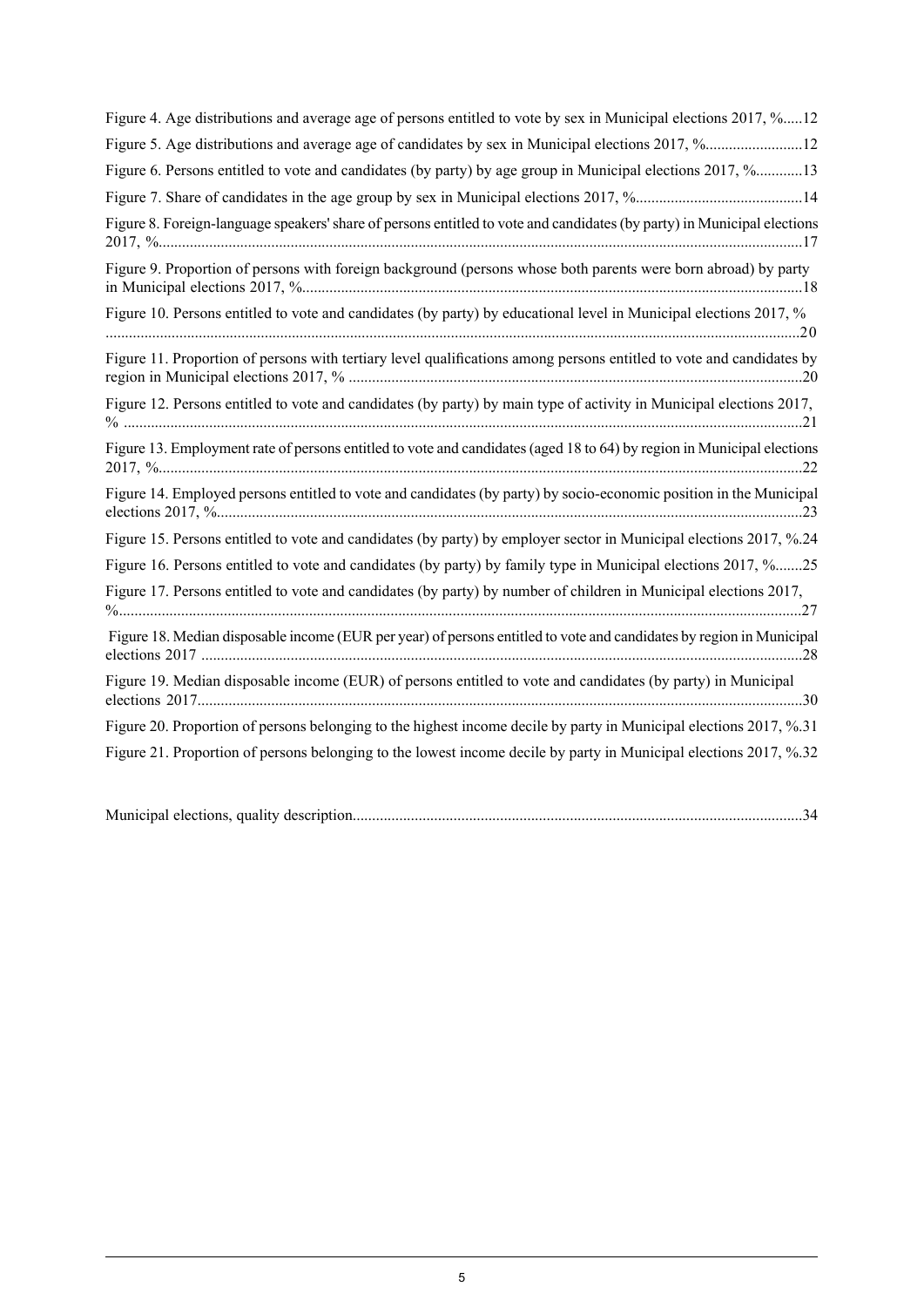## <span id="page-5-0"></span>1. Background analysis of candidates in the Municipal elections 2017

In the following review, background information of persons entitled to vote and of the candidates nominated by the parties are examined. The data on persons entitled to vote derive from the voting register established on 22 February 2017 and the data on the candidates from the candidate register set up on 9 March 2017. The background data are based on statistical data from Statistics Finland, such as population, employment and family statistics and the Register of Completed Education and Degrees.

The candidates differ by age structure and sex from all persons entitled to vote. Considerably fewer of the candidates are aged 30 or under and 70 or over than the persons entitled to vote, and more of the candidates are men than women. This should be taken into consideration when comparing the candidates with persons entitled to vote. In the tables and figures of this analysis, the data are not age-standardised. Standardisation would slightly lower the difference between the candidates and those entitled to vote, for example, when comparing the level of education, main type of activity, family status and socio-economic group among the candidates and persons entitled to vote.

<span id="page-5-1"></span>Only the parliamentary parties are specified in the following examination. The candidates nominated by other parties and constituency associations are presented as one category "Others".

## 1.1. Summary

#### **Number of candidates decreases, average age increases**

The number of candidates in the Municipal elections has been declining for a long time. Now, 33,618 candidates were nominated in the Municipal elections, which is 3,500 fewer than in 2012 and 6,100 fewer than in the 2000 elections. Only the Green League and the Christian Democrats in Finland were able to nominate more candidates than in the 2012 elections. Just like in previous years, the Centre Party of Finland has most candidates even though its number of the candidates has also declined from previous years.

The proportion of female candidates has remained at around 40 per cent already for a long time. Only the Green League has more female than male candidates. Around 58 per cent of its candidates are women. Among the parliamentary parties, the Finns Party has the least female candidates, 25 per cent.

Candidates are, on average, close on one year younger than persons entitled to vote The average age of the candidates has, however, risen faster than that of persons entitled to vote. Since 2000, the average age of the candidates has risen by 3.6 years. Over the same period, the average age of persons entitled to vote has risen by nearly three years.

#### **One-half of the candidates were also candidates in the previous elections**

Among all the candidates nominated by the parties over one-half were also candidatesin the 2012 Municipal elections, primarily as candidates for the same party. Since the last elections, the Green League has renewed its list of candidates the most, 60 per cent of their candidates were not candidates in the previous Municipal elections.

Around one-fifth of the candidates are current councillors. The Centre Party has the most current councillors on its list, around 28 per cent of the party's candidates. Altogether 162 of the candidates are Members of Parliament.

The Centre Party candidates dominate in small municipalities measured by population with fewer than 20,000 inhabitants. In municipalities with fewer than 5,000 inhabitants as many as 40 per cent of all candidates were nominated by the Centre Party. In the largest municipalities with over 100,000 inhabitants, the party distribution is clearly more even and no party has over 20 per cent of the candidates.

#### **Persons with foreign background under-represented**

Compared with persons entitled to vote, persons with foreign background are under-represented among candidates. Persons of foreign background, that is, persons, whose both parents were born abroad, represent close on six per cent of those entitled to vote and slightly over two per cent of candidates. The highest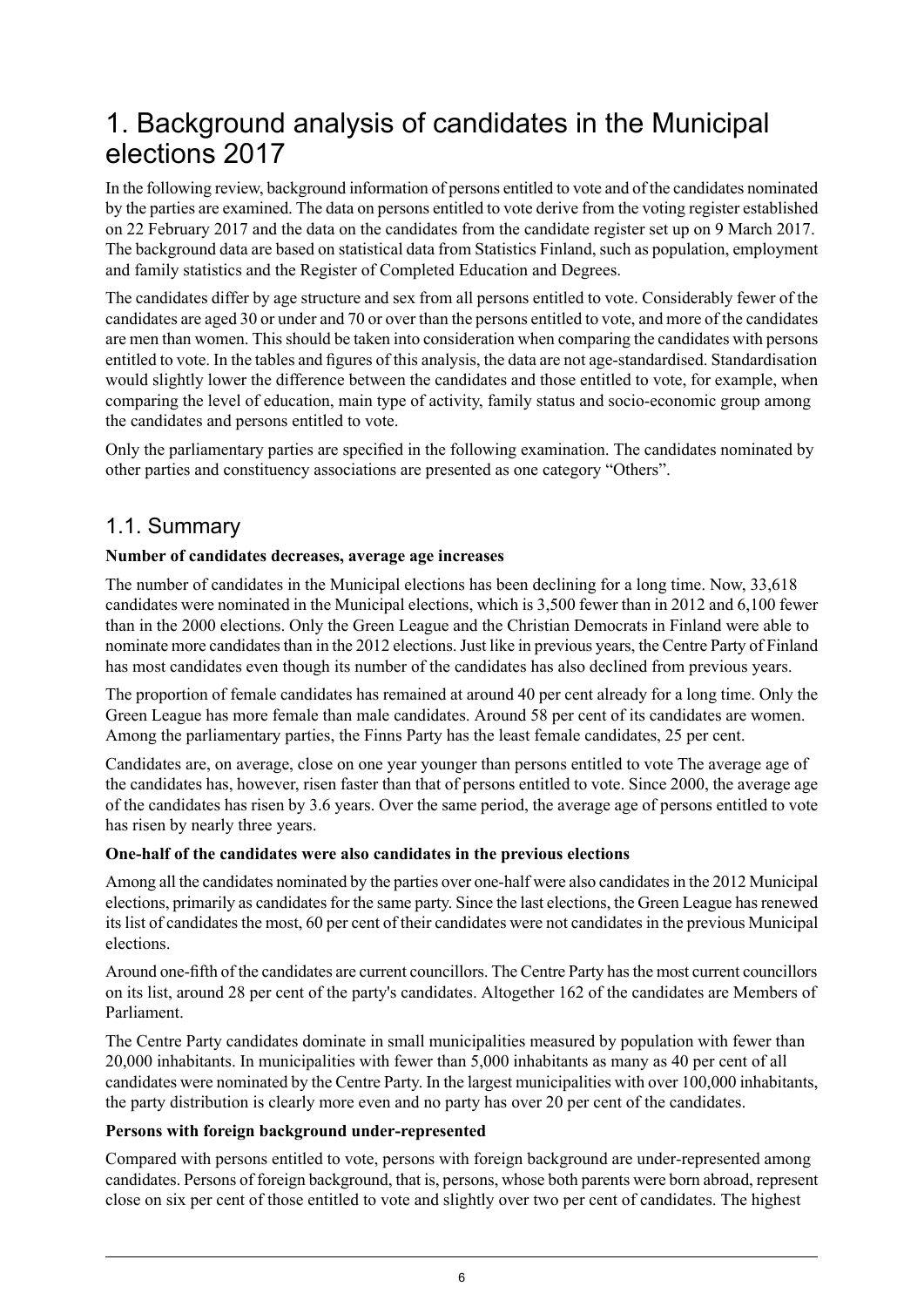proportions of candidates with foreign background were nominated by the Swedish People's Party (4.2%) and the least by the Centre Party (1.2%).

Examined by native language, the result is similar. Clearly fewer candidates than persons entitled to vote speak a foreign language as their native language. There are 727 foreign-language speaking candidates. The largest group of foreign-language speaking candidates is formed by Russian speakers, 164 candidates, and the second largest by Estonian speakers, 72 candidates.

There are citizens from over 60 different countries among the candidates, even though the share of foreign citizens among all candidates is under one per cent. Four per cent of all persons entitled to vote are foreign citizens. Of the candidates, 263 persons are foreign citizens. A person can have more than one nationality. There are 462 candidates that are Finnish citizens with citizenship in another country as well. They represent 1.4 per cent of all candidates. Among all persons entitled to vote, around 1.7 per cent have dual citizenship.

#### **Candidates are more highly educated and more actively in working life**

As regards education, candidates differ clearly from persons entitled to vote. Nearly 90 per cent of the candidates have completed post-comprehensive level qualifications while 73 per cent of those entitled to vote have done so. This is largely explained by the different age structure of people entitled to vote and the candidates. The educational level is highest for the Green League candidates. More than one-half of them have tertiary level qualifications, while this is so for one-third of all candidates and one fifth of all persons entitled to vote.

The difference in the age structure between the candidates and persons entitled to vote is also reflected in the difference between the labour market position of candidates and persons entitled to vote: nearly 70 per cent of candidates are employed and around one-half of those entitled to vote. Nearly 30 per cent of those entitled to vote are, in turn, retired, while this is the case for 17 per cent of candidates. The employment rate is calculated as the share of employed persons in working-age population aged 18 to 64. The employment rate of the candidates is 78 per cent, while that of persons entitled to vote is around ten percentage points lower.

Viewed by socio-economic group, there are more self-employed persons among the candidatesthan among persons entitled to vote. The share of self-employed persons among employed candidates is 16.5 per cent and 10.5 per cent among persons entitled to vote. Most self-employed persons are found among Centre Party candidates, nearly 30 per cent, of whom more than one-half are farmers and forestry entrepreneurs. Among Coalition Party candidates good one-fifth are also self-employed.

The local government sector employs candidates more than persons entitled to vote. Around 31 per cent of employed candidates work in the local government sector, while among those entitled to vote, 23 per cent work for a local authority. Wage and salary earners in the central government sector are candidates particularly in larger municipalities with over 100,000 inhabitants. In them, more than ten per cent of employed candidates work in the central government sector, while 6.5 per cent of all candidates and 5.8 per cent of persons entitled to vote work for the central government sector.

#### **Good one-third of candidates live in a family with children**

The candidates also differ in their family status from the persons entitled to vote: considerably more (36%) of candidates are parents of a family with children than among persons entitled to vote (23%). Less than 20 per cent of the candidates live alone, while around one-quarter of persons entitled to vote live alone. Differences in the family status are explained by the fact that the age structure of the candidates and persons entitled to vote differ from each other.

The current family status does not reveal how many of the candidates and of those entitled to vote have or have had children of their own. This can, however, be examined based on the number of children recorded in the Finnish Population Information System. Candidates have more children than average. Of the candidates, 78 per cent have children of their own, whereas the corresponding figure for persons entitled to vote is 65 per cent. The candidates have 2.0 children, on average, and persons entitled to vote have 1.5 children. The number of children is highest among Christian Democrats, 2.4 children and lowest among Green League candidates, 1.6 children.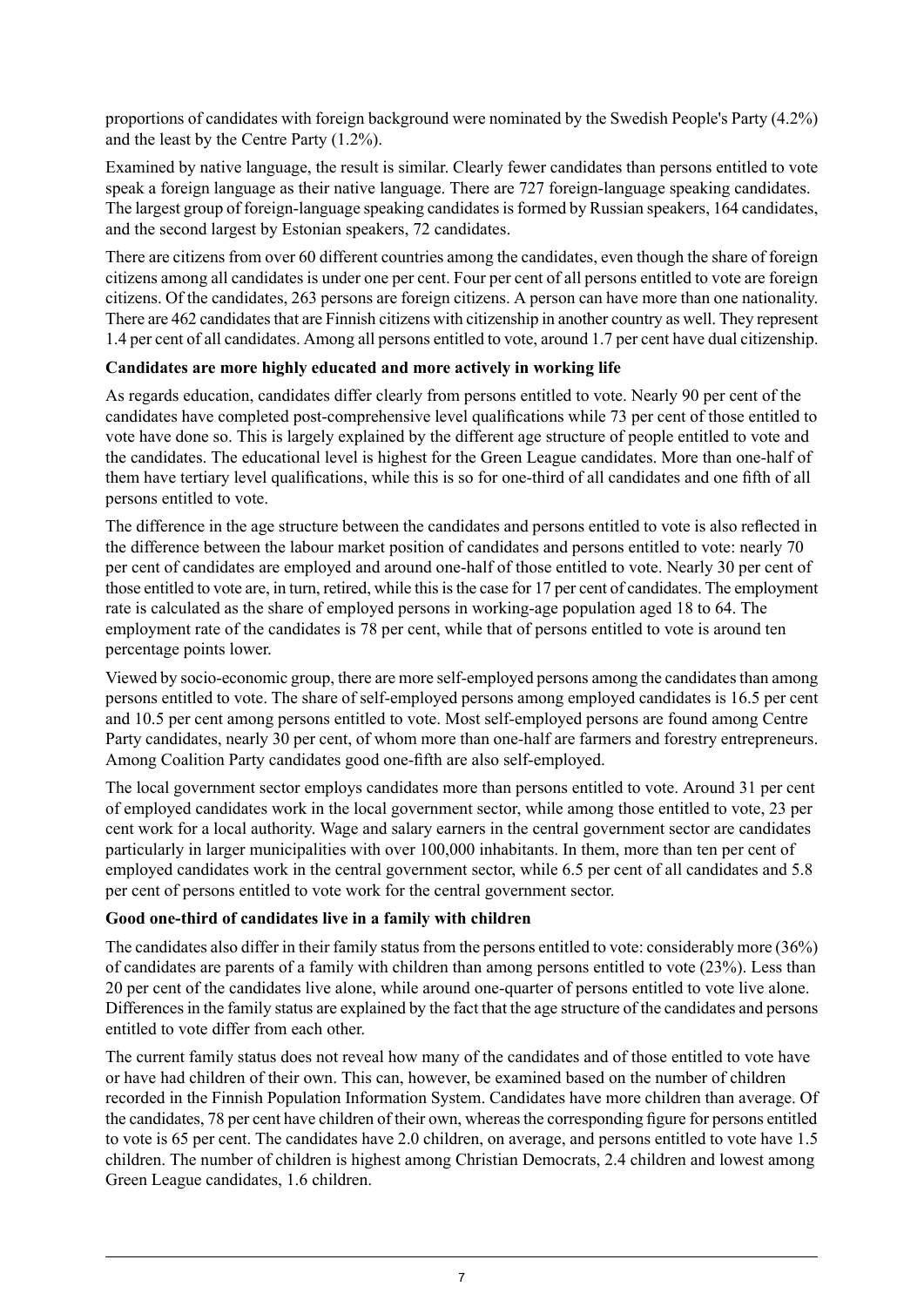#### **Highest income level among Coalition Party candidates**

Candidates are more highly educated and a larger share of them are also working. This also partially explains that the candidates' income level is higher than that of persons entitled to vote. The median for disposable monetary income among candidates in 2015 was EUR 26,100, while that of all persons entitled to vote was EUR 5,600 lower. Disposable monetary income refers to the monetary income after taxes that consists of earned income, property income, and transfer income.

The candidates' income varies by party from EUR 31,200 in the Coalition Party to EUR 22,200 in the Finns Party. When the population entitled to vote is arranged according to income and divided into ten equal parts, the income deciles of the population entitled to vote are generated. Each of these has slightly under 440,000 persons. The highest-income decile of the population entitled to vote has at least EUR 38,000 at their disposal and the lowest income decile at most EUR 8,250 per year.

Of all candidates, 18 per cent belong to the highest income decile. Of the candidates, those representing the Coalition Party and the Swedish People's Party belong to the higher end of the income distribution. Thirty-six per cent of the male candidates and 25 per cent of the female candidatesin the National Coalition Party belong to the highest income decile. Among the candidates of the Swedish People's Party, around 34 per cent of men and 19 per cent of women belong to the highest income decile.

One-tenth of all persons entitled to vote thus belong to the lowest income decile. Of the candidates, slightly fewer, around six per cent, belong to this decile. Only among female candidates nominated by constituency associations and other parties over ten per cent belong to the lowest income decile. For other parties, the shares fluctuate between 2.6 and nine per cent.

## <span id="page-7-0"></span>1.2. Candidates and persons entitled to vote by sex

#### **Green League and the Christian Democrats increased their number of candidates**

A total of 33,618 candidates were nominated for the Municipal elections. This is 3,506 fewer candidates than in 2012. Nearly all parties have a lower number of candidates than in the previous Municipal elections. Only the Green League and the Christian Democrats were able to nominate more candidates than in the 2012 elections. In the 2012 elections, the Green League had 2,299 candidates, now in the 2017 elections three hundred more, that is, 2,600 candidates. The Christian Democrats increased their number of candidates by around one hundred. The number of candidates decreased most in the National Coalition Party both in terms of number and in relative terms. As in previous years, the Centre Party of Finland (7,461) had the most candidates, even though its number of candidates is also lower than in the previous election. (Table 1)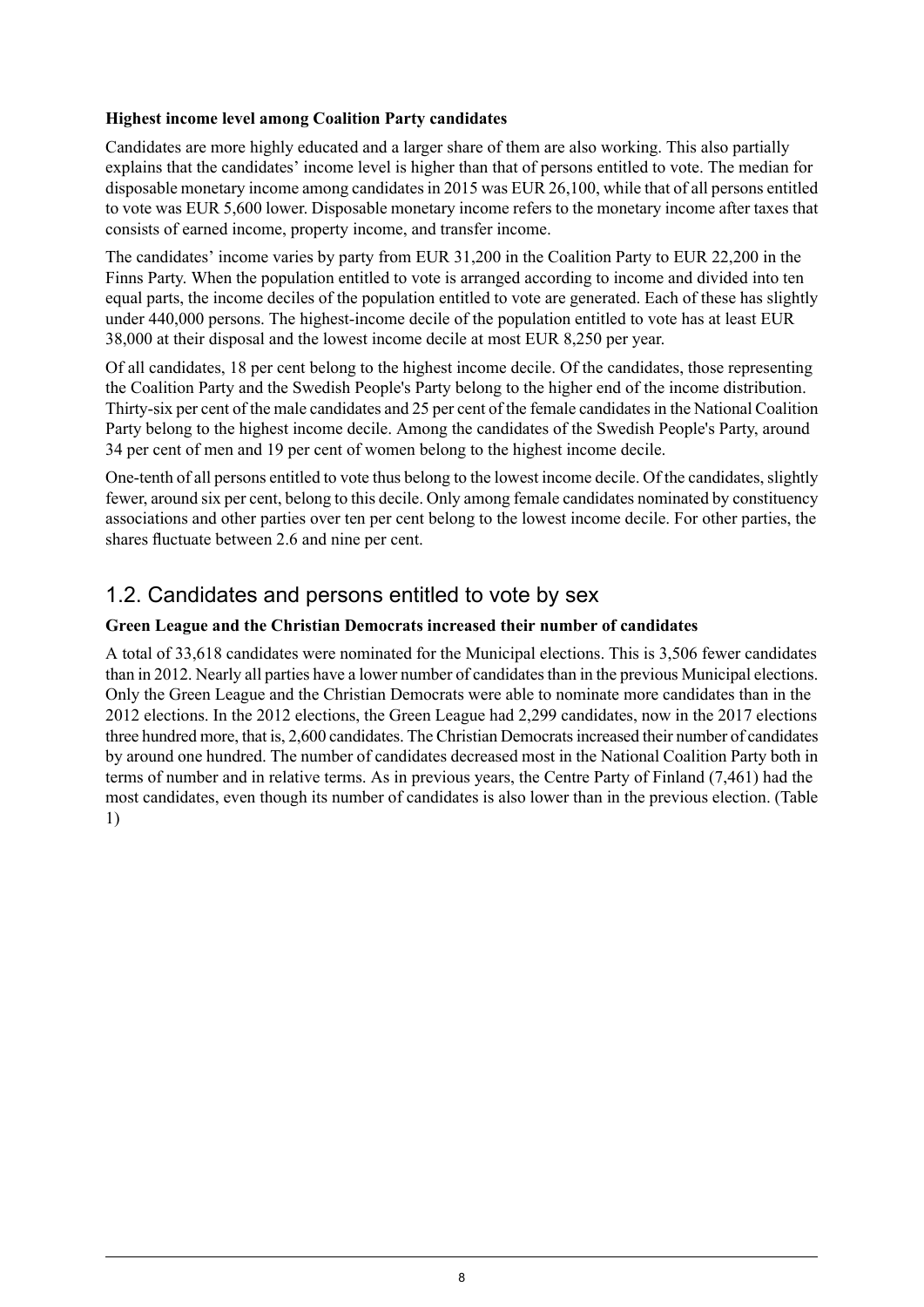| Party                                                 |       |                      |       | Number of candidates Change from the previous elections, % |         |  |
|-------------------------------------------------------|-------|----------------------|-------|------------------------------------------------------------|---------|--|
|                                                       | 2008  | 2012                 | 2017  | 2012                                                       | 2017    |  |
| Candidates<br>total                                   |       | 38,509 37,124 33,618 |       | $-3.6$                                                     | $-9.4$  |  |
| Centre Party<br>of Finland<br><b>KESK</b>             | 9,977 | 8,401                | 7,461 | $-15.8$                                                    | $-11.2$ |  |
| National<br><b>Coalition Party</b><br><b>KOK</b>      | 7,628 | 6,874                | 5,739 | $-9.9$                                                     | $-16.5$ |  |
| <b>Finns Party</b><br><b>PS</b>                       | 1.840 | 4,394                | 3,831 | 138.8                                                      | $-12.8$ |  |
| Finnish<br>Social<br>Democratic Party<br><b>SDP</b>   | 7,702 | 6,986                | 6,132 | $-9.3$                                                     | $-12.2$ |  |
| Green<br>League<br><b>VIHR</b>                        | 2,192 | 2,299                | 2,600 | 4.9                                                        | 13.1    |  |
| Left Alliance<br><b>VAS</b>                           | 4,112 | 3,506                | 3,203 | $-14.7$                                                    | $-8.6$  |  |
| Swedish<br>People's Party<br>in Finland<br><b>RKP</b> | 1,407 | 1,350                | 1,324 | $-4.1$                                                     | $-1.9$  |  |
| Christian<br>Democrats<br>in Finland<br><b>KD</b>     | 1.921 | 1,870                | 1,971 | $-2.7$                                                     | 5.4     |  |
| <b>Others</b>                                         | 1,730 | 1,444                | 1,357 | $-16.5$                                                    | $-6.0$  |  |

#### <span id="page-8-0"></span>**Table 1. Number of candidates by party in Municipal elections 2008, 2012 and 2017**

#### **Women's share of the candidates remains at 40 per cent**

Women make up 39.9 per cent of the candidates. The majority, or 51.2 per cent, of the persons entitled to vote are women. The proportion of female candidates rose by one percentage point from the 2012 Municipal elections. Only the Green League has more female than male candidates. Of its candidates, 57.9 per cent are women. Christian Democrats had the second most female candidates, where the share of women was 46.7 per cent and the Swedish People's Party had the third most, 43.7 per cent. The share of female candidates is around 40 per cent in the Social Democratic Party, the Left Alliance, the Centre Party, and the National Coalition Party. The Finns Party has the least female candidates, 25 per cent of candidates. (Figure 1)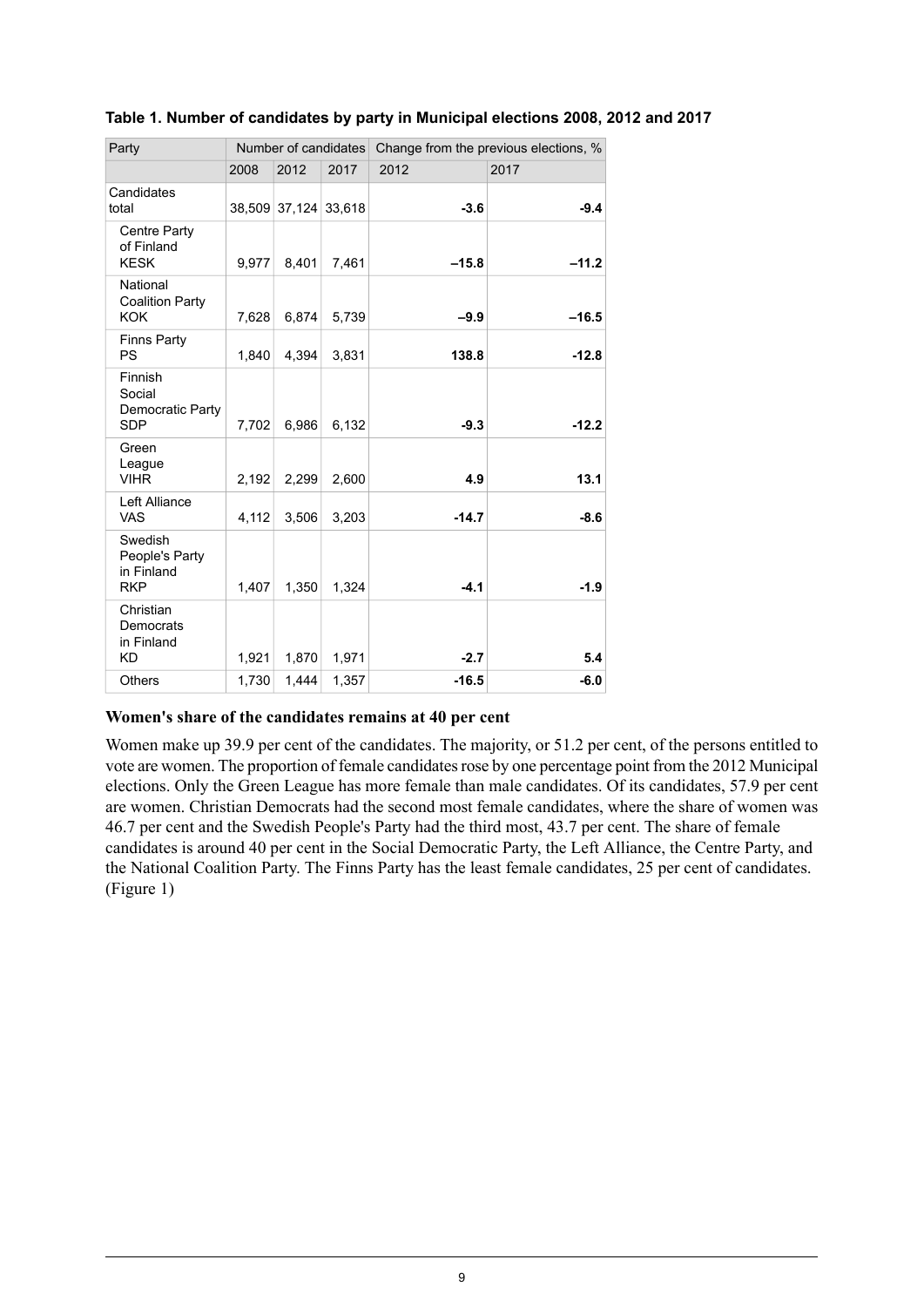

<span id="page-9-1"></span>**Figure 1. Persons entitled to vote and candidates (by party) by sex in Municipal elections 2017, %**

Women's share of all candidates has remained at around 40 per cent throughout the 2000s. Among most parties, the share of female candidates has remained more or less on the same level. Only the Green League and the Left Alliance have clearly increased their share of female candidates in recent years. In the Green League, the share of female candidates has increased by seven percentage points from 2000 and in the Left Alliance by 5.6 percentage points. (Table 2)

| Party                                                 | 2000 | 2004 | 2008 | 2012 | 2017 |
|-------------------------------------------------------|------|------|------|------|------|
| Persons entitled to vote                              | 51.8 | 51.6 | 51.5 | 51.4 | 51.2 |
| Candidates                                            | 38.2 | 39.9 | 40.4 | 38.8 | 39.9 |
| Centre Party<br>of Finland<br><b>KESK</b>             | 38.2 | 39.7 | 40.3 | 39.8 | 39.7 |
| National<br><b>Coalition Party</b><br><b>KOK</b>      | 39.1 | 40.4 | 40.3 | 39.1 | 39.0 |
| <b>Finns Party</b><br>PS                              | 28.8 | 26.3 | 25.7 | 23.3 | 25.2 |
| Finnish<br>Social<br>Democratic Party<br><b>SDP</b>   | 37.7 | 39.2 | 40.8 | 40.4 | 40.9 |
| Green<br>League<br><b>VIHR</b>                        | 50.7 | 52.9 | 56.8 | 56.8 | 57.9 |
| Left Alliance<br><b>VAS</b>                           | 34.2 | 36.1 | 36.6 | 37.9 | 39.8 |
| Swedish<br>People's Party<br>in Finland<br><b>RKP</b> | 39.9 | 43.5 | 42.9 | 43.5 | 43.7 |
| Christian<br>Democrats<br>in Finland<br><b>KD</b>     | 46.9 | 47.2 | 48.2 | 45.3 | 46.7 |
| Others                                                | 32.0 | 34.6 | 33.6 | 32.8 | 33.8 |

#### <span id="page-9-0"></span>**Table 2. Women's proportion of persons entitled to vote and candidates (by party) in Municipal elections 2000 to 2017, %**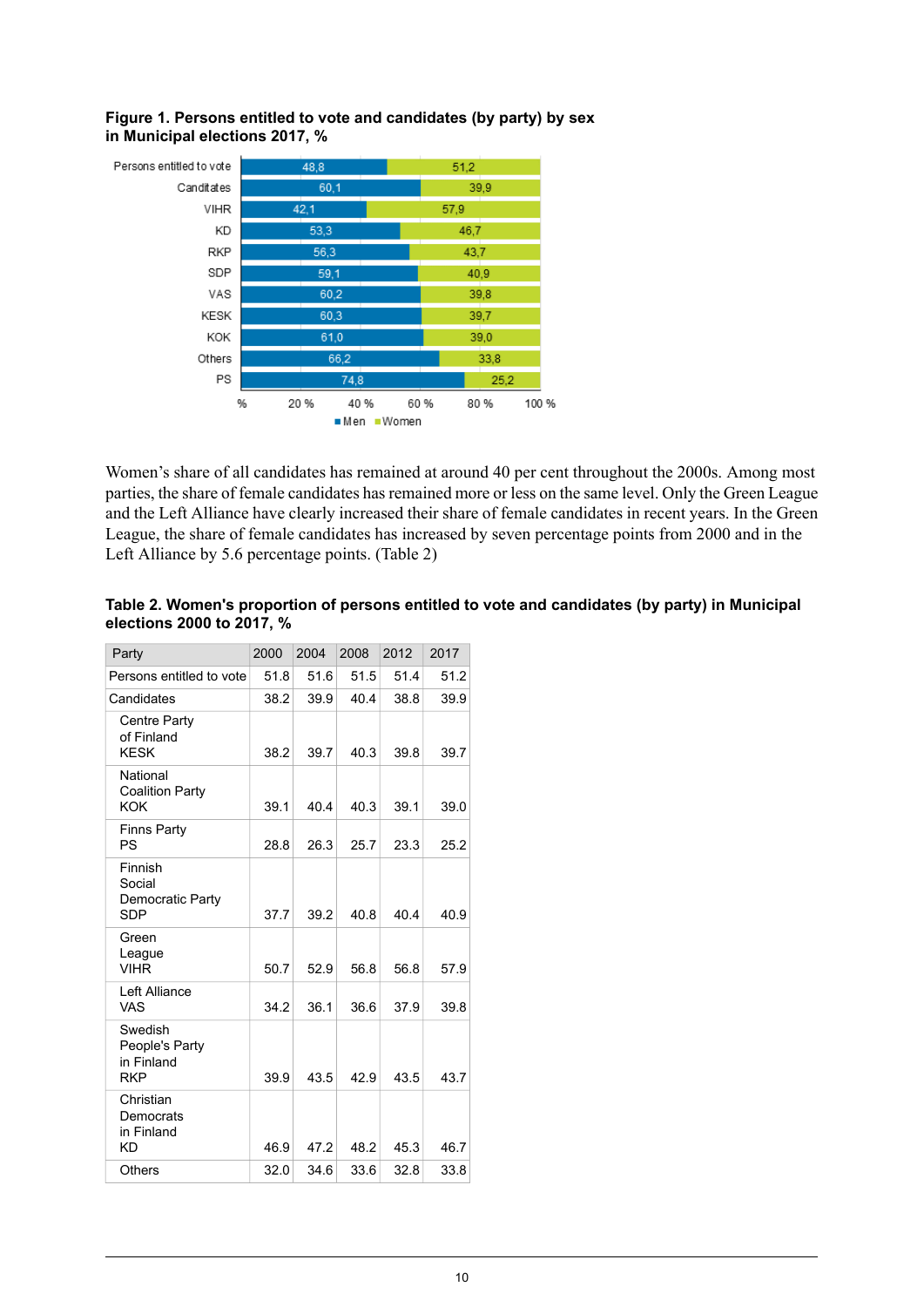The percentage of female candidates is highest in the region of Uusimaa (43.4%) and lowest in Central Ostrobothnia (35.7%). In addition to Uusimaa, only the regions of Varsinais-Suomi, Kanta-Häme and Ostrobothnia have more female candidates than average. (Figure 2)

![](_page_10_Figure_1.jpeg)

<span id="page-10-0"></span>![](_page_10_Figure_2.jpeg)

#### **More than one-half were also candidates in the 2012 Municipal elections**

Of all the candidates nominated by the parties, over one-half of the candidates were also candidates in the 2012 Municipal elections. Of all candidates, 2.6 per cent were candidates for some other party in the previous elections and around 46 per cent of the candidates were new candidates. The Green League has the most new candidates, among whose candidates 60 per cent are new. Among the candidates of the Social Democratic Party, nearly 60 per cent were also nominated in the previous elections either as candidates for the Social Democratic Party or for some other party. In both elections, close on three per cent of candidates has changed parties. (Figure 3)

<span id="page-10-1"></span>Around one-fifth of all the candidates are current councillors. The Centre Party has most current councillors on its list, around 28 per cent of the party's candidates and the Green League has the least, close on nine per cent. Altogether 162 of the candidates are Members of Parliament.

![](_page_10_Figure_6.jpeg)

**Figure 3. Share of candidates nominated in the 2012 election and new candidates by party in the Municipal elections 2017, %**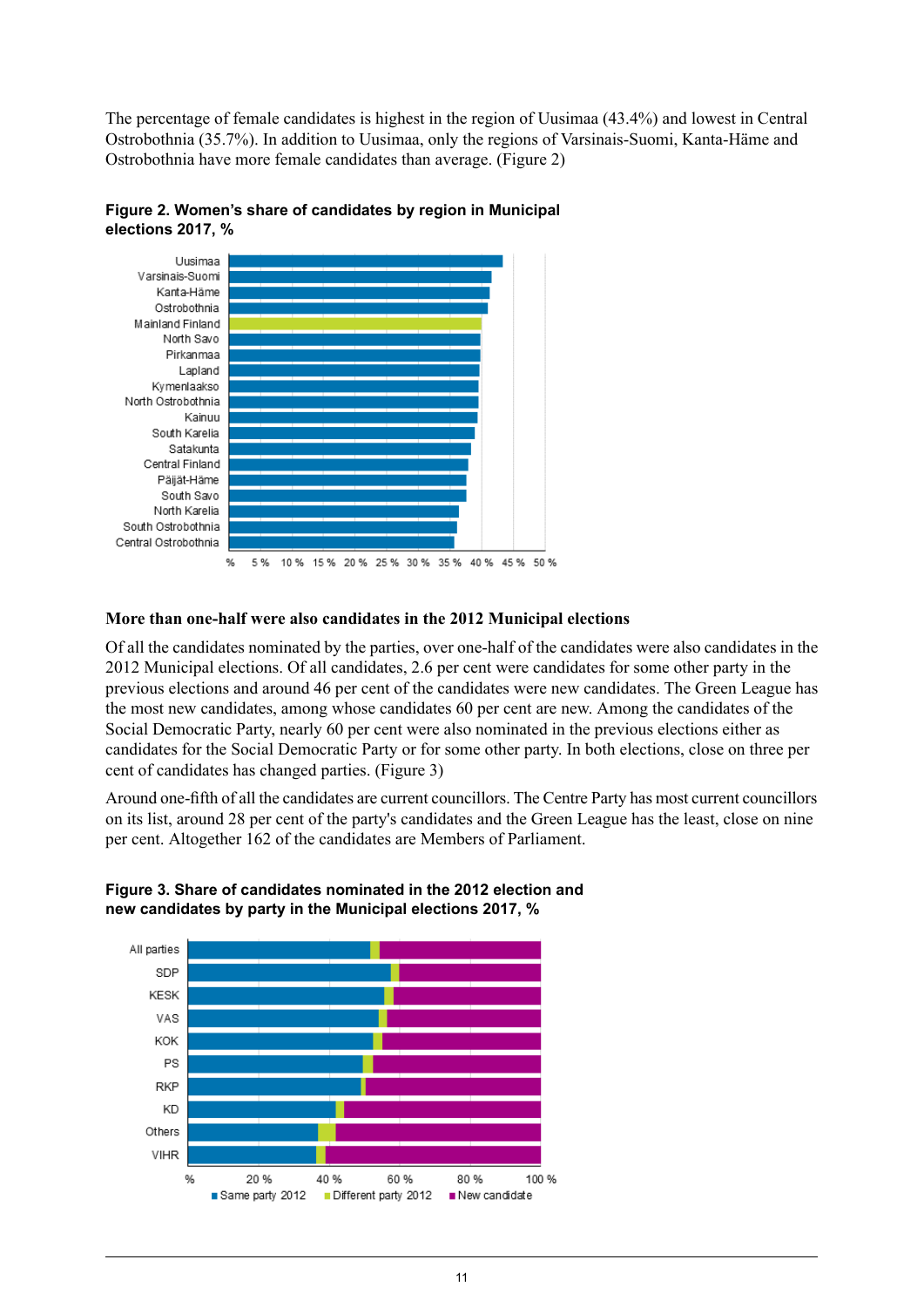## <span id="page-11-0"></span>1.3. Age structure

### **Candidates grow older year by year**

The average age of the candidates is now almost one year higher than in the previous elections and around 3.6 years older than the candidates in 2000. Female candidates are around three years younger than male candidates. The average age of male candidates is now 50.7 years and that of female candidates 47.8. Female candidates are, on average, four years younger than women entitles to vote, whereas male candidates two years older than men entitled to vote. The average age of persons entitled to vote has risen by close on one year since the previous elections and by nearly three years from 2000. On the day of the election, the average age of persons entitled to vote is now 48.9 for men and 51.5 for women. (Table 3)

The sex and age structure of candidates is very different from that of persons entitled to vote (Figures 4 and 5). The age pyramid of neither group is no longer a pyramid as the name indicates: the age structure of persons entitled to vote rather resembles a tower and that of candidates a one sided gyroscope, from which the missing of the youngest and oldest age groups as well as the dominance of men are visible. Most male candidates represent the age group of those aged 50 to 64 and most female candidates the age group of those aged 40 to 54.

![](_page_11_Figure_4.jpeg)

<span id="page-11-1"></span>**Figure 4. Age distributions and average age of persons entitled to vote by sex in Municipal elections 2017, %**

<span id="page-11-2"></span>![](_page_11_Figure_6.jpeg)

![](_page_11_Figure_7.jpeg)

Examined by party, the Christian Democrats hasthe oldest candidates: Nearly 40 per cent of their candidates are aged 60 or over and the average age is 52.2 years. The Green League has the youngest candidates.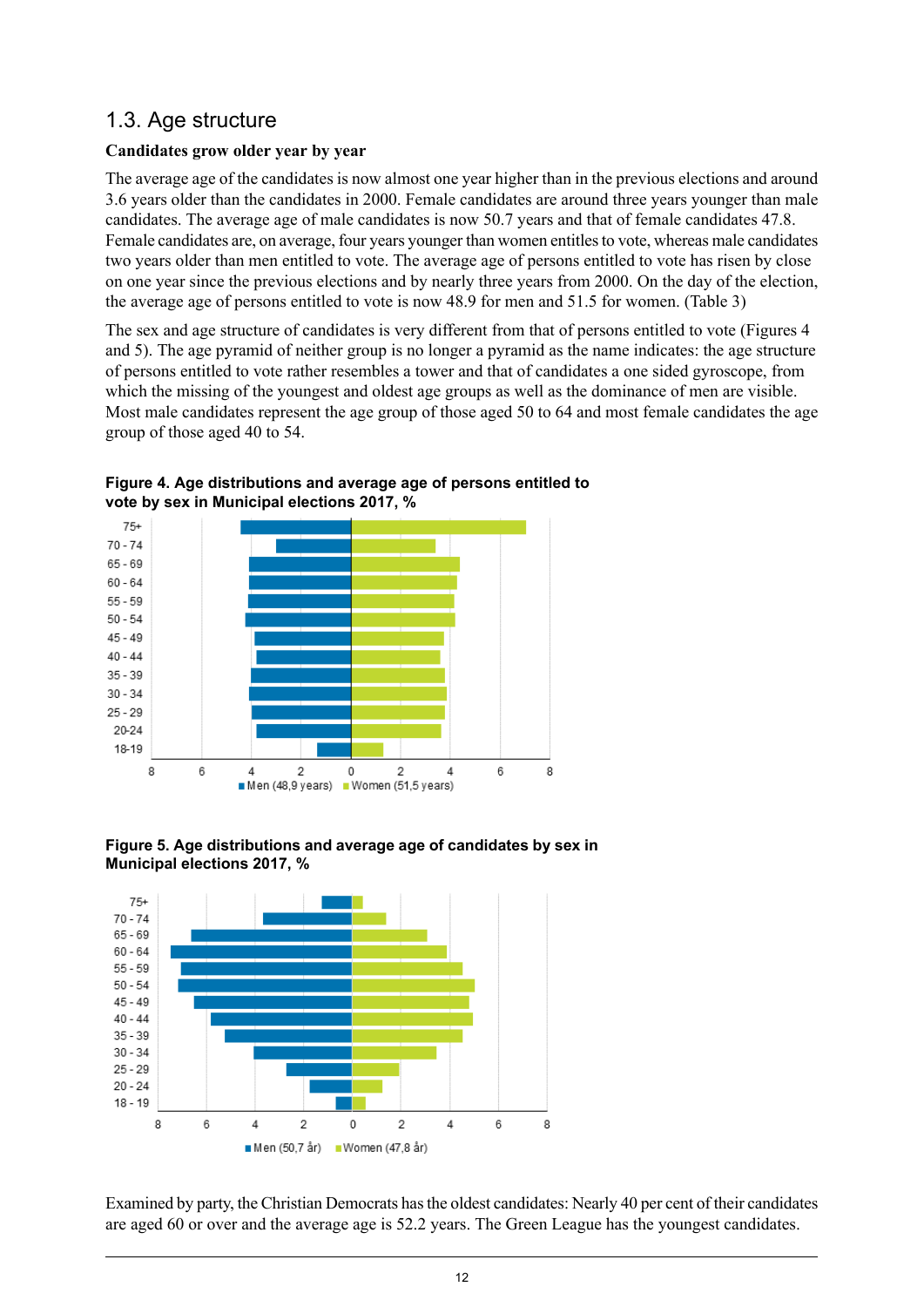Almost 45 per cent of them are aged under 40, and the average age of the candidates is 43.8 years. Around 29 per cent of all candidates are aged under 40 and around 31 per cent are aged 60 or over. (Figure 6, Table 3)

![](_page_12_Figure_1.jpeg)

<span id="page-12-1"></span>![](_page_12_Figure_2.jpeg)

#### <span id="page-12-0"></span>**Table 3. Average age of candidates by party in Municipal elections 2017**

|                                                       | Candidates |             |       |  |  |
|-------------------------------------------------------|------------|-------------|-------|--|--|
|                                                       | Total      | Men         | Women |  |  |
| Persons entitled to vote                              | 50.3       | 48.9        | 51.5  |  |  |
| Candidates                                            | 49.5       | 50.7        | 47.8  |  |  |
| Centre Party<br>of Finland<br><b>KESK</b>             | 49.5       | 50.9        | 47.5  |  |  |
| National<br><b>Coalition Party</b><br>KOK             | 49.0       | 49.8        | 47.6  |  |  |
| <b>Finns Party</b><br>PS                              | 49.8       | 50.4        | 47.9  |  |  |
| Finnish<br>Social<br>Democratic Party<br><b>SDP</b>   |            | $51.4$ 52.7 | 49.7  |  |  |
| Green<br>League<br><b>VIHR</b>                        | 43.8       | 44.6        | 43.1  |  |  |
| Left Alliance<br>VAS                                  | 50.4       | 51.9        | 48.2  |  |  |
| Swedish<br>People's Party<br>in Finland<br><b>RKP</b> | 47.9       | 49.2        | 46.2  |  |  |
| Christian<br>Democrats<br>in Finland<br>KD            | 52.2       | 52.4        | 51.9  |  |  |
| Others                                                | 48.9       | 49.7        | 47.2  |  |  |

#### **Women's enthusiasm to stand as candidates decreases after the age of 40**

Altogether 0.9 per cent of men and 0.6 per cent of women are nominated as candidates. In all age groups, fewer women are nominated than men. The share of candidates of the age group raises sharply for women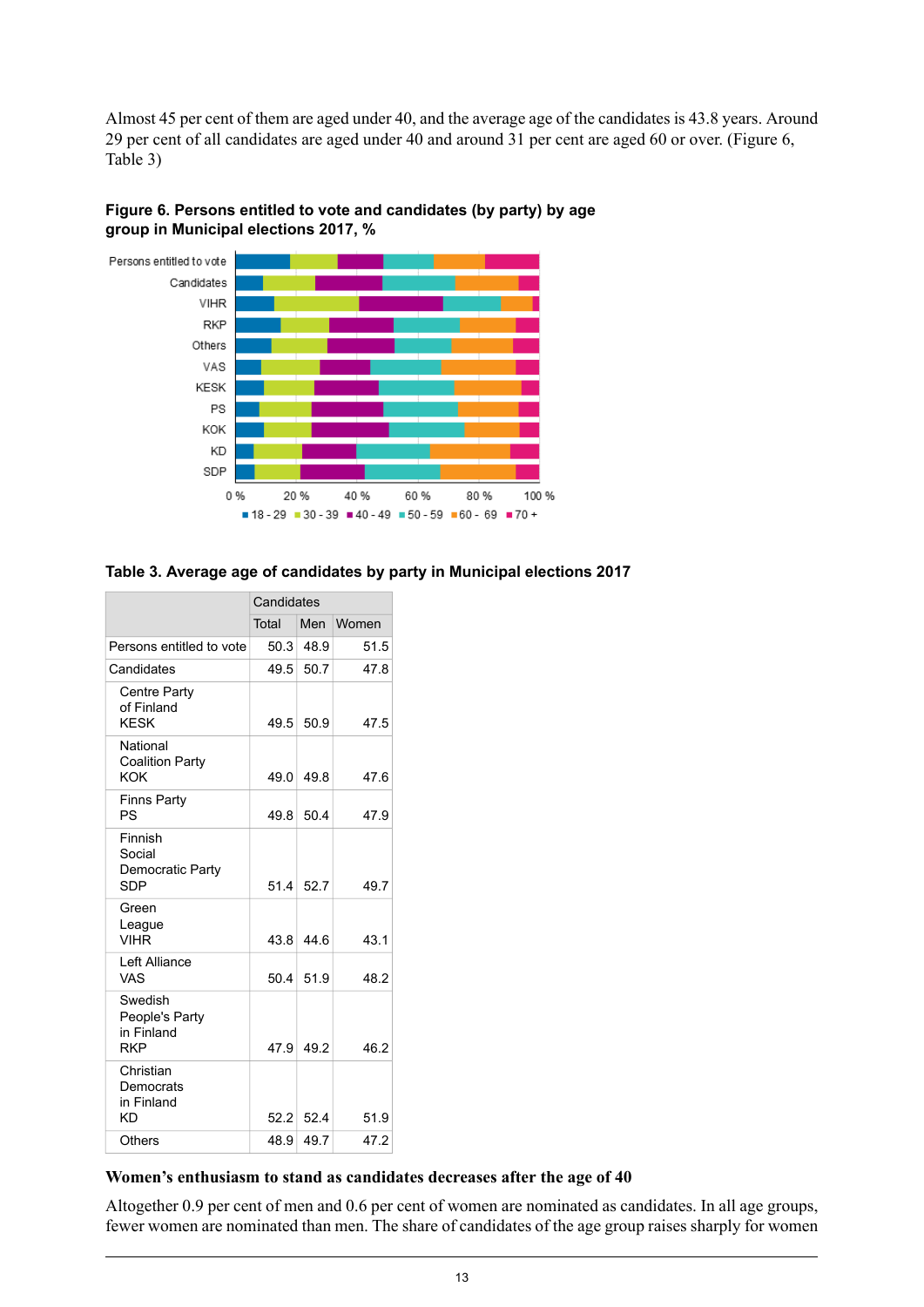to about the age of 40 and for men to the age of 50. At about the age of 40 women's participation rate is only slightly lower than men's but the difference grows after that. While women's participation rate makes a downturn after the age of 40, men's participation rate only drops at the age of 70 to the same level as for 40-year-old men.

The proportion of male candidates per age group is at its highest in ages 58 to 64, when around 1.4 to 1.5 per cent of each 1-year age group are candidates. Among women, most stand as candidates between the ages 40 to 50, 0.9 to 1.1 per cent of the age group. (Figure 7)

![](_page_13_Figure_2.jpeg)

<span id="page-13-0"></span>**Figure 7. Share of candidates in the age group by sex in Municipal elections 2017, %**

#### **In small municipalities, Centre Party candidates in the municipalities**

The Centre Party candidates dominate in small municipalities measured by population with fewer than 20,000 inhabitants. In municipalities with fewer than 5,000 inhabitants as much as 40 per cent of all candidates were nominated by the Centre Party. In municipalities of thissize category, the Social Democratic Party and the National Coalition Party have nominated the second and third most candidates. In large municipalities with over 100,000 inhabitants the proportion of the Centre Party is slightly over ten per cent of all candidates. (Table 4)

In larger municipalities no party reaches as large a share of the candidates as the Centre Party does in small municipalities. In municipalities with 20,000 to 99,999 inhabitants, the Social Democratic Party's share of candidates is good one-fifth and the National Coalition Party's close on one-fifth.

In the largest municipalities with over 100,000 inhabitants the party distribution of candidates is considerably more even: the Coalition Party and the Social Democratic Party have nominated the most candidates, that is, both parties have a proportion of 15.5 per cent. Large cities also have more than average candidates from the Green League, the Left Alliance and the Communist Party of Finland. The share of the Finns Party candidates does not vary much by the size of the municipality.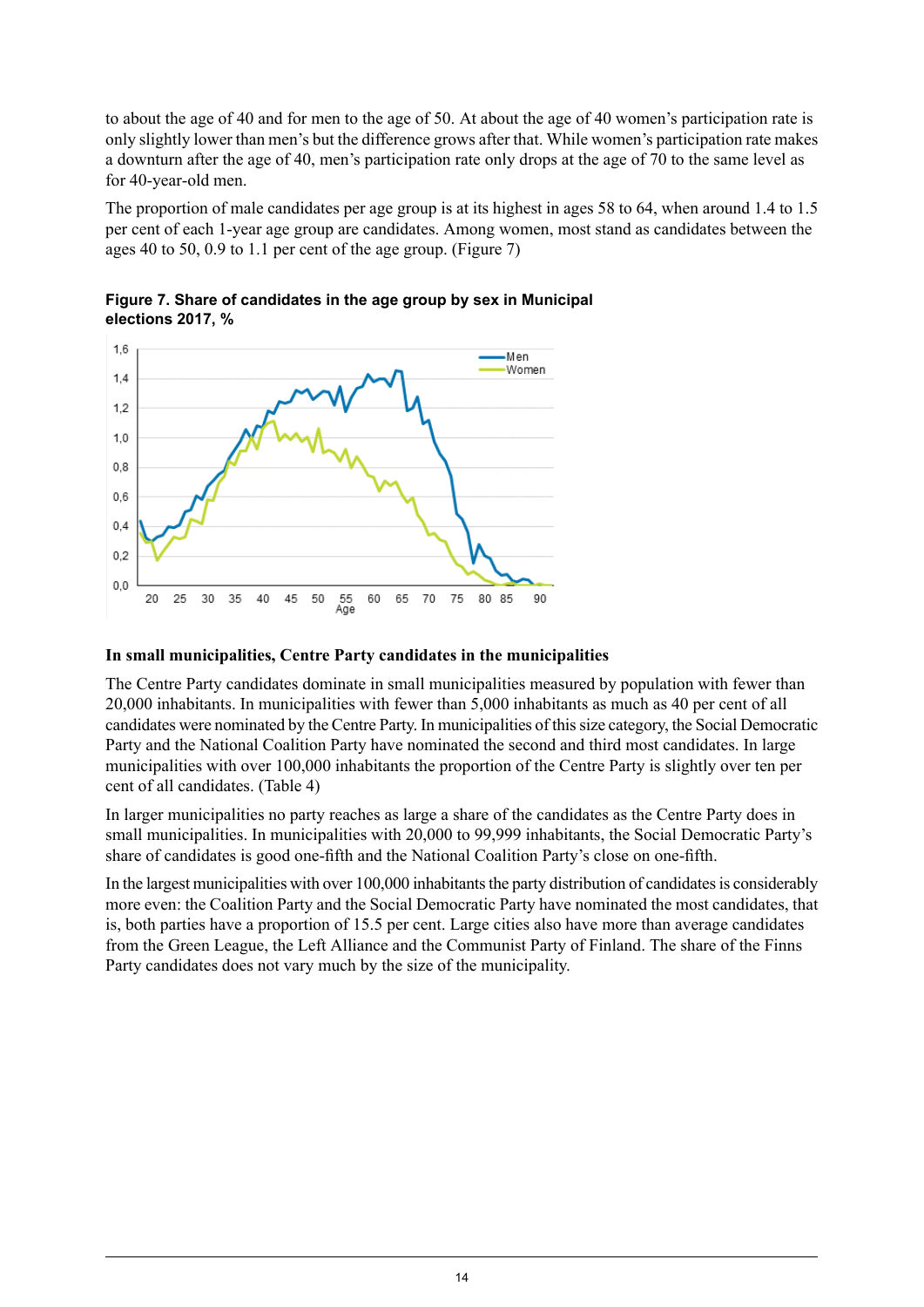| Party                                                    | Total | Size category of municipality (population at the end of 2016) |                 |       |                                 |                 |            |  |  |
|----------------------------------------------------------|-------|---------------------------------------------------------------|-----------------|-------|---------------------------------|-----------------|------------|--|--|
|                                                          |       | $-4,999$                                                      | $5,000 - 9,999$ |       | 10,000 - 19,999 20,000 - 49,999 | 50,000 - 99,999 | $100,000+$ |  |  |
| Candidates                                               | 100.0 | 100.0                                                         | 100.0           | 100.0 | 100.0                           | 100.0           | 100.0      |  |  |
| Centre<br>Party<br>of Finland<br><b>KESK</b>             | 22.2  | 40.0                                                          | 28.5            | 23.0  | 15.4                            | 15.5            | 10.5       |  |  |
| National<br>Coalition<br>Party<br><b>KOK</b>             | 17.1  | 15.0                                                          | 16.1            | 17.9  | 18.6                            | 20.0            | 15.5       |  |  |
| <b>Finns Party</b><br><b>PS</b>                          | 11.4  | 13.3                                                          | 10.0            | 12.3  | 11.0                            | 10.2            | 11.6       |  |  |
| Finnish<br>Social<br>Democratic<br>Party<br><b>SDP</b>   | 18.2  | 14.2                                                          | 17.6            | 19.1  | 21.8                            | 21.8            | 15.5       |  |  |
| Green<br>League<br><b>VIHR</b>                           | 7.7   | 2.4                                                           | 4.1             | 5.7   | 9.9                             | 10.7            | 13.9       |  |  |
| Left<br>Alliance<br>VAS                                  | 9.5   | 6.0                                                           | 9.2             | 8.1   | 11.5                            | 8.8             | 12.7       |  |  |
| Swedish<br>People's<br>Party<br>in Finland<br><b>RKP</b> | 3.9   | 1.3                                                           | 5.8             | 5.5   | 2.6                             | 3.5             | 4.7        |  |  |
| Christian<br>Democrats<br>in Finland<br><b>KD</b>        | 5.9   | 3.6                                                           | 4.8             | 6.1   | 6.2                             | 6.7             | 7.9        |  |  |
| Others                                                   | 4.0   | 4.4                                                           | 3.8             | 2.2   | 2.9                             | 2.9             | 7.6        |  |  |

#### <span id="page-14-1"></span>**Table 4. Party distribution of candidates by size of municipality in Municipal elections 2017, %**

## <span id="page-14-0"></span>1.4. Foreign background

#### **Good two per cent of candidates are foreign-language speakers**

The language distribution among the candidates mirrors, by and large, the language distribution of the population in the regions. The proportion of Swedish-speaking candidates (5.6%) slightly exceeds their proportion of persons entitled to vote (4.7%). Swedish-speaking people are more active in the region of Uusimaa, where their proportion of the candidates is 13.4 per cent and that of the persons entitled to vote is 8.0 per cent.

In all, 5.7 per cent of all persons entitled to vote speak another language than Finland's national languages. Considerably fewer of the candidates, just 2.2 per cent are foreign-language speakers. The share of foreign-language speakers among candidates has, however, grown slightly from the 2012 elections when the share of foreign-language speaking candidates of all candidates was 1.8 per cent.

Among all candidates, the under-representation of foreign-language speakers is 3.5 percentage points. This means that there are fewer foreign-language speaking candidates than foreign-language speaking persons entitled to vote. The under-representation is highest in areas where the population share of foreign-language speakers is largest, i.e. in Uusimaa - especially in the Greater Helsinki region - and in Varsinais-Suomi. In Uusimaa, the share of foreign-language speakers is 7.1 and in Varsinais-Suomi 3.7 percentage points lower than among persons entitled to vote. (Table 5)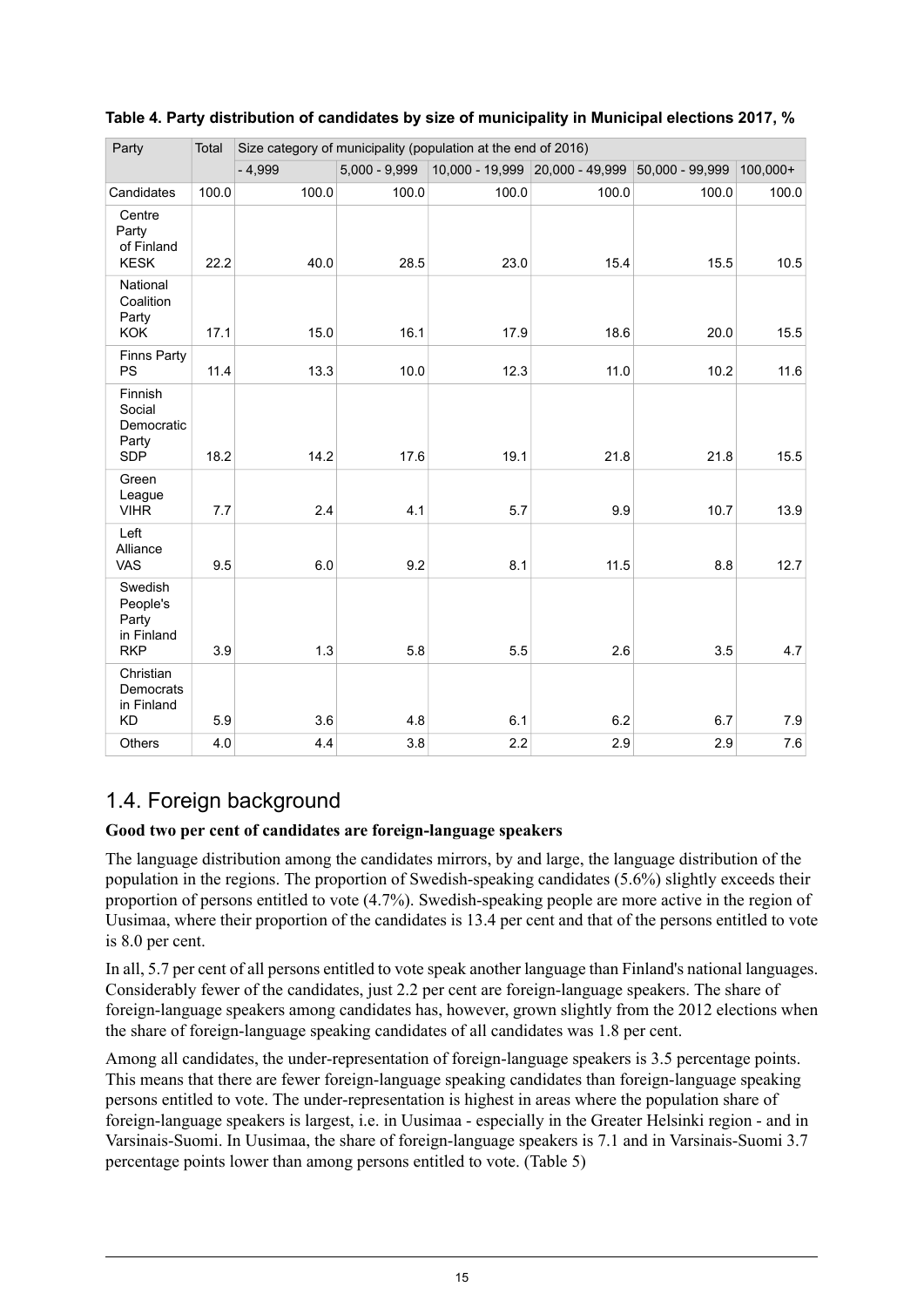Of national language speakers, there are more Sami speakers as candidates than average. Of Sami speakers entitled to vote, 2.5 per cent stand as candidates. Of all persons entitled to vote, on average, 0.8 per cent are candidates. (Table 6)

| Region                            | Persons entitled<br>to vote |         |                   | Candidates       |         |                   |  |
|-----------------------------------|-----------------------------|---------|-------------------|------------------|---------|-------------------|--|
|                                   | Finnish/<br>Sami            | Swedish | Other<br>language | Finnish/<br>Sami | Swedish | Other<br>language |  |
| <b>MAINLAND</b><br><b>FINLAND</b> | 89.6                        | 4.7     | 5.7               | 92.2             | 5.6     | 2.2               |  |
| Uusimaa                           | 81.1                        | 8.0     | 10.9              | 82.8             | 13.4    | 3.8               |  |
| - Greater Helsinki<br>region      | 80.9                        | 5.6     | 13.5              | 82.9             | 11.6    | 5.5               |  |
| Varsinais-Suomi                   | 88.7                        | 5.7     | 5.7               | 91.1             | 6.9     | 2.0               |  |
| Satakunta                         | 96.9                        | 0.3     | 2.7               | 98.5             | 0.3     | 1.2               |  |
| Kanta-Häme                        | 96.3                        | 0.4     | 3.4               | 98.7             | 0.4     | 0.9               |  |
| Pirkanmaa                         | 95.7                        | 0.4     | 4.0               | 98.1             | 0.3     | 1.6               |  |
| Päijät-Häme                       | 95.6                        | 0.3     | 4.1               | 98.3             | 0.2     | 1.5               |  |
| Kymenlaakso                       | 94.2                        | 0.8     | 5.0               | 95.7             | 1.3     | 3.0               |  |
| South Karelia                     | 94.8                        | 0.2     | 5.0               | 96.7             | 0.0     | 3.3               |  |
| Etelä Savo                        | 97.3                        | 0.2     | 2.6               | 98.0             | 0.0     | 2.0               |  |
| Pohjois Savo                      | 97.5                        | 0.1     | 2.4               | 97.9             | 0.3     | 1.8               |  |
| North Karelia                     | 96.8                        | 0.1     | 3.1               | 97.9             | 0.2     | 1.9               |  |
| <b>Central Finland</b>            | 97.1                        | 0.2     | 2.7               | 98.1             | 0.0     | 1.9               |  |
| South<br>Ostrobothnia             | 97.7                        | 0.3     | 1.9               | 98.1             | 0.3     | 1.6               |  |
| Ostrobothnia                      | 45.5                        | 49.5    | 5.1               | 44.4             | 51.7    | 3.9               |  |
| Central<br>Ostrobothnia           | 88.5                        | 9.2     | 2.3               | 89.9             | 8.6     | 1.5               |  |
| North<br>Ostrobothnia             | 97.6                        | 0.2     | 2.2               | 98.5             | 0.4     | 1.1               |  |
| Kainuu                            | 97.7                        | 0.1     | 2.2               | 97.9             | 0.2     | 1.9               |  |
| Lapland                           | 97.6                        | 0.2     | 2.2               | 98.4             | 0.2     | 1.4               |  |

<span id="page-15-0"></span>**Table5. Personsentitled to voteand candidates by nativelanguage byregion in Municipalelections 2017, %**

Foreign-language speakers are considerably less often candidates. Of the candidates, 727 are foreign-language speakers. It is 0.3 per cent of the foreign-language speakers entitled to vote. The largest foreign-language speaking group among candidates is Russian speakers, 164 candidates, and the second largest is Estonian speakers, 72 candidates. (Table 6)

The Green League has the most foreign-language speaking candidates, 4.2 per cent of candidates and Christian Democrats has the second most, 3.4 per cent. The Centre Party has the lowest share of foreign-language speaking candidates, 1.3 per cent. (Figure 8)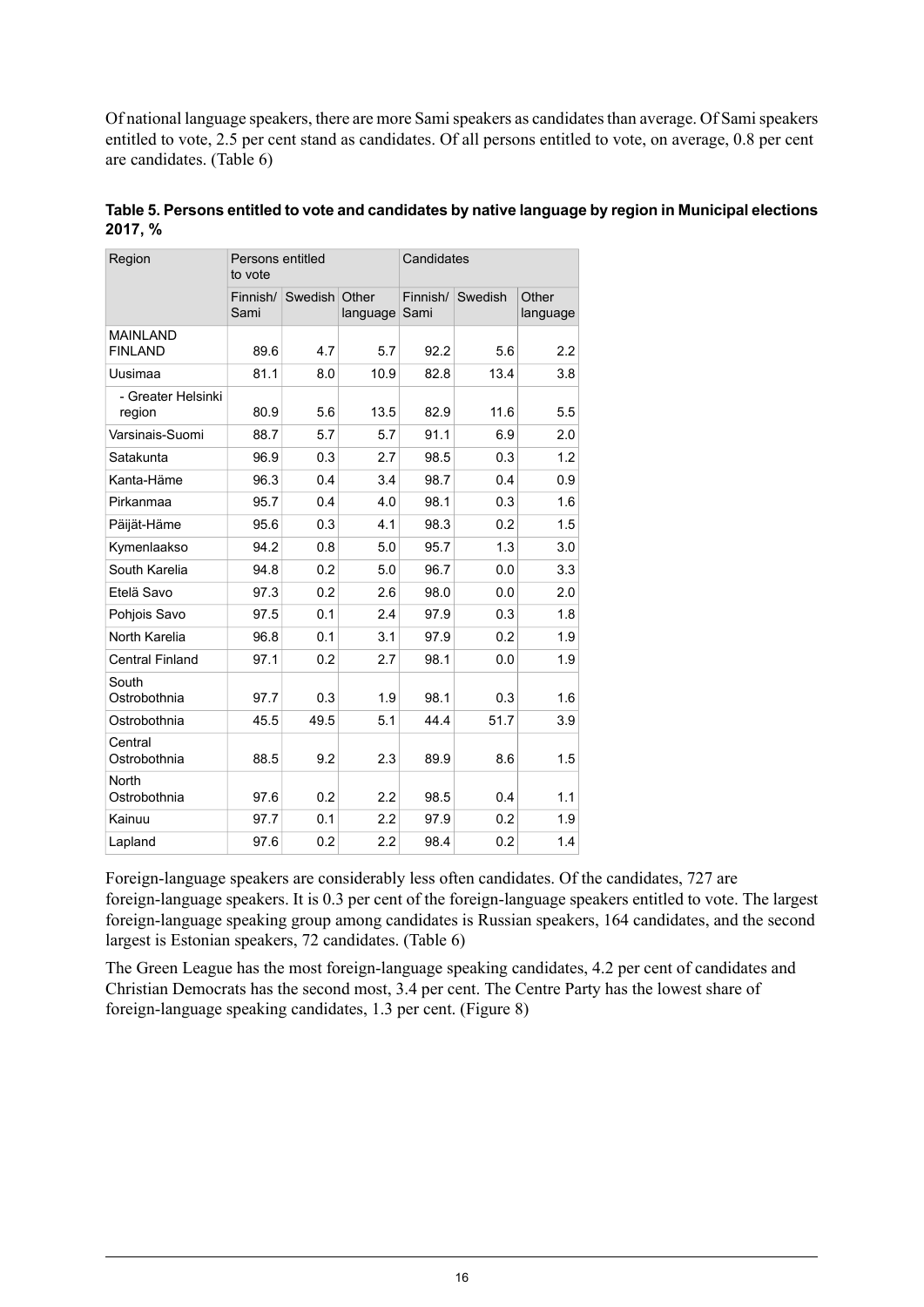#### <span id="page-16-0"></span>**Table 6. Persons entitled to vote and candidates by native language, largest language groups specified, in Municipal elections 2017, %**

| Language                               | Persons entitled | Candidates |                               |  |  |  |
|----------------------------------------|------------------|------------|-------------------------------|--|--|--|
|                                        | to vote          | Quantity   | % of persons entitled to vote |  |  |  |
| All languages in total                 | 4,390,971        | 33,607     | 0.8                           |  |  |  |
| Finnish                                | 3,930,811        | 30,965     | 0.8                           |  |  |  |
| Swedish                                | 208,424          | 1,877      | 0.9                           |  |  |  |
| Sami                                   | 1,458            | 36         | 2.5                           |  |  |  |
| Foreign-language<br>speakers in total. | 250,278          | 727        | 0.3                           |  |  |  |
| Russian                                | 57,531           | 164        | 0.3                           |  |  |  |
| Estonian                               | 39,122           | 72         | 0.2                           |  |  |  |
| Arabic                                 | 10,489           | 44         | 0.4                           |  |  |  |
| English                                | 14,058           | 40         | 0.3                           |  |  |  |
| Kurdish                                | 8,057            | 40         | 0.5                           |  |  |  |
| Turkish                                | 5,380            | 39         | 0.7                           |  |  |  |
| Somali                                 | 10,199           | 31         | 0.3                           |  |  |  |
| Persian                                | 6,267            | 22         | 0.4                           |  |  |  |
| Spanish                                | 5,969            | 21         | 0.4                           |  |  |  |
| German                                 | 5,425            | 21         | 0.4                           |  |  |  |
| Bosnian                                | 1,476            | 16         | 1.1                           |  |  |  |
| Albanian                               | 3,228            | 14         | 0.4                           |  |  |  |
| French                                 | 6,013            | 12         | 0.2                           |  |  |  |
| Hungarian                              | 2,383            | 12         | 0.5                           |  |  |  |
| Dutch                                  | 1,442            | 12         | 0.8                           |  |  |  |
| Portuguese                             | 1,907            | 11         | 0.6                           |  |  |  |

#### <span id="page-16-1"></span>**Figure 8. Foreign-language speakers' share of persons entitled to vote and candidates (by party) in Municipal elections 2017, %**

![](_page_16_Figure_3.jpeg)

#### **Candidates of foreign background still relatively rare**

The foreign background of the population can also be examined by the person's origin. Of the persons entitled to vote, 94.1 and of candidates 97.8 per cent are of Finnish background, that is persons of whose parents at least one was born in Finland. Thus, close on six per cent of persons entitled to vote and good two per cent of candidates are of foreign background. The share of persons with foreign background among persons entitled to vote has grown more than among candidates since 2008. (Table 7)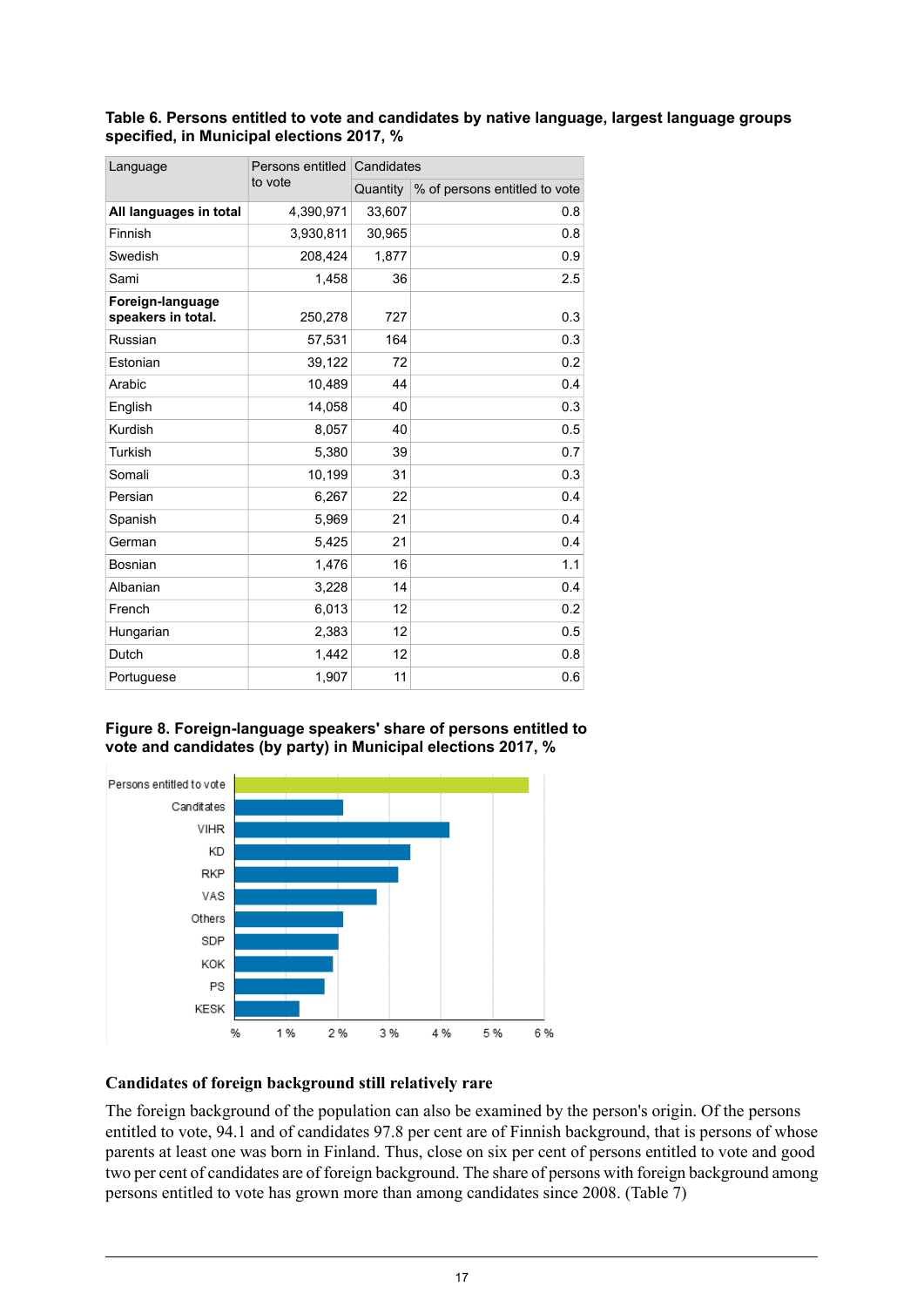Second generation immigrants, or those who were themselves born in Finland, but whose parents were born abroad, are still fairly few among both persons entitled to vote (0.2 %) and candidates (0.1 %). First generation immigrants (the person and parents both born abroad) are clearly under-represented among the candidates. Of all persons entitled to vote, 5.7 per cent belong to this group, while this is so for only 2.2 per cent of the candidates.

|                                         |           | Persons entitled to vote | Candidates |       |  |  |
|-----------------------------------------|-----------|--------------------------|------------|-------|--|--|
|                                         | Persons   | $\%$                     | Persons    | $\%$  |  |  |
| 2008                                    |           |                          |            |       |  |  |
| Total                                   | 4,196,522 | 100.0                    | 38,505     | 100.0 |  |  |
| Persons with Finnish background         | 4,061,481 | 96.8                     | 37,929     | 98.5  |  |  |
| Parents born abroad, person in Finland  | 3,212     | 0.1                      | 30         | 0.1   |  |  |
| Parents born abroad, person born abroad | 131,829   | 3.1                      | 546        | 1.4   |  |  |
| 2012                                    |           |                          |            |       |  |  |
| Total                                   | 4,303,061 | 100.0                    | 37,124     | 100.0 |  |  |
| Persons with Finnish background         | 4,111,553 | 95.6                     | 36,402     | 98.1  |  |  |
| Parents born abroad, person in Finland  | 5,086     | 0.1                      | 31         | 0.1   |  |  |
| Parents born abroad, person born abroad | 186,422   | 4.3                      | 691        | 1.9   |  |  |
| 2017                                    |           |                          |            |       |  |  |
| Total                                   | 4,394,748 | 100.0                    | 33,618     | 100.0 |  |  |
| Persons with Finnish background         | 4,135,837 | 94.1                     | 32,862     | 97.8  |  |  |
| Parents born abroad, person in Finland  | 9,512     | 0.2                      | 23         | 0.1   |  |  |
| Parents born abroad, person born abroad | 249,399   | 5.7                      | 733        | 2.2   |  |  |

<span id="page-17-0"></span>**Table 7. Share of persons with foreign background (persons whose parents were born abroad) among candidates in Municipal elections 2017, %**

<span id="page-17-1"></span>Examined by party, the number of candidates with foreign background is highest in the Swedish People's Party, 4.2 per cent of the candidates, and lowest in the Centre Party (1.2 %) and the Coalition Party (1.8 %). The Green League, the Christian Democrats, the Communist Party, and the Left Alliance also have more than average candidates with foreign background. (Figure 9)

![](_page_17_Figure_4.jpeg)

**Figure 9. Proportion of persons with foreign background (persons whose both parents were born abroad) by partyin Municipalelections 2017, %**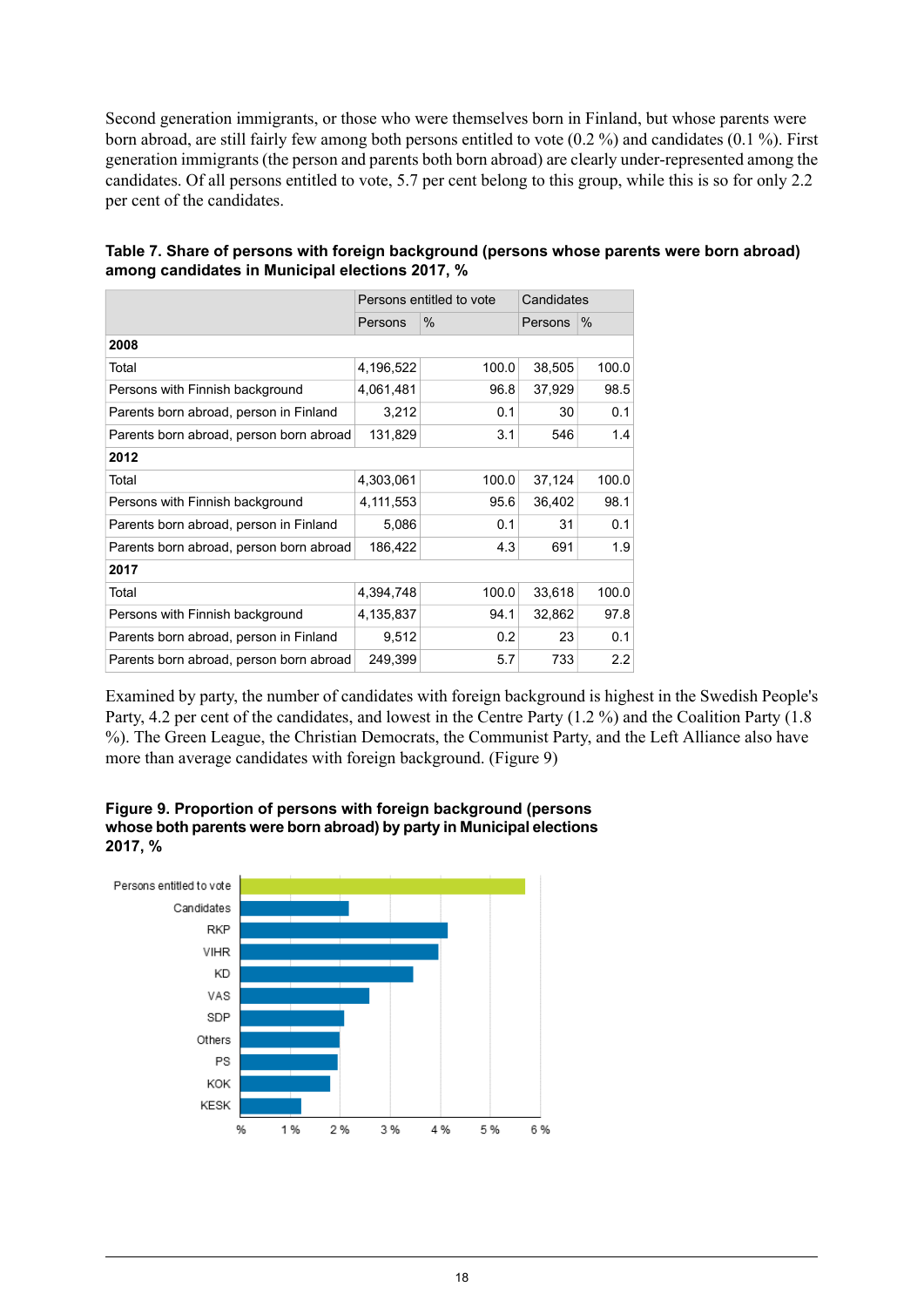#### **Number of candidates with dual citizenship 462**

There are citizens from over 60 different countries among the candidates even though the share of foreign citizens among all candidates is under one per cent. Four per cent of all persons entitled to vote are foreign citizens. Of the candidates, 263 persons are foreign citizens. The biggest nationality group is Estonian with 50 candidates, the second largest are Swedish with 30 and Russian with 28 candidates.

There are 462 candidates that are Finnish citizens with citizenship in another country as well. They represent 1.4 per cent of all candidates. Of all persons entitled to vote, there are nearly 75,000 persons with dual citizenship or 1.7 per cent. Among the candidates the most common second citizenship is Russian, 105 persons and Swedish, 58 persons.

| Nationality       | Persons entitled to vote |                                 | Candidates |                                 |  |  |
|-------------------|--------------------------|---------------------------------|------------|---------------------------------|--|--|
|                   |                          | 1st nationality 2nd nationality |            | 1st nationality 2nd nationality |  |  |
| All nationalities | 4,391,009                | 74,733                          | 33,618     | 462                             |  |  |
| Finnish citizens  | 4,217,752                |                                 | 33,355     |                                 |  |  |
| Foreign citizens  | 173,257                  | 74,733                          | 263        | 462                             |  |  |
| Russian           | 22,637                   | 22,266                          | 28         | 105                             |  |  |
| Swedish           | 6,293                    | 4,309                           | 30         | 58                              |  |  |
| Turkish           | 3,383                    | 2,254                           |            | 37                              |  |  |
| Iranian           | 2,101                    | 3,100                           | ۰.         | 25                              |  |  |
| Estonian          | 40,290                   | 3,260                           | 50         | 19                              |  |  |
| German            | 3,763                    | 1,595                           |            | 17                              |  |  |
| Afghan            | 2,262                    | 1,885                           |            | 10                              |  |  |
| Dutch             | 1,249                    | 303                             | 10         |                                 |  |  |

#### <span id="page-18-1"></span>**Table 8. Persons entitled to vote and candidates by nationality in Municipal elections 2017**

## <span id="page-18-0"></span>1.5. Educational level

#### **Green League candidates have the highest level of education**

As regards education, candidates differ clearly from persons entitled to vote. Nearly 90 per cent of the candidates have completed post-comprehensive level qualifications while 73 per cent of those entitled to vote have done so. This is partially explained by the fact that there are very few representatives of the oldest age groups among the candidates whose educational level is usually lower than for younger persons. Of persons entitled to vote, 31 per cent have at least lowest level tertiary education and of the candidates this is so for 46 per cent. (Figure 10)

The educational level is highest for the Green League candidates. More than one-half of them have tertiary level qualifications, while this is so for one-third of all candidates and around one fifth of all persons entitled to vote. Swedish People's Party, Coalition Party and Christian Democrat candidates also have more tertiary level qualifications than average for the candidates.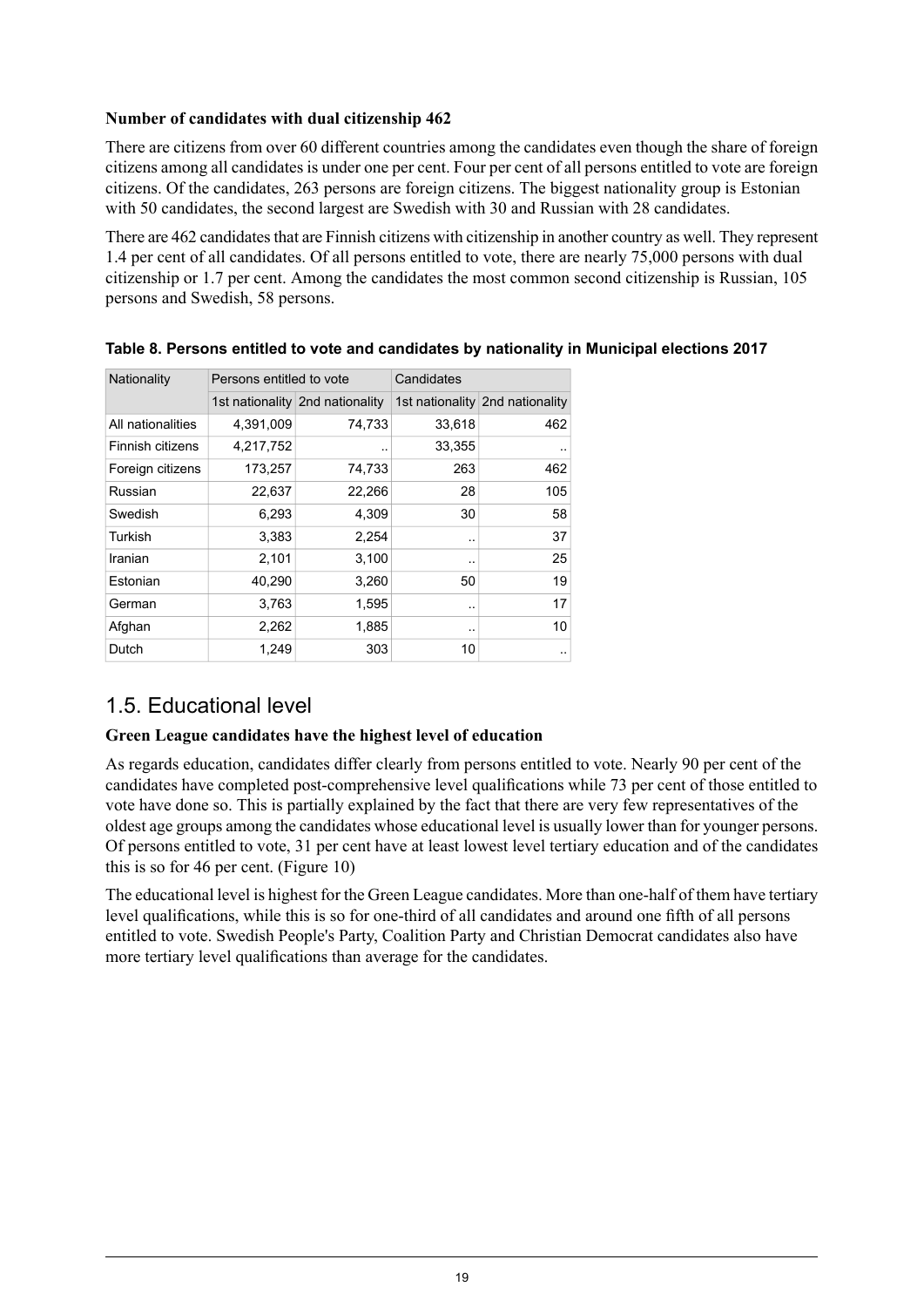![](_page_19_Figure_0.jpeg)

<span id="page-19-1"></span>![](_page_19_Figure_1.jpeg)

The educational level of the candidates reflects the differences in the educational structure of different areas. In the region of Uusimaa, the proportion of highly educated is higher than in the rest of the country both among the persons entitled to vote and the candidates (Figure 11). In Uusimaa, over 40 per cent of candidates have tertiary level qualifications. In other regions, the share of candidates with tertiary level qualifications is below 35 per cent.

<span id="page-19-2"></span>![](_page_19_Figure_3.jpeg)

![](_page_19_Figure_4.jpeg)

## <span id="page-19-0"></span>1.6. Labour market position

#### **Almost one-fifth of candidates are pensioner**s

Sixty-eight per cent of the candidates are employed, and the proportion of unemployed persons is the same as among persons entitled to vote, slightly over eight per cent. In turn, there are clearly fewer pensioners among the candidates, only close on 17 per cent. When looking at working-age population (aged 18 to 64), 78 per cent of the candidates are employed, while the proportion of employed personsisten percentage points lower among all persons entitled to vote. Distinctly more of the persons entitled to vote of this age are students and other inactive population than among the candidates. (Figure 12)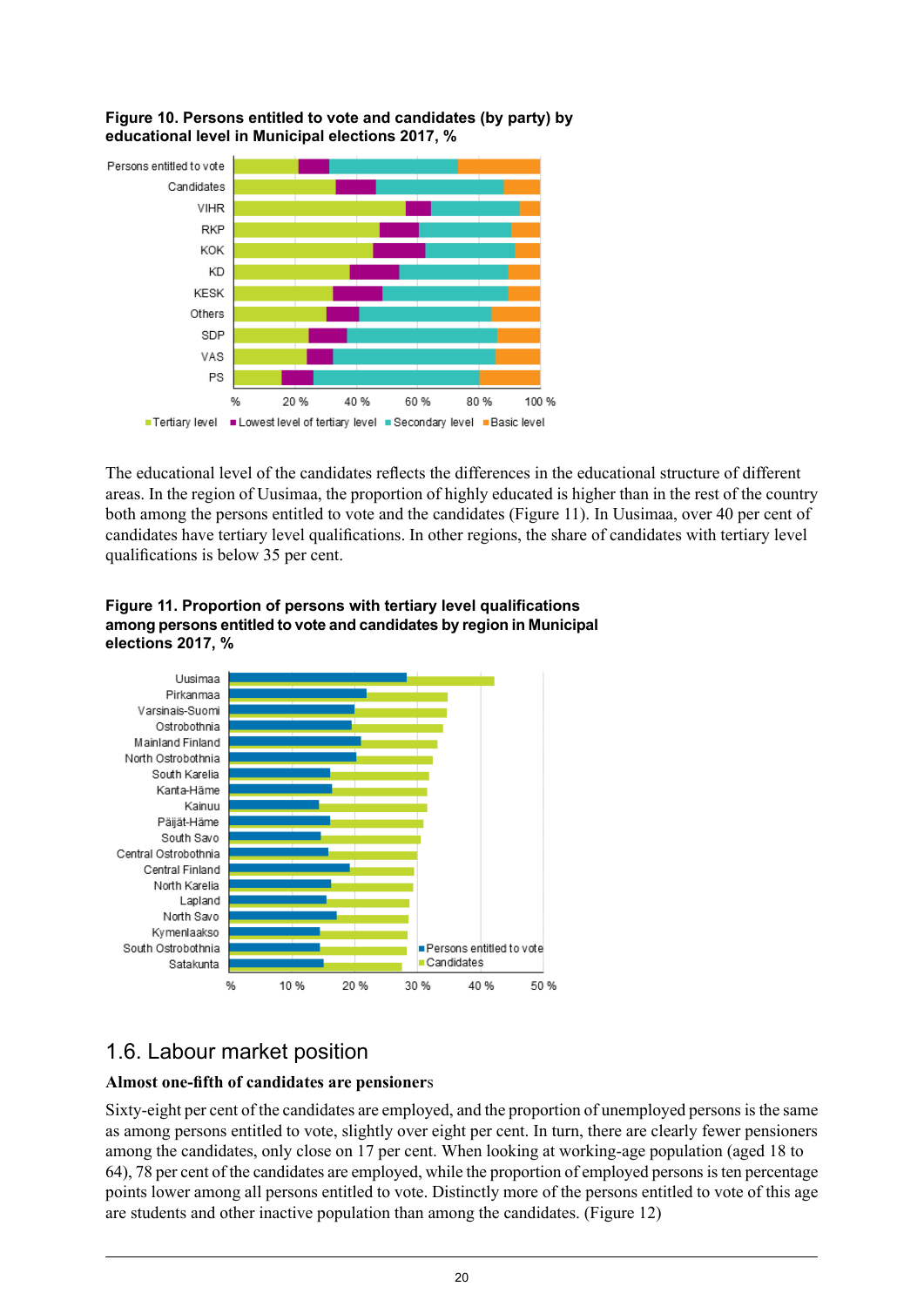Around one-half of persons entitled to vote, are working, eight per cent are unemployed and close on 30 per cent are pensioners. Seven per cent of persons entitled to vote are studying and around four per cent are otherwise in the inactive population.

The number of employed persons is highest among the Coalition Party, Swedish People's Party and Centre Party candidates, of whom around 75 per cent are working. In these parties unemployment is rarer than average. The Green League has most students, as nine per cent of their candidates are students. The Christian Democrats, Left Alliance and Finns Party have the most retired candidates, as over one-fifth of their candidates are pensioners.

![](_page_20_Figure_2.jpeg)

<span id="page-20-0"></span>![](_page_20_Figure_3.jpeg)

#### **Candidates' employment rate 78 per cent**

The employment rate is calculated as the ratio of employed persons aged 18 to 64 to the population of the same age. Of all candidates aged 18 to 64, altogether 78 per cent are employed. The employment rate of persons entitled to vote is ten percentage points lower. The employment rates of the candidates resemble the general employment rates in the regions. Where the employment rate of the total population is high, the employment rate of the candidates is also at a high level there. Ostrobothnia has the highest employment rate of total population, 73.5 per cent, and there over 83 per cent of the candidates are working. Correspondingly in North Karelia where the general employment rate is lowest in the country, the employment rate of candidates is also lower than the average. (Figure 13, Table 9)

The employment rates of the candidates are closest to those entitled to vote in Uusimaa and Central Finland, where the employment rate of the candidates is 7.8 percentage points higher than that of persons entitled to vote. The difference between employment rates is largest in Päijät-Häme, that is, 13.6 percentage points. There the employment rate of the candidates is 79.5 per cent and that of persons entitled to vote 65.8 per cent.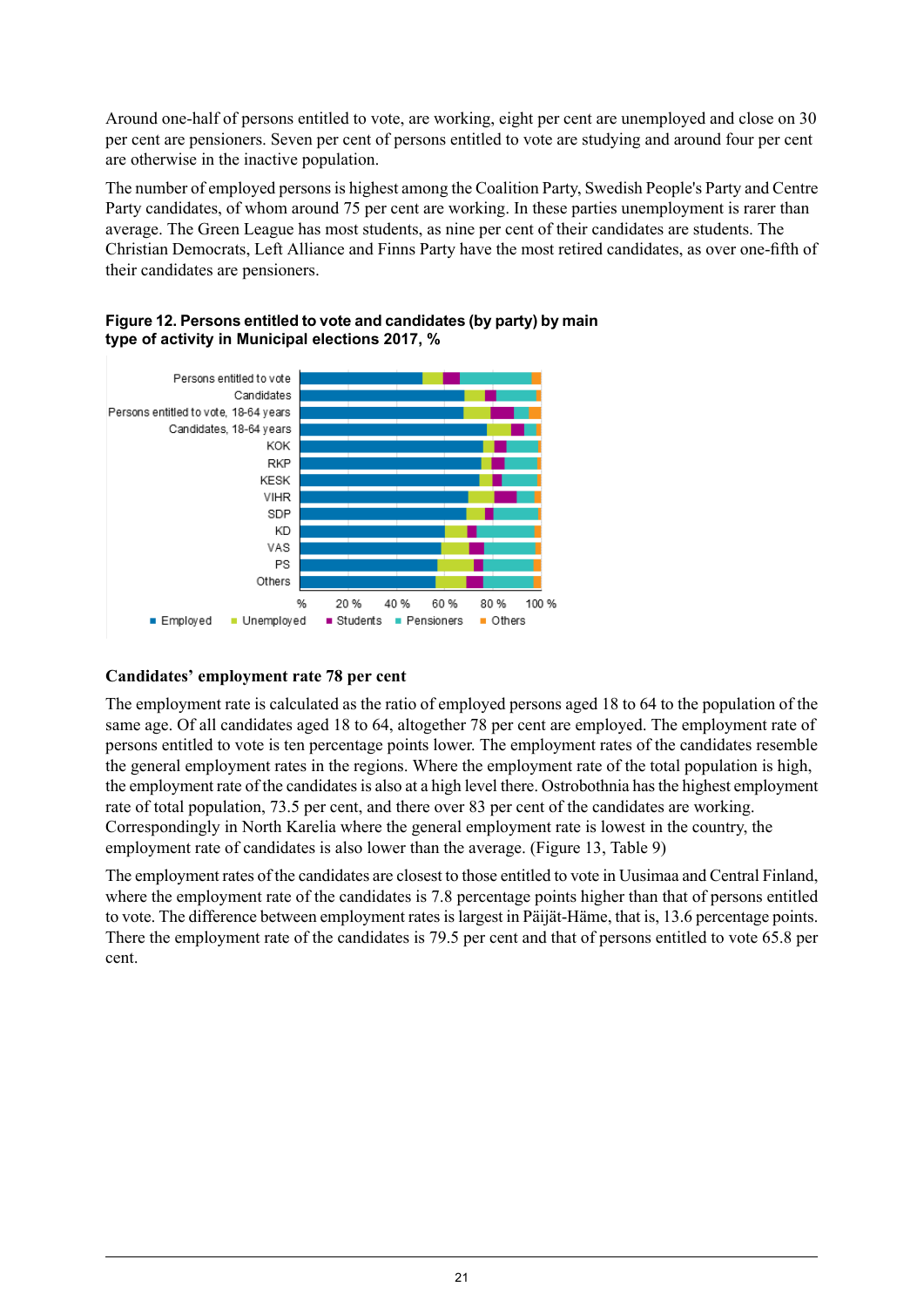#### <span id="page-21-1"></span>**Figure 13. Employment rate of persons entitled to vote and candidates (aged 18 to 64) by region in Municipal elections 2017, %**

![](_page_21_Figure_1.jpeg)

#### <span id="page-21-0"></span>**Table 9. Employment rate of persons entitled to vote and candidates (aged 18 to 64) by region in Municipal elections 2017, %**

| Region                            | <b>Both sexes</b>              |            | Men                            |            | Women                          |            |  |
|-----------------------------------|--------------------------------|------------|--------------------------------|------------|--------------------------------|------------|--|
|                                   | Persons<br>entitled<br>to vote | Candidates | Persons<br>entitled<br>to vote | Candidates | Persons<br>entitled<br>to vote | Candidates |  |
| <b>Mainland</b><br><b>Finalnd</b> | 67.8                           | 77.6       | 66.2                           | 76.8       | 69.3                           | 78.7       |  |
| Uusimaa                           | 71.3                           | 79.1       | 70.3                           | 79.6       | 72.3                           | 78.4       |  |
| Varsinais-Suomi                   | 67.8                           | 77.8       | 66.1                           | 76.3       | 69.4                           | 79.7       |  |
| Satakunta                         | 66.9                           | 78.6       | 65.3                           | 77.5       | 68.7                           | 80.2       |  |
| Kanta-Häme                        | 69.8                           | 80.9       | 68.6                           | 79.2       | 71.0                           | 83.1       |  |
| Pirkanmaa                         | 66.4                           | 77.0       | 64.9                           | 76.4       | 68.1                           | 77.8       |  |
| Päijät-Häme                       | 65.8                           | 79.5       | 64.6                           | 78.3       | 67.1                           | 81.3       |  |
| Kymenlaakso                       | 63.5                           | 72.4       | 61.3                           | 72.7       | 65.8                           | 71.9       |  |
| South<br>Karelia                  | 65.1                           | 77.5       | 62.9                           | 76.9       | 67.5                           | 78.4       |  |
| Etelä<br>Savo                     | 64.8                           | 77.1       | 62.0                           | 77.7       | 67.8                           | 76.3       |  |
| Pohjois<br>Savo                   | 64.8                           | 77.8       | 62.6                           | 77.1       | 67.1                           | 78.7       |  |
| North<br>Karelia                  | 61.4                           | 73.0       | 58.7                           | 69.8       | 64.3                           | 78.2       |  |
| Central<br>Finland                | 63.8                           | 71.5       | 62.4                           | 71,0       | 65.1                           | 72.3       |  |
| South<br>Ostrobothnia             | 69.1                           | 82.5       | 67.6                           | 81.8       | 70.6                           | 83.7       |  |
| Ostrobothnia                      | 73.5                           | 83.2       | 72.3                           | 82.0       | 74.8                           | 84.8       |  |
| Central<br>Ostrobothnia           | 70.2                           | 80.3       | 69.8                           | 80.5       | 70.5                           | 80.0       |  |
| North<br>Ostrobothnia             | 64.5                           | 76.7       | 63.4                           | 74.9       | 65.6                           | 79.2       |  |
| Kainuu                            | 62.6                           | 74.3       | 58.9                           | 73.9       | 66.7                           | 74.8       |  |
| Lapland                           | 63.9                           | 74.3       | 61.0                           | 72.4       | 67.0                           | 76.9       |  |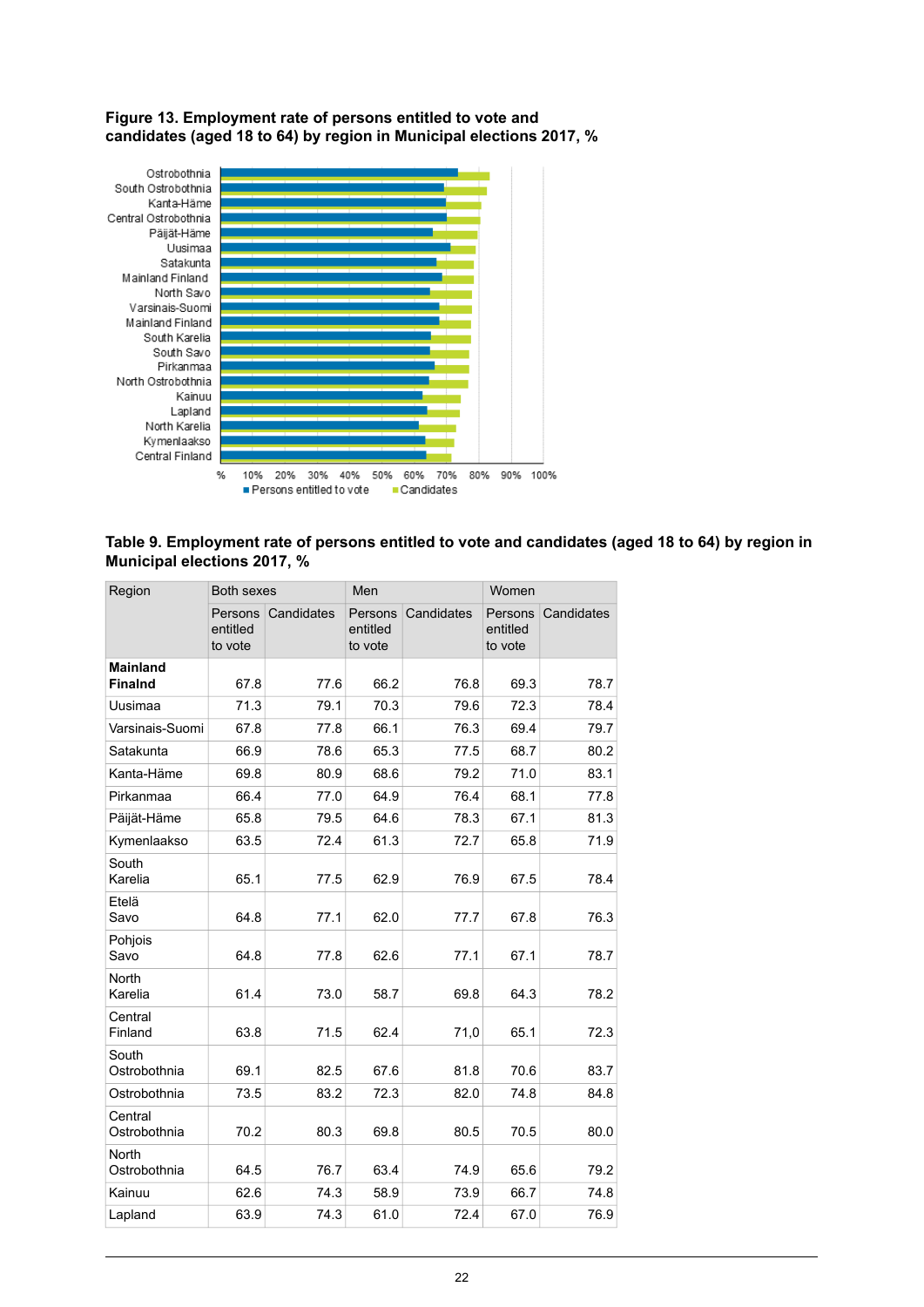#### **The Centre Party and Coalition Party have the most self-employed candidates**

Of all employed candidates nearly 30 per cent and of employed persons entitled to vote around 20 per cent are upper-level employees. Most salaried employees, nearly one-half of employed candidates, are found in the Green League. Also in the Swedish People's Party and the Coalition Party, nearly 40 per cent of candidates are upper-level employees. The number ofsalaried employeesislowest among the candidates of the Finns Party (13.5%) and the Left Alliance (19.6%). (Figure 14)

Of all employed candidates, 16.4 per cent are self-employed and of all persons entitled to vote 10.5 per cent. The most self-employed persons are found among Centre Party candidates (28.4%) of whom more than one-half are farmers and forestry entrepreneurs. Among the Coalition Party candidates good one-fifth are also self-employed, however, focusing more on other self-employed persons than farmers and forestry entrepreneurs. The proportion of workers is highest among the Finns Party and Left Alliance candidates, good one-third, and among the Social Democrats, about 31 per cent.

![](_page_22_Figure_3.jpeg)

<span id="page-22-0"></span>![](_page_22_Figure_4.jpeg)

#### **Public sector employs candidates more than persons entitled to vote**

Of the candidates 78 per cent are employed. Around 46 per cent of them are private sector wage and salary earners, 16 per cent are self-employed, 6.5 per cent work for central government and 31 per cent for local government. Employer type varies significantly by party. The share of private sector wage and salary earners is highest among the Left Alliance, Finns Party and Social Democratic Party candidates, of whom more than one-half work in the private sector. The lowest proportion of private sector wage and salary earners is found among the Centre Party candidates (36%).

Thirty per cent of the Centre Party candidates are entrepreneurs, the majority of whom work in agriculture. The Social Democratic Party has the least self-employed persons (5.2%). The public sector employs the most Green League candidates: 36 per cent of the candidates receive their pay from local government and 9.4 per cent from central government. The next highest proportion of public sector employees is found among the Social Democrats, of whom 39 per cent are employed by local and 5.5 per cent by central government. The share of public sector candidates is lowest for the Finns Party of whom fewer than 30 per cent work in the public sector. (Figure 15)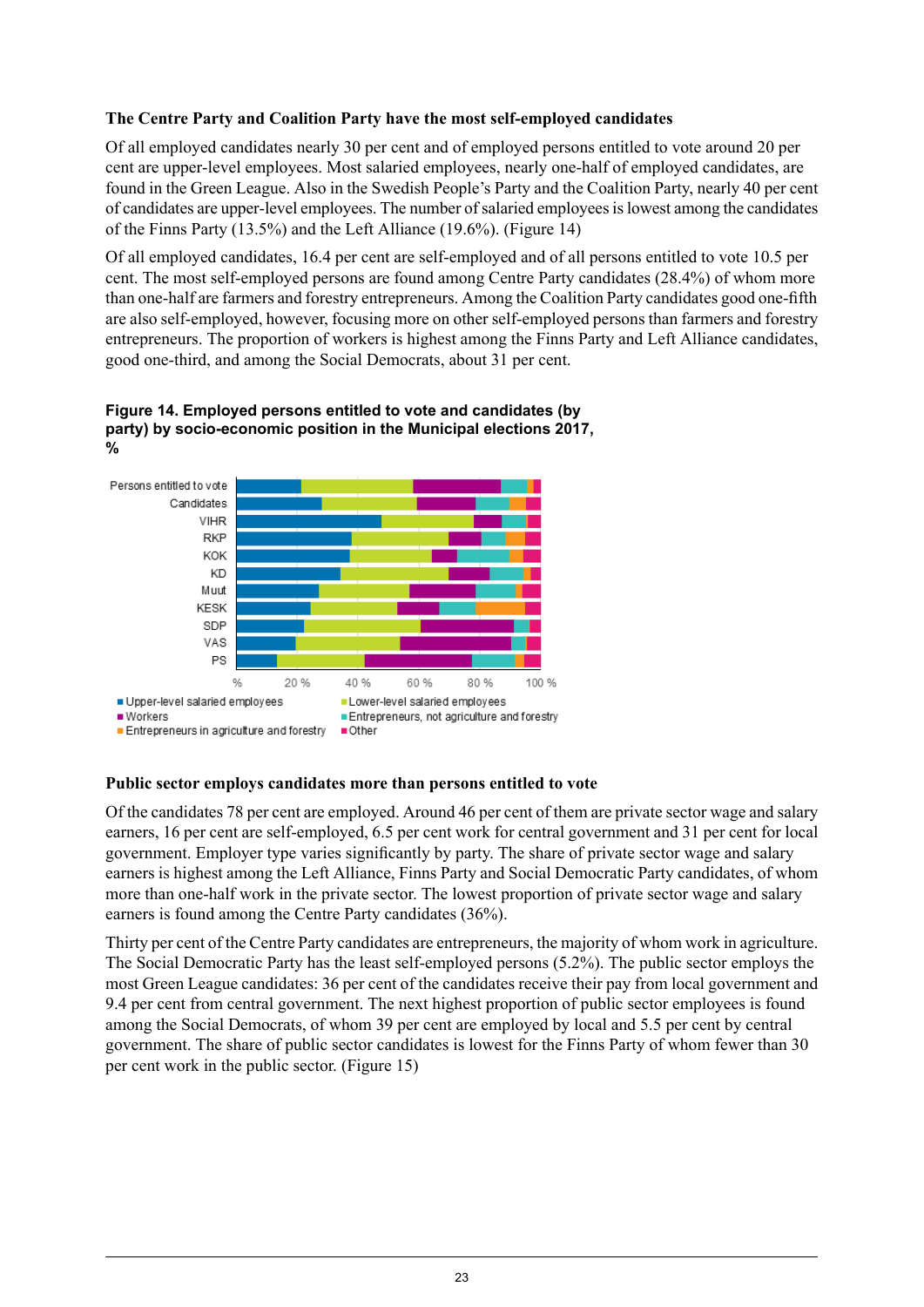<span id="page-23-2"></span>**Figure 15. Persons entitled to vote and candidates (by party) by employer sector in Municipal elections 2017, %**

![](_page_23_Figure_1.jpeg)

The public sector employs candidates most in the largest municipalities with over 50,000 inhabitants. In these municipalities, around 40 per cent of the candidates or even more work in the local or central government sector. In these municipalities, especially the share of those working in the central government sector is higher than in smaller municipalities. In small municipalities with fewer than 5,000 inhabitants, the share of self-employed persons among employed candidates is nearly one-quarter. (Table 10)

| Size category of municipality Total |       | Public sector |                  | Private            | Self-employed |         |  |
|-------------------------------------|-------|---------------|------------------|--------------------|---------------|---------|--|
|                                     |       | Total         | Local government | Central government | sector        | persons |  |
| Persons entitled to vote            |       |               |                  |                    |               |         |  |
| Total                               | 100.0 | 28.9          | 23.1             | 5.8                | 60.4          | 10.5    |  |
| $-1.999$                            | 100.0 | 30.1          | 26.9             | 3.2                | 46.7          | 22.8    |  |
| 2,000-4,999                         | 100.0 | 29.8          | 26.7             | 3.2                | 49.2          | 20.7    |  |
| 5,000-9,999                         | 100.0 | 29.4          | 25.5             | 3.9                | 54.2          | 16.2    |  |
| 10,000-19,999                       | 100.0 | 28.5          | 24.7             | 3.8                | 57.9          | 13.5    |  |
| 20,000-49,999                       | 100.0 | 27.9          | 23.4             | 4.5                | 61.6          | 10.3    |  |
| 50,000-99,999                       | 100.0 | 32.5          | 26.3             | 6.2                | 57.9          | 9.5     |  |
| 100,000+                            | 100.0 | 27.9          | 20.3             | 7.7                | 64.6          | 7.5     |  |
| <b>Candidates</b>                   |       |               |                  |                    |               |         |  |
| Total                               | 100.0 | 37.8          | 31.3             | 6.5                | 45.6          | 16.4    |  |
| $-1,999$                            | 100.0 | 37.8          | 33.8             | 4.0                | 35.6          | 26.6    |  |
| 2,000-4,999                         | 100.0 | 35.6          | 31.1             | 4.4                | 39.7          | 24.6    |  |
| 5,000-9,999                         | 100.0 | 35.5          | 30.7             | 4.8                | 43.0          | 21.4    |  |
| 10,000-19,999                       | 100.0 | 37.6          | 32.7             | 4.9                | 44.5          | 17.9    |  |
| 20,000-49,999                       | 100.0 | 37.2          | 30.9             | 6.3                | 49.7          | 13.0    |  |
| 50,000-99,999                       | 100.0 | 43.1          | 34.8             | 8.3                | 45.0          | 11.8    |  |
| 100,000+                            | 100.0 | 39.7          | 28.6             | 11.1               | 51.7          | 8.4     |  |

<span id="page-23-1"></span>

| Table 10. Candidates by employer sector and size of municipality in Municipal elections 2017, % |  |  |
|-------------------------------------------------------------------------------------------------|--|--|
|                                                                                                 |  |  |

## <span id="page-23-0"></span>1.7. Family status

#### **Good one-third of candidates are parents of a family with children**

The candidates also differ in their family status from the persons entitled to vote: considerably more (36%) of the candidates are parents of a family with children than among persons entitled to vote (23%) and fewer candidates live alone (18%) than among persons entitled to vote (25%). Fewer of the candidates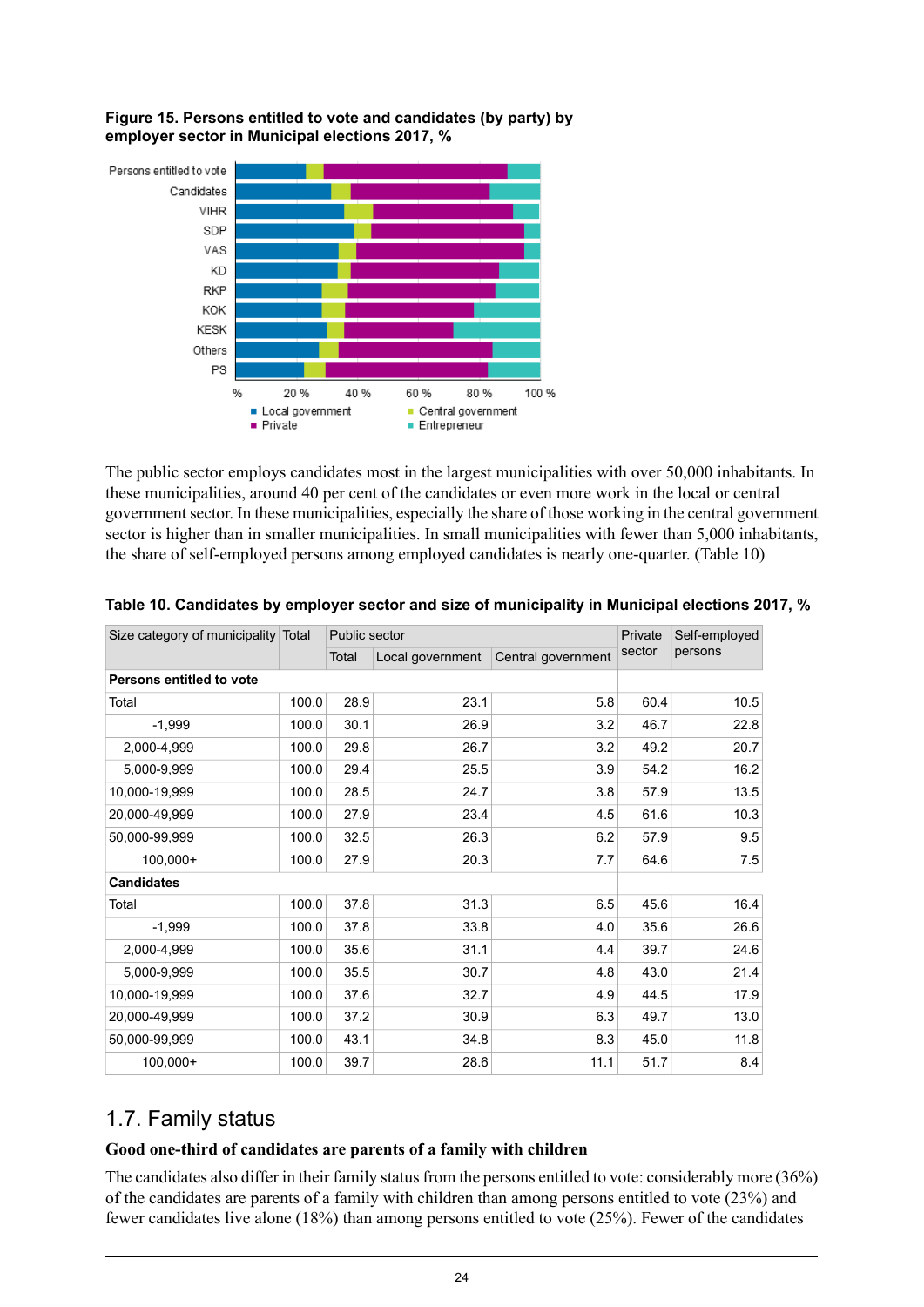are young people living at home. Differences in the family status are explained by the fact that the age structure of the candidates and persons entitled to vote differs from each other. Both the bottom and top ends of the age range are missing among the candidates. For a majority of those entitled to vote, children have already moved from home, while most candidates are at an age when children are still living at home. (Figure 16, Table 11)

The Green League has the most candidates that are parents of a family with children, close on 45 per cent. Among the Coalition Party and Centre Party candidates, nearly 40 per cent are parents of a family with children, The Left Alliance has the least candidates that still have children aged under 18 living at home. The Swedish People's Party has the most young people aged under 25 still living at home (5.4%) and the Finns Party has the most persons living alone (24%) among their candidates.

<span id="page-24-0"></span>**Figure 16. Persons entitled to vote and candidates (by party) by family type in Municipal elections 2017, %**

![](_page_24_Figure_3.jpeg)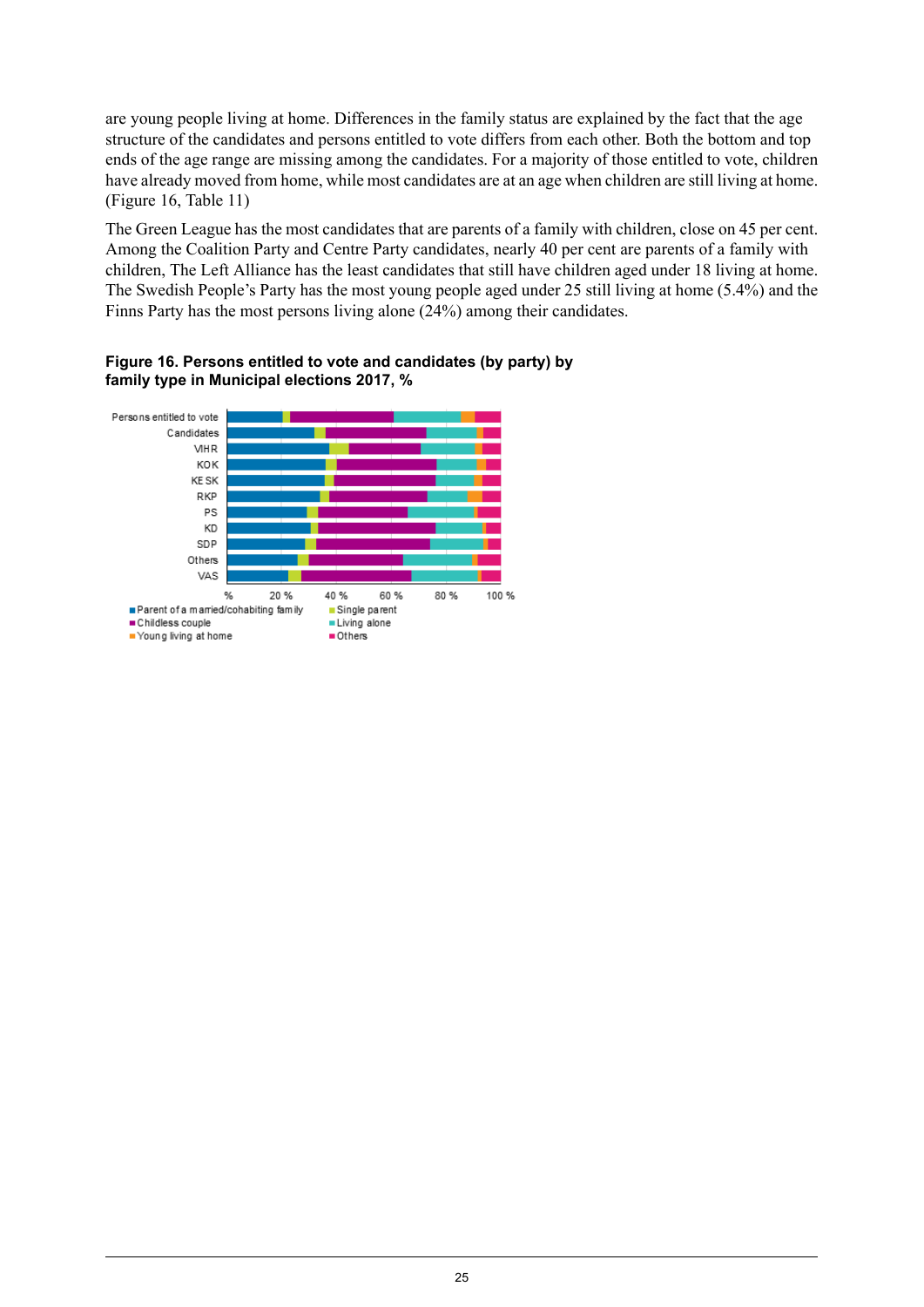#### <span id="page-25-1"></span>**Table 11. Persons entitled to vote and candidates (by party) by family status in Municipal elections 2017, %**

| Party                                                 | All<br>total | Families with children<br>(aged under 18)   |                                   | <b>Childless</b><br>couple | Living<br>alone | Youth<br>living | Other |
|-------------------------------------------------------|--------------|---------------------------------------------|-----------------------------------|----------------------------|-----------------|-----------------|-------|
|                                                       |              | Parent of a<br>married/cohabiting<br>family | Single-<br>supporter<br>household |                            |                 | at home         |       |
| Persons entitled to vote 100.0                        |              | 20.4                                        | 2.7                               | 37.7                       | 24.6            | 5,3             | 9.3   |
| <b>Candidates</b>                                     | 100.0        | 31.8                                        | 4.1                               | 37.0                       | 18.3            | 2.4             | 6.4   |
| Centre Party<br>of Finland<br><b>KESK</b>             | 100.0        | 35.8                                        | 3.3                               | 37.2                       | 14.0            | 2.9             | 6.8   |
| National<br><b>Coalition Party</b><br><b>KOK</b>      | 100.0        | 36.0                                        | 4.0                               | 36.6                       | 14.5            | 3.3             | 5.5   |
| <b>Finns Party</b><br><b>PS</b>                       | 100.0        | 29.2                                        | 4.3                               | 32.5                       | 24.4            | 1.4             | 8.3   |
| Finnish<br>Social<br>Democratic Party<br><b>SDP</b>   | 100.0        | 28.4                                        | 4.2                               | 41.7                       | 19.3            | 1.6             | 4.8   |
| Green<br>League<br><b>VIHR</b>                        | 100.0        | 37.3                                        | 7.3                               | 26.3                       | 19.7            | 28              | 6.7   |
| Left Alliance<br><b>VAS</b>                           | 100.0        | 22.4                                        | 4.6                               | 40.4                       | 24.3            | 1.1             | 7.2   |
| Swedish<br>People's Party<br>in Finland<br><b>RKP</b> | 100.0        | 34.1                                        | 3.2                               | 35.9                       | 14.7            | 5.4             | 6.8   |
| Christian<br>Democrats<br>in Finland<br><b>KD</b>     | 100.0        | 30.4                                        | 2.8                               | 42.9                       | 17.0            | 1.5             | 5.4   |
| <b>Others</b>                                         | 100.0        | 25.8                                        | 4.1                               | 34.5                       | 24.9            | 2.0             | 8.6   |

## <span id="page-25-0"></span>1.8. Number of children

#### **Candidates have more children than average**

Family status does not reveal how many of the candidates have or have had children of their own, because in older families, children may have already moved away from home and in family break-ups, children may live with their other parent. This can, however, be examined based on the number of children recorded in the Finnish Population Information System.

Candidates have more children than average. Of the candidates, 78 per cent have children of their own, whereas the corresponding figure for persons entitled to vote is 65 per cent. Children are the most numerous among the Christian Democrats, of whom 22 per cent have at least four children, and among the Centre Party candidates, of whom 17 per cent have four or more children. Large families are rarer for the Green League candidates (Figure 17).

In all, 35 per cent of the persons entitled to vote and 22 per cent of the candidates have never had children of their own. The proportion of childless candidates varies from 18 per cent for the Social Democrats to 30 per cent for the Green League.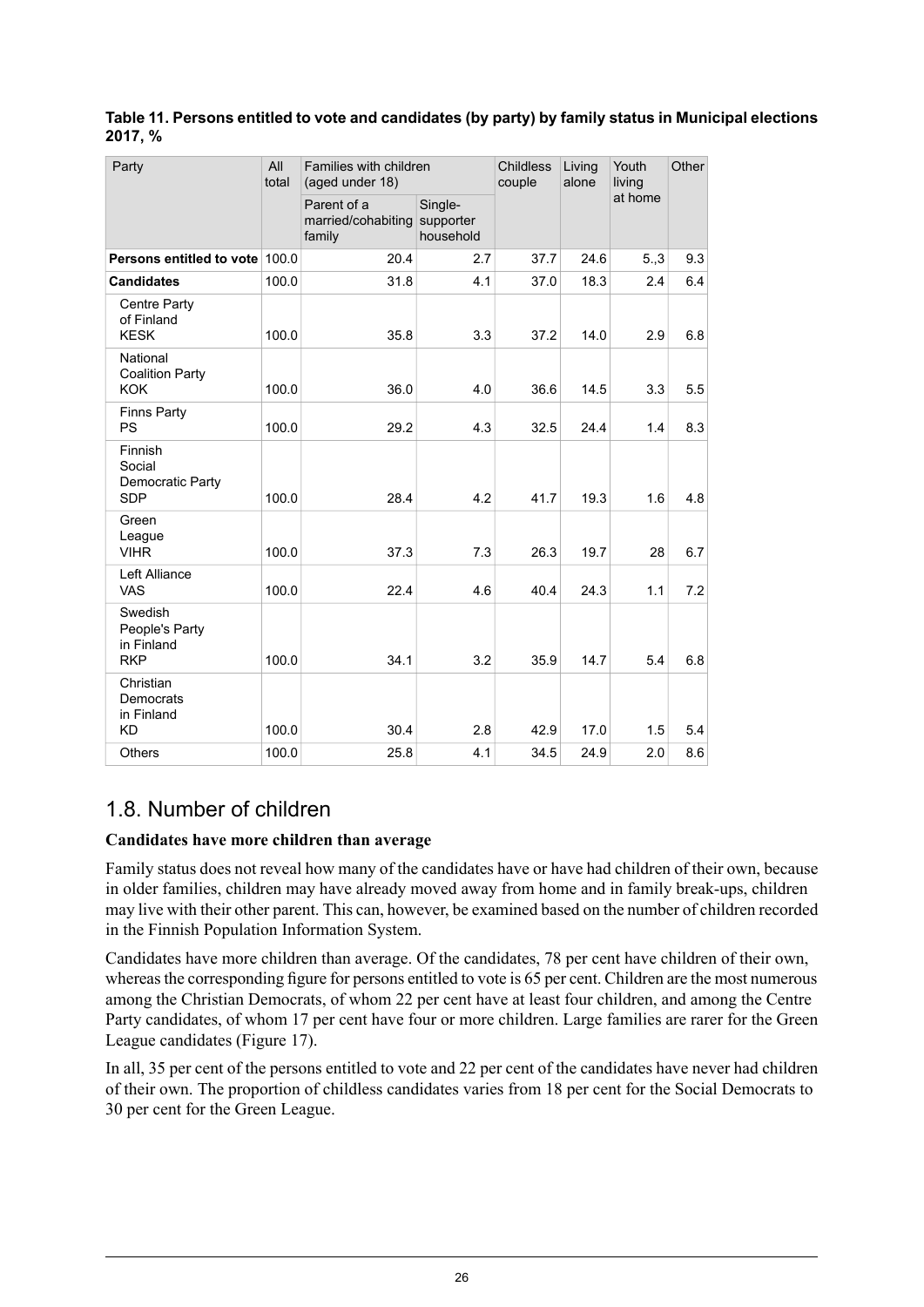<span id="page-26-1"></span>**Figure 17. Persons entitled to vote and candidates (by party) by number of children in Municipal elections 2017, %**

![](_page_26_Figure_1.jpeg)

<span id="page-26-0"></span>On average, the candidates have two children. All persons entitled to vote have an average of 1.5 children. The number of children is highest among the Christian Democrat candidates, i.e. 2.4 children and lowest among the Green League candidates, 1.6 children. Men entitled to vote have slightly fewer children than women, but there are not much of a difference between sexes among the candidates. (Table 12)

| Table 12. Persons entitled to vote and candidates (by party) by number of children (on average) |  |
|-------------------------------------------------------------------------------------------------|--|
| in Municipal elections 2017                                                                     |  |

| Party                                                 | <b>Total</b> | Males | Females |
|-------------------------------------------------------|--------------|-------|---------|
| Persons entitled to vote                              | 1.5          | 14    | 1.6     |
| Candidates                                            | 2.0          | 2.0   | 2.0     |
| <b>Centre Party</b><br>of Finland<br><b>KESK</b>      | 2.3          | 24    | 2.3     |
| National<br><b>Coalition Party</b><br>KOK             | 2.0          | 2.0   | 1.9     |
| <b>Finns Party</b><br>PS                              | 1.9          | 1.9   | 2.1     |
| Finnish<br>Social<br>Democratic Party<br><b>SDP</b>   | 1.9          | 1.9   | 2.0     |
| Green<br>League<br><b>VIHR</b>                        | 1.6          | 1.5   | 1.7     |
| Left Alliance<br>VAS                                  | 1.8          | 1.7   | 1.8     |
| Swedish<br>People's Party<br>in Finland<br><b>RKP</b> | 1.9          | 1.8   | 1.9     |
| Christian<br>Democrats<br>in Finland<br>ΚD            | 2.4          | 24    | 2.3     |
| Others                                                | 1.7          | 1.7   | 1.8     |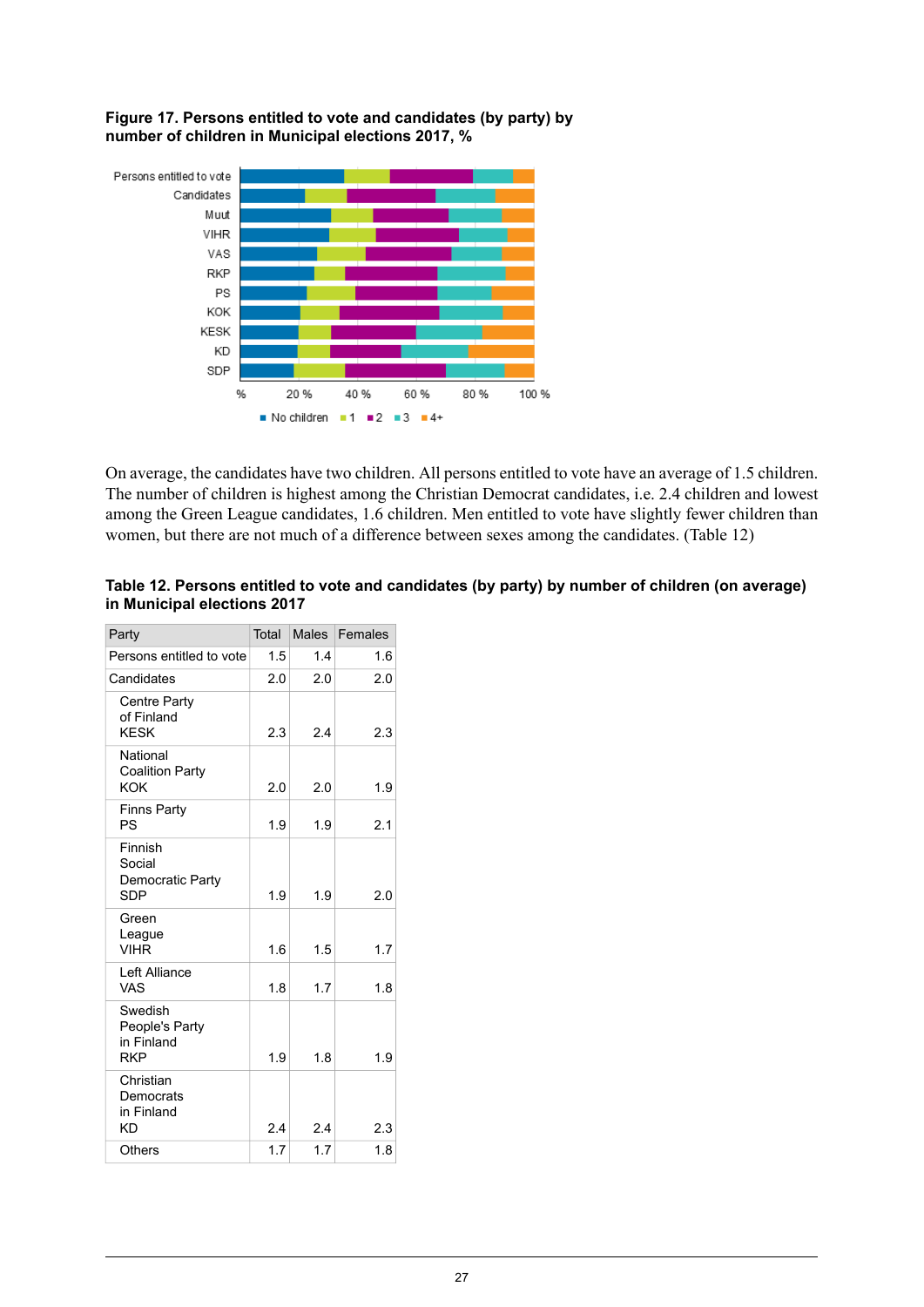### <span id="page-27-0"></span>1.9. Income level

#### **Candidates' income level higher than that of persons entitled to vote**

The following examines the persons entitled to vote and the candidates by their disposable income. The income data derive from the latest taxation data from 2015. Disposable monetary income refers to the monetary income after taxes that consists of earned income, property income, and transfer income.

Candidates are more highly educated and a larger share of them are also working than among persons entitled to vote. This partly explains why their income level is also higher than that of persons entitled to vote. The median disposable income of persons entitled to vote was EUR 20,500 in 2015, while that of candidates was EUR 26,100. The candidates' disposable income is, on average, 27 per cent higher than of persons entitled to vote. Disposable income is highest in Uusimaa both for persons entitled to vote (EUR 22,900 per year) and for candidates (EUR 28,300 per year). (Figure 18, Table 13)

The income differential between the candidates and persons entitled to vote islargest in South Ostrobothnia, South Karelia and Ostrobothnia, where the median income of the candidates is over EUR 6,500 higher than that of persons entitled to vote. The income differential issmallest in Lapland, North Karelia, Uusimaa and Central Finland, under EUR 5,500.

![](_page_27_Figure_5.jpeg)

#### <span id="page-27-1"></span>**Figure 18. Median disposable income (EUR per year) of persons entitled to vote and candidates by region in Municipal elections 2017**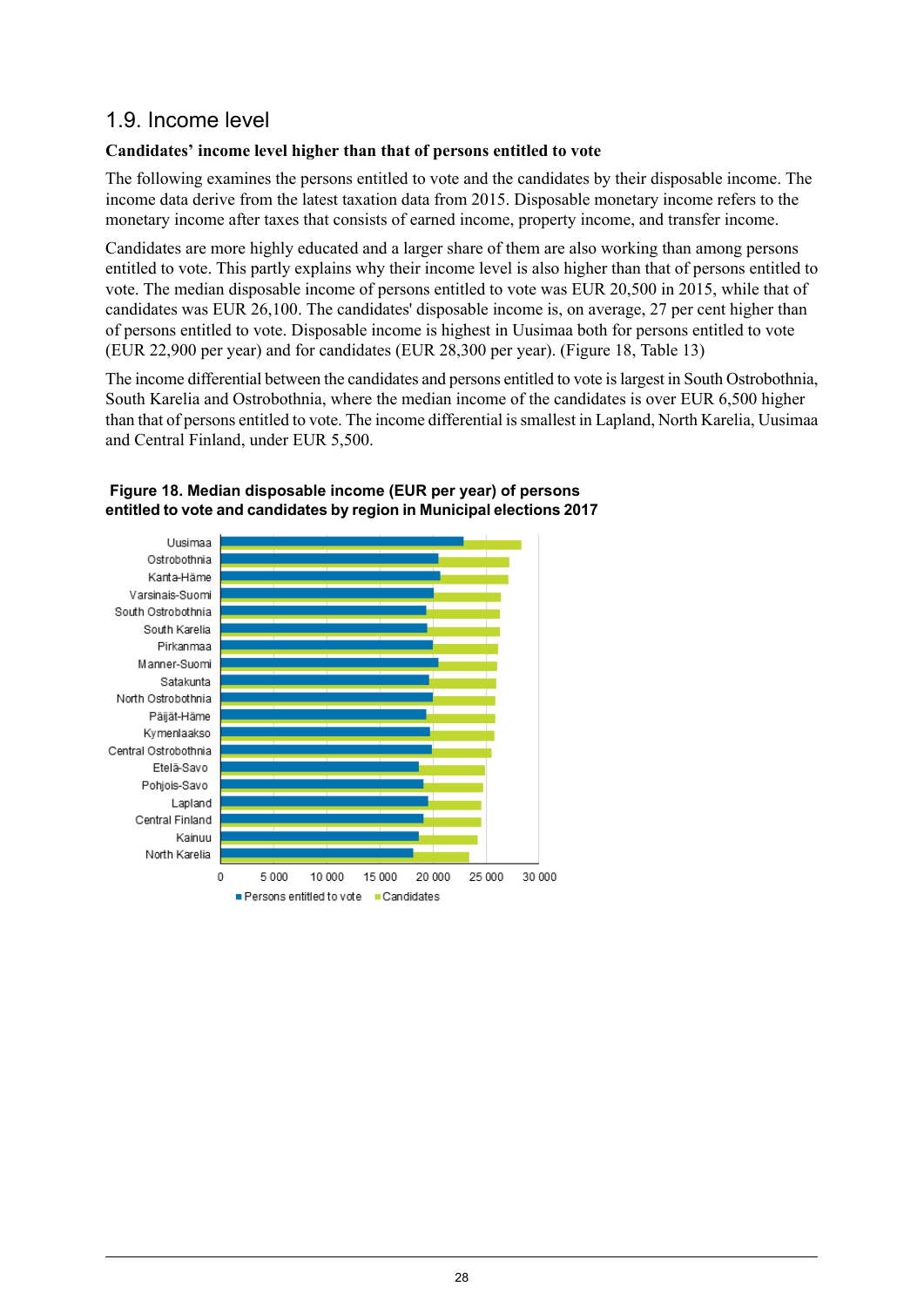#### <span id="page-28-0"></span>**Table 13. Median disposable income (EUR per year) of persons entitled to vote and candidates by region in Municipal elections 2017, %**

| Region                            | Persons<br>entitled<br>to vote |               |        | Candidates        |               |        |  |  |
|-----------------------------------|--------------------------------|---------------|--------|-------------------|---------------|--------|--|--|
|                                   | <b>Both sexes</b>              | Men           | Women  | <b>Both sexes</b> | Men           | Women  |  |  |
| <b>Mainland</b><br><b>Finland</b> |                                | 20,503 22,131 | 19,293 | 26,076            | 26,586        | 25,450 |  |  |
| Uusimaa                           |                                | 22,916 26,636 | 21,631 | 28,296            | 29,134        | 27,020 |  |  |
| Varsinais-Suomi                   |                                | 20,061 21,634 | 18,913 | 26,420            | 26,719        | 26,080 |  |  |
| Satakunta                         |                                | 19,605 21,541 | 18,114 | 25,987            | 27,058        | 24,781 |  |  |
| Kanta-Häme                        |                                | 20,680 22,507 | 19,274 | 27,081            | 27,036        | 27,280 |  |  |
| Pirkanmaa                         |                                | 19,951 21,736 | 18,686 | 26,151            | 26,846        | 25,416 |  |  |
| Päijät-Häme                       |                                | 19,363 21,159 | 18,144 | 25,886            | 26,588        | 25,062 |  |  |
| Kymenlaakso                       |                                | 19,741 21,861 | 18,155 | 25,794            | 26,730        | 24,607 |  |  |
| South<br>Karelia                  |                                | 19,490 21,524 | 18,009 | 26,291            | 28,001        | 24,248 |  |  |
| Etelä<br>Savo                     |                                | 18,649 19,698 | 17,757 | 24,926            | 25,411        | 24,222 |  |  |
| Pohjois<br>Savo                   |                                | 19,082 20,279 | 18,119 | 24,755            | 25,067        | 24,265 |  |  |
| North<br>Karelia                  |                                | 18,162 19,052 | 17,468 | 23,424            | 23,465        | 23,142 |  |  |
| Central<br>Finland                |                                | 19,071 20,633 | 17,919 | 24,521            | 24,972        | 23,655 |  |  |
| South<br>Ostrobothnia             |                                | 19,352 20,737 | 18,268 | 26,330            | 26,610        | 26,092 |  |  |
| Ostrobothnia                      | 20,507                         | 22,662        | 18,794 | 27,192            | 28,217        | 26,154 |  |  |
| Central<br>Ostrobothnia           |                                | 19,878 22,036 | 18,232 | 25,529            | 25,673        | 25,505 |  |  |
| North<br>Ostrobothnia             |                                | 19,954 21,455 | 18,794 | 25,887            | 26,164        | 25,525 |  |  |
| Kainuu                            |                                | 18,693 19,606 | 17,874 | 24,241            | 24,553        | 23,713 |  |  |
| Lapland                           |                                | 19,510 20,538 | 18,717 |                   | 24,536 24,816 | 24,091 |  |  |

#### **Candidates from the National Coalition Party have the highest income**

The candidates' income varies by party from EUR 31,200 in the Coalition Party to EUR 22,000 in the Finns Party. The median income of candidates from the Swedish People's Party is EUR 29,500, EUR 26,900 for the Centre Party and EUR 26 600 for the Social Democratic Party. Compared with persons entitled to vote, the candidates of the Coalition Party have over EUR 10,000 more at their disposal per year. The candidates for the Finns Party are closest to persons entitled to vote in terms of their income level. Their annual disposable income is EUR 1,700 higher than that of persons entitled to vote. (Figure 19, Table 14)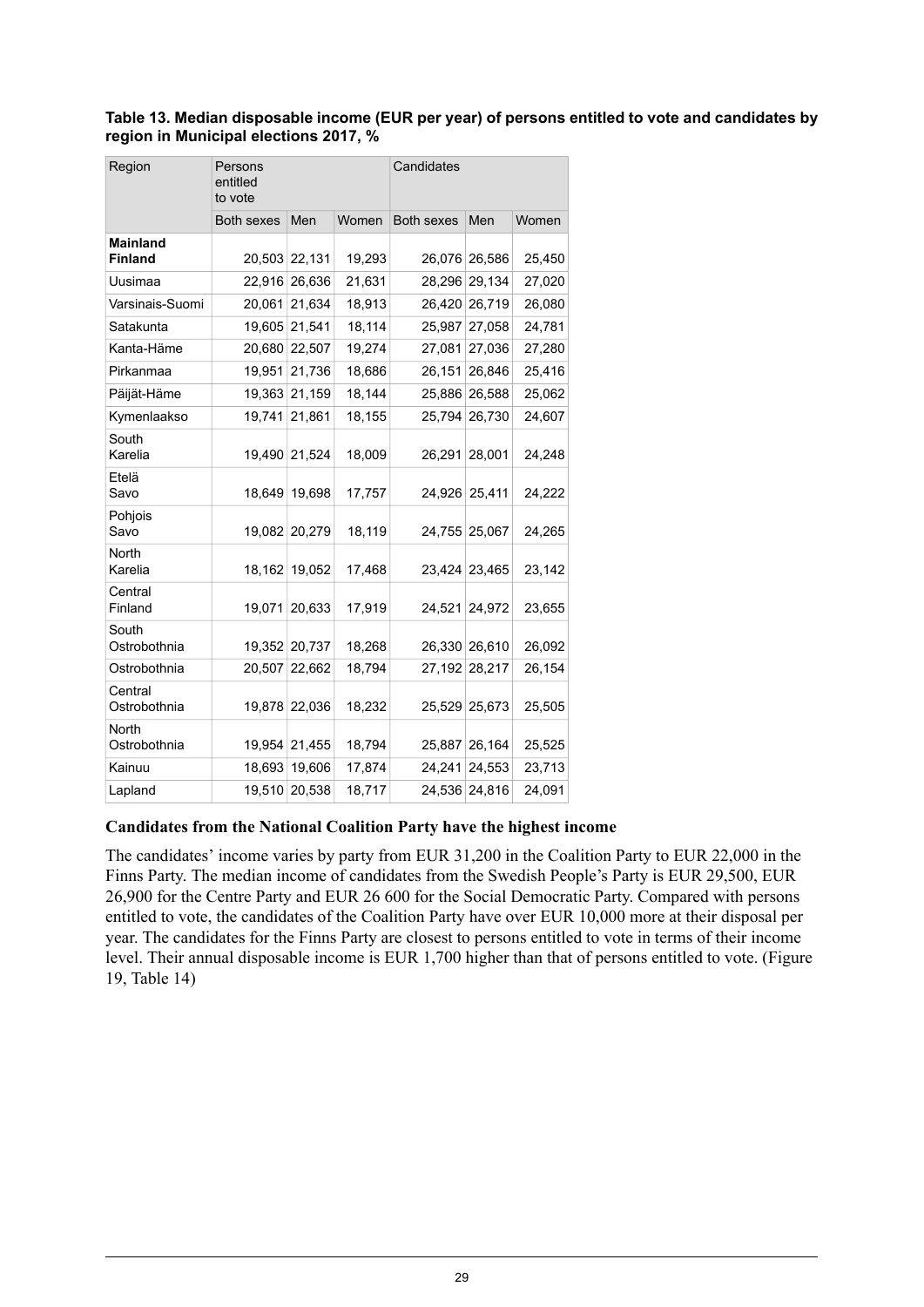<span id="page-29-1"></span>**Figure 19. Median disposable income (EUR) of persons entitled to vote and candidates (by party) in Municipal elections 2017**

![](_page_29_Figure_1.jpeg)

<span id="page-29-0"></span>![](_page_29_Figure_2.jpeg)

| Party                                                 | Median income (EUR/year) |        |        |  |  |  |  |  |
|-------------------------------------------------------|--------------------------|--------|--------|--|--|--|--|--|
|                                                       | Total                    | Men    | Women  |  |  |  |  |  |
| <b>Persons</b><br>entitled<br>to vote                 | 20,503                   | 22,131 | 19,293 |  |  |  |  |  |
| <b>Candidates</b>                                     | 26,076                   | 26,586 | 25,450 |  |  |  |  |  |
| <b>Centre Party</b><br>of Finland<br><b>KESK</b>      | 26,932                   | 27,687 | 26,089 |  |  |  |  |  |
| National<br><b>Coalition Party</b><br>KOK             | 31,190                   | 32,789 | 29,328 |  |  |  |  |  |
| <b>Finns Party</b><br>PS                              | 22,225                   | 22,534 | 21,550 |  |  |  |  |  |
| Finnish<br>Social<br>Democratic Party<br>SDP          | 26,552                   | 26.974 | 25.943 |  |  |  |  |  |
| Green<br>League<br><b>VIHR</b>                        | 25,478                   | 25,557 | 25,450 |  |  |  |  |  |
| Left Alliance<br>VAS                                  | 23,102                   | 23,410 | 22,750 |  |  |  |  |  |
| Swedish<br>People's Party<br>in Finland<br><b>RKP</b> | 29,483                   | 31,130 | 27,585 |  |  |  |  |  |
| Christian<br>Democrats<br>in Finland<br>ΚD            | 23,610                   | 24,668 | 23,002 |  |  |  |  |  |
| Others                                                | 22,199                   | 21,399 | 22,956 |  |  |  |  |  |

When the population entitled to vote is arranged according to income and divided into ten equal parts, the income deciles of the population entitled to vote are generated. Each of these has slightly under 440,000 persons. The highest income decile of the population entitled to vote has at least EUR 38,000 at their disposal and the lowest income decile at most EUR 8,250.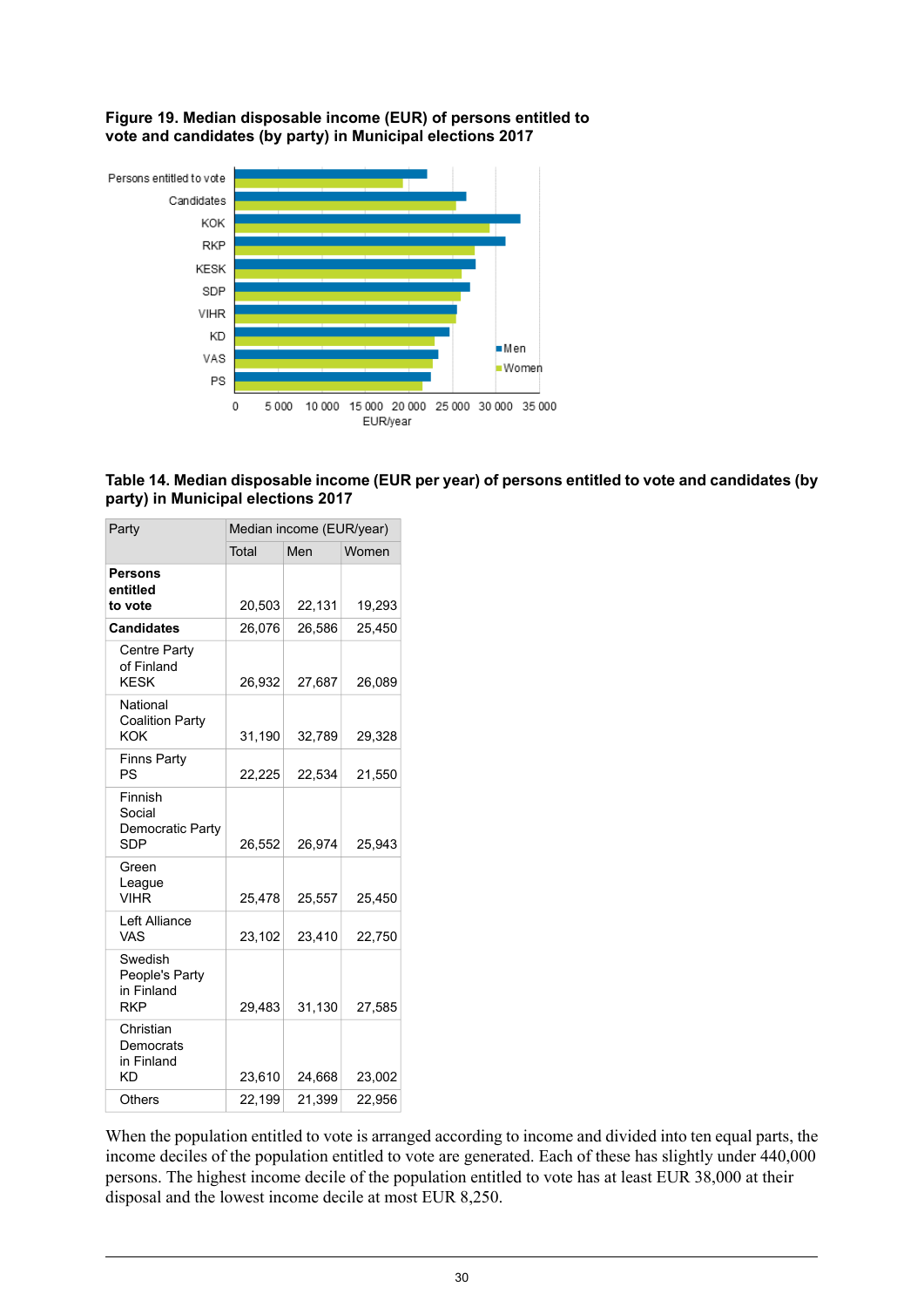Of all candidates, 18 per cent belong to the highest income decile. Of the candidates, those representing the National Coalition Party and the Swedish People's Party in Finland belong to the higher end of the income distribution. Thirty-six per cent of the male candidates and 25 per cent of female candidates in the National Coalition Party belong to the highest income decile. Among the candidates of the Swedish People's Party, around 28 per cent of men and 19 per cent of women belong to the highest income decile. (Figure 20)

There are fewer women in the highest income decile both among persons entitled to vote and candidates. The biggest difference between sexes is found among the Swedish People's Party, the Coalition Party and the Centre Party candidates. In these parties, there are over ten percentage points more men in the highest income decile than women. The difference is smallest among Green League candidates where around three percentage points more men than women belong to the highest income decile.

![](_page_30_Figure_2.jpeg)

<span id="page-30-0"></span>**Figure 20. Proportion of persons belonging to the highest income decile by party in Municipal elections 2017, %**

Around six per cent of candidates belong to the lowest income decile. Of the candidates of parties outside the Parliament and constituency associations, close on ten per cent belong to the lowest- income decile, and of the Swedish People's Party candidates, 8.9 per cent of men and 8.2 per cent of women. The Social Democrats have the least candidates belonging to the lowest income decile, only 2.6 per cent of female candidates and four per cent of male candidates. (Figure 21)

The share of men is also higher in the lowest income decile than that of women both among persons entitled to vote and candidates. Only among the Left Alliance and Green League candidates, more female candidates belong to the lowest income decile than male candidates. However, the difference between sexes is not as large as in the shares of those belonging to the highest income decile.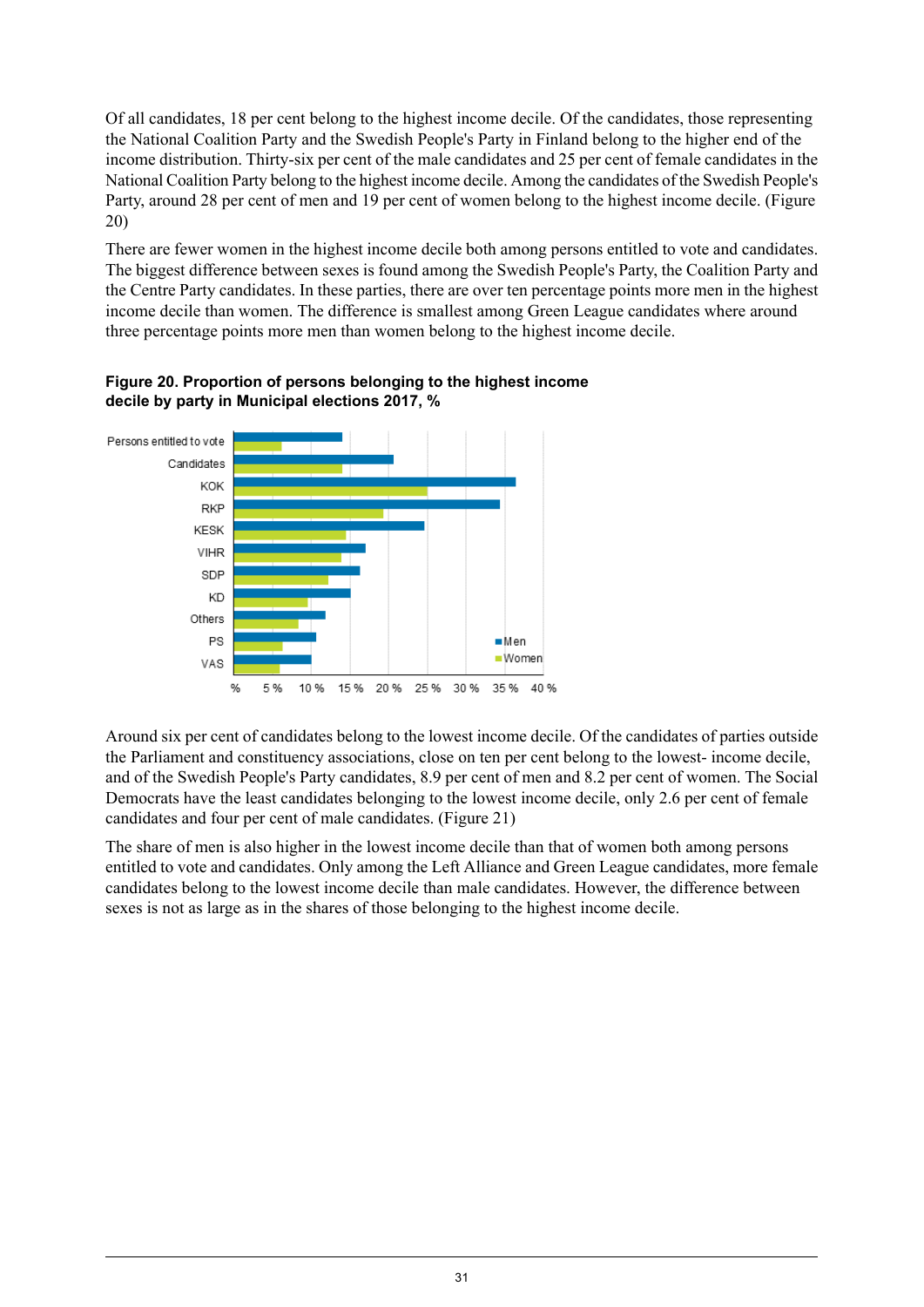<span id="page-31-0"></span>**Figure 21. Proportion of persons belonging to the lowest income decile by party in Municipal elections 2017, %**

![](_page_31_Figure_1.jpeg)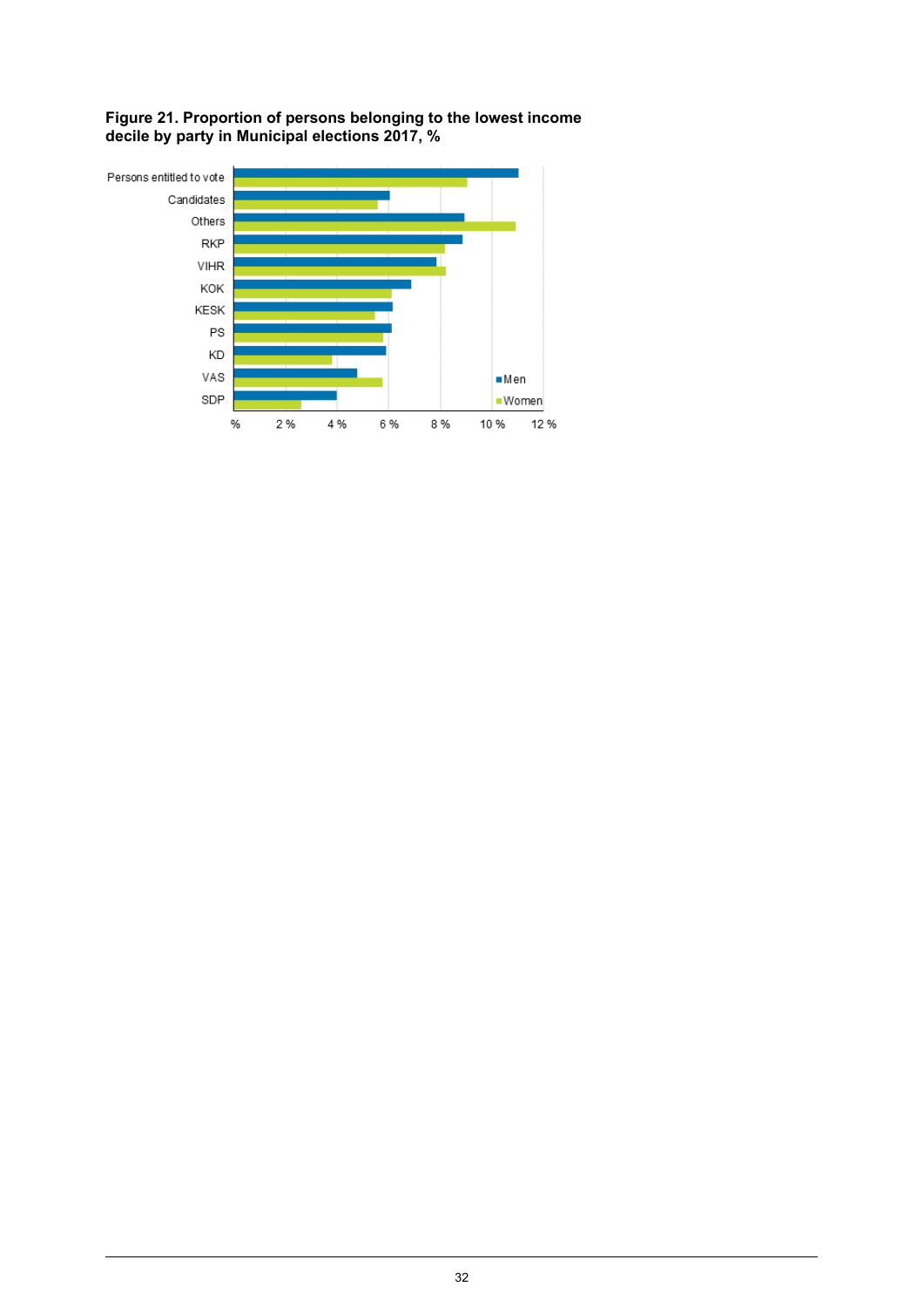## Appendix tables

| Party                | <b>KESK</b> | <b>KOK</b> | <b>PS</b> | <b>SDP</b> | <b>VIHR</b> | VAS   | <b>RKP</b>               | <b>KD</b> | <b>SKP</b> | <b>KTP</b> | LIBE |     |    | Piraattip. EOP Femin.p. IP |    | <b>Others</b>  | Total  |
|----------------------|-------------|------------|-----------|------------|-------------|-------|--------------------------|-----------|------------|------------|------|-----|----|----------------------------|----|----------------|--------|
| Helsinki             | 87          | 127        | 127       | 127        | 127         | 127   | 83                       | 127       | 53         | 7          | 16   | 31  | 4  | 24                         |    | 10             | 1,084  |
| Uusimaa              | 494         | 874        | 532       | 939        | 654         | 427   | 559                      | 287       | 42         | 19         | 12   | 19  |    | 10                         | 8  | 110            | 4,986  |
| Varsinais-<br>Suomi  | 660         | 751        | 309       | 580        | 306         | 306   | 149                      | 132       | 19         |            | 1    | 12  | 6  | 4                          | 14 | 61             | 3,311  |
| Satakunta            | 424         | 338        | 235       | 415        | 90          | 227   |                          | 75        | 3          | 3          |      | 3   |    |                            | 2  | $\overline{2}$ | 1,817  |
| Häme                 | 478         | 594        | 244       | 537        | 221         | 206   | $\overline{\phantom{a}}$ | 171       | 12         | 4          |      | 5   |    | 1                          |    | 109            | 2,583  |
| Pirkanmaa            | 456         | 619        | 343       | 626        | 324         | 335   | 1                        | 174       | 39         |            | 6    | 20  | 3  | 1                          |    | 94             | 3,041  |
| Southeast<br>Finland | 766         | 557        | 365       | 652        | 221         | 148   | 9                        | 186       | 1          | 3          | 13   | 8   |    |                            | 2  | 138            | 3,069  |
| Savo-<br>Karelia     | 900         | 442        | 438       | 652        | 132         | 312   | ۰                        | 243       | 13         | 2          |      | 4   | 1  |                            | 3  | 38             | 3,180  |
| Vaasa                | 940         | 517        | 428       | 587        | 122         | 167   | 506                      | 332       | 3          |            |      | 4   |    |                            | 6  | 81             | 3,693  |
| Central<br>Finland   | 564         | 310        | 257       | 404        | 141         | 190   | $\overline{2}$           | 129       | 22         |            | 4    | 15  |    |                            |    | 32             | 2,071  |
| Oulu                 | 1,187       | 387        | 411       | 374        | 208         | 444   | 10                       | 84        | 5          |            | 4    | 11  |    |                            |    | 39             | 3,164  |
| Lapland              | 505         | 223        | 142       | 239        | 54          | 314   | 5                        | 31        | 9          |            |      | 5   | 1  |                            |    | 91             | 1,619  |
| Total                | 7,461       | 5,739      | 3,831     | 6,132      | 2,600       | 3,203 | 1,324                    | 1,971     | 221        | 39         | 56   | 137 | 15 | 40                         | 44 | 805            | 33,618 |

#### <span id="page-32-0"></span>**Appendix table 1. Number of candidates by constituency and party in the Municipal elections 2017**

#### <span id="page-32-1"></span>**Appendix table 2. Candidates by sex and age group by party in the Municipal elections 2017**

| Party             | Total |       | 18-24 |                          | 25-34 |       | 35-44 |           | 45-54 |       | 55-64 |           | $65+$ |                |
|-------------------|-------|-------|-------|--------------------------|-------|-------|-------|-----------|-------|-------|-------|-----------|-------|----------------|
|                   | Men   | Women | Men   | Women                    | Men   | Women | Men   | Women Men |       | Women | Men   | Women Men |       | Women          |
| All<br>candidates | 60.1  | 39.9  | 57.6  | 42.4                     | 55.7  | 44.3  | 53.9  | 46.1      | 58.2  | 41.8  | 63.3  | 36.7      | 70.1  | 29.9           |
| <b>KESK</b>       | 60.3  | 39.7  | 58.6  | 41.4                     | 54.2  | 45.8  | 51.1  | 48.9      | 58.0  | 42.0  | 65.9  | 34.1      | 71.3  | 28.7           |
| <b>KOK</b>        | 61.0  | 39.0  | 63.0  | 37.0                     | 55.9  | 44.1  | 56.1  | 43.9      | 60.3  | 39.7  | 62.0  | 38.0      | 70.9  | 29.1           |
| <b>PS</b>         | 74.8  | 25.2  | 73.7  | 26.3                     | 71.0  | 29.0  | 71.0  | 29.0      | 73.0  | 27.0  | 77.6  | 22.4      | 81.5  | 18.5           |
| <b>SDP</b>        | 59.1  | 40.9  | 55.0  | 45.0                     | 53.4  | 46.6  | 54.5  | 45.5      | 54.8  | 45.2  | 61.7  | 38.3      | 68.8  | 31.2           |
| <b>VIHR</b>       | 42.1  | 57.9  | 39.7  | 60.3                     | 43.7  | 56.3  | 38.0  | 62.0      | 40.4  | 59.6  | 47.5  | 52.5      | 53.9  | 46.1           |
| VAS               | 60.2  | 39.8  | 54.9  | 45.1                     | 54.2  | 45.8  | 52.0  | 48.0      | 60.4  | 39.6  | 62.6  | 37.4      | 70.0  | 30.0           |
| <b>RKP</b>        | 56.3  | 43.7  | 51.5  | 48.5                     | 53.5  | 46.5  | 51.5  | 48.5      | 54.2  | 45.8  | 56.5  | 43.5      | 69.2  | 30.8           |
| KD                | 53.3  | 46.7  | 64.0  | 36.0                     | 53.8  | 46.2  | 50.3  | 49.7      | 50.8  | 49.2  | 53.9  | 46.1      | 56.1  | 43.9           |
| <b>SKP</b>        | 65.2  | 34.8  | 50.0  | 50.0                     | 54.3  | 45.7  | 65.6  | 34.4      | 81.8  | 18.2  | 56.6  | 43.4      | 72.0  | 28.0           |
| <b>KTP</b>        | 82.1  | 17.9  | 100.0 | 0.0                      | 33.3  | 66.7  | 100.0 | 0.0       | 66.7  | 33.3  | 83.3  | 16.7      | 87.0  | 13.0           |
| LIBE              | 76.8  | 23.2  | 85.7  | 14.3                     | 76.2  | 23.8  | 85.7  | 14.3      | 66.7  | 33.3  | 66.7  | 33.3      | 50.0  | 50.0           |
| Piraattip.        | 84.7  | 15.3  | 66.7  | 33.3                     | 84.5  | 15.5  | 94.7  | 5.3       | 78.6  | 21.4  | 50.0  | 50.0      |       |                |
| <b>EOP</b>        | 40.0  | 60.0  | 0.0   | 100.0                    | 33.3  | 66.7  | 100.0 | 0.0       | 33.3  | 66.7  |       |           |       | $\overline{a}$ |
| Femin.p.          | 10.0  | 90.0  | 0.0   | 100.0                    | 13.3  | 86.7  | 7.7   | 92.3      | 16.7  | 83.3  | 0.0   | 100.0     | 0.0   | 100.0          |
| IP                | 88.6  | 11.4  |       | $\overline{\phantom{a}}$ | 100.0 | 0.0   | 78.6  | 21.4      | 100.0 | 0.0   | 80.0  | 20.0      | 100.0 | 0.0            |
| <b>Others</b>     | 63.9  | 36.1  | 51.9  | 48.1                     | 66.2  | 33.8  | 56.2  | 43.8      | 61.0  | 39.0  | 66.2  | 33.8      | 75.9  | 24.1           |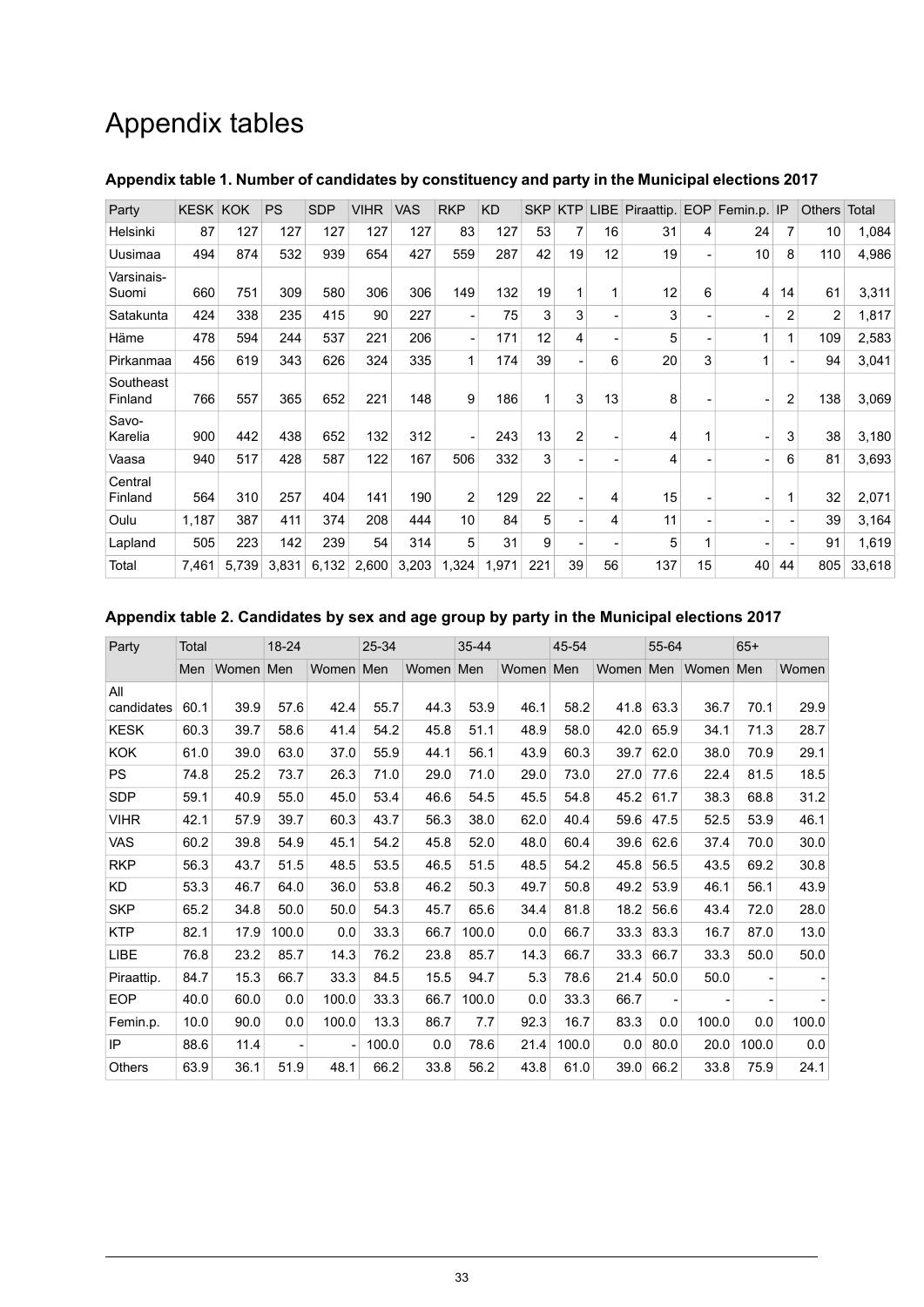## <span id="page-33-0"></span>Municipal elections, quality description

## 1. Relevance of statistical information

### **1.1 Summary of the information content of statistics**

Statistics Finland produces official statistics on municipal elections containing key data on the candidates, elected councillors, those entitled to vote, those who voted and support gained by the parties. Statistics Finland's statistics pages on municipal elections also provide analyses on the backgrounds of the candidates and the elected, on those who voted in advance, and as separate services the election map service and the StatFin service (database tables / most detailed regional level is voting district).

#### **1.2 Essential concepts**

#### *General information*

Councillors to municipal councils are elected in the municipal elections. At the beginning of 2017, the number of municipalities is 295 in Mainland Finland and 16 in Åland.

*The municipal elections are held in accordance with the division of municipalities that came into effect* at the beginning of the election year (2017) (the voting district division came into effect on 31 October 2016). \*If municipal elections are held in the year preceding a change in municipal division entering into force, they must be held in accordance with the new municipal division in the municipalities to which the *change applies.*

The municipal council decides how many councillors are elected in each municipality (Local Government Act 410/2015, Section 16). The number of inhabitants is determined based on the data in the Population Information System at the end of 30 November preceding the election year.

The amendment of the Election Act (563/2015) entered into force on 1 June 2015 when the name of the elections was changed in Finnish to kuntavaalit, the time for holding the elections was changed (in 2012, the fourth Sunday in October every four years). Municipal elections are held every four years on the third Sunday of April (9 April 2017). If the third Sunday falls on Easter Sunday or the Sunday after it, the election day moves to the Sunday preceding Easter Sunday (Election Act 563/2015 , Section 144). In the municipalities of the autonomous territory of the Åland Islands, elections (www.val.ax) are also arranged every four years, but at a different time than those in Mainland Finland, next time in October 2019 [www.val.ax\)](http://www.val.ax).

Elections are held in accordance with the Election Act in force, (Election Act in force [http://www.finlex.fi/en/laki/kaannokset/1998/en19980714\),](http://www.finlex.fi/en/laki/kaannokset/1998/en19980714) more details on the Ministry of Justice's web pages www.vaalit.fi (=> Legislation) and www.finlex.fi, Election Act (714/1998). In municipal elections advance voting was possible abroad for the first time in 2000.

#### *Legislation on elections*

The first act concerning municipal elections was enacted in 1917. With the revision of election legislation in 1998 all provisions on elections were collected into one single act, the Election Act (714/1998), which entered into force on 8 October 1998. The provisions concerning municipal elections are included in it and in the Local Government Act 410/2015.

#### *The main principles of holding elections*

All elections in Finland are held according to the following principles:

- **The elections are direct.** Electors (those entitled to vote) vote direct for the person they want to be elected.
- **The elections are proportional.** In proportional elections each party or other group gains seats in relation to the votes cast for it compared with the votes cast for other groups (not in presidential elections). In Finland, so called d'Hondt method is applied as the calculation method for proportional elections.
- **The elections are secret.** Secrecy of the ballot means that neither the election authorities nor anyone else get to know for whom voters have cast their votes or whether they have returned an empty ballot.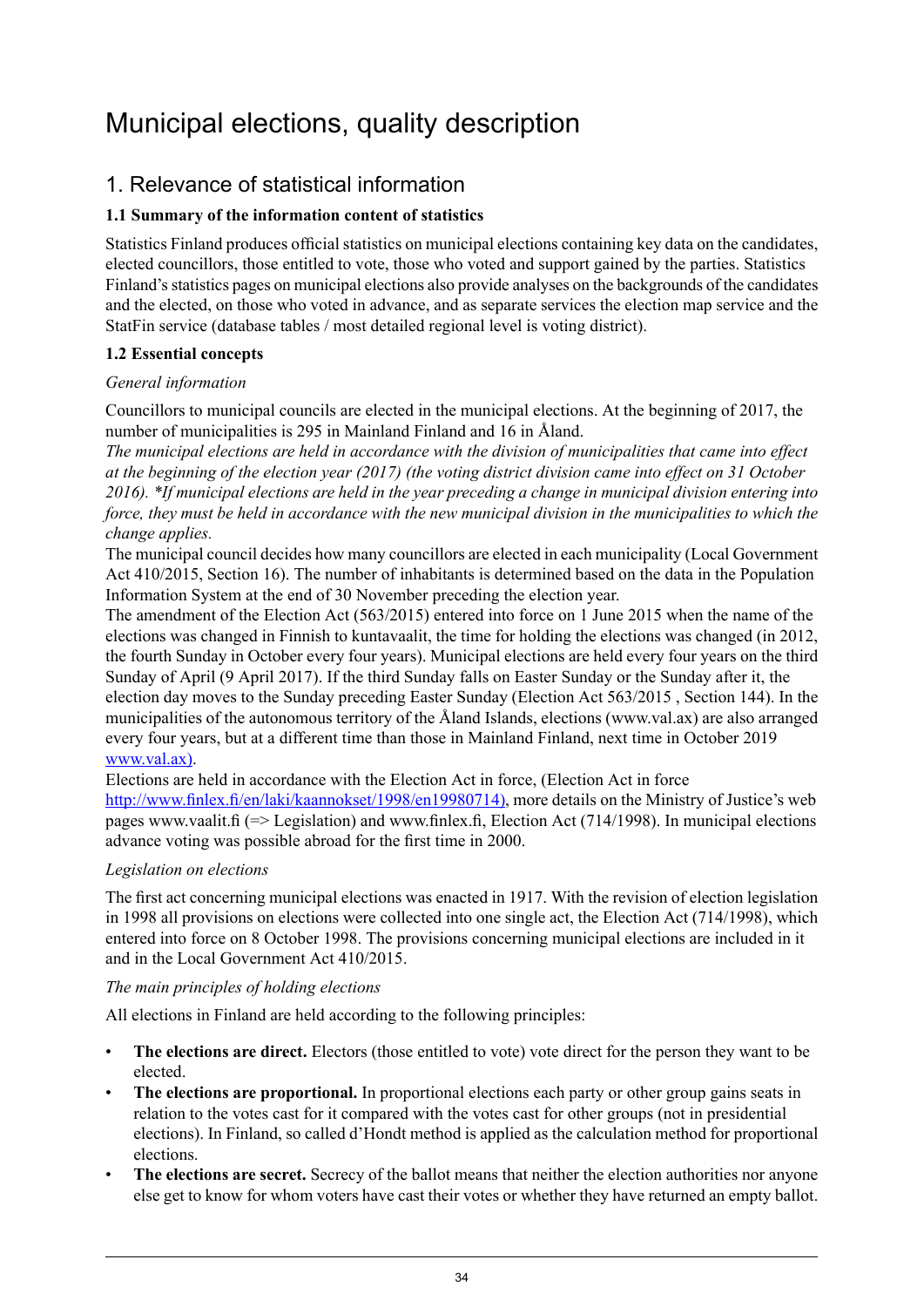By contrast, the information on whether a person entitled to vote has exercised his/her right, i.e. actually voted, is not covered by the secret of the ballot.

- **The right to vote is universal and equal.** Universal franchise meansthat the right to vote only depends on requirements which citizens usually fulfil. Equal franchise means that every person entitled to vote has an equal right to influence the election results. In general elections everybody has one vote.
- **Voting is personal**. The right to vote may not be used through an agent. However, an assistant can be used in the actual voting situation under certain conditions.
- **Voting must take place in front of election authorities.** The purpose of this is to ensure overall reliability of the elections, the voter's right to express his or her free will and to ensure the secrecy of the ballot. The selection of election authorities and their actions in their duties are set in the Election Act.
- The Finnish election system is a combination of voting for individuals and parties, where a vote goes to both a party and a person (not in presidential elections).

#### *Right to vote and voting register, voting and calculation of the election result*

#### *Right to vote*

Entitled to vote in municipal elections are:

Every person that has reached the age of 18 no later than on the day of the election is entitled to vote provided that they are

- 1. Citizens of Finland or another Member State of the European Union or Iceland and Norway, whose municipality of residence is the municipality in question on the 51st day before election day: or
- 2. Citizens of other countries, whose municipality of residence is the municipality in question on the 51st day before election day, and who at that time have had a municipality of residence in Finland for an uninterrupted period of two years; or
- 3. Persons employed by the EU or an international organisation in Finland and family members of such persons whose municipality of residence is the municipality in question on the 51st day before the election day assuming that their data have upon their request been registered in the Finnish Population Information System and that they have notified the local register office of their willingnessto excercise the right to vote in the municipal election in writing no later than on the 52nd day before the election day.

#### *Voting register*

The Population Register Centre compiles a register of everyone entitled to vote (voting register) 46 days before the election day. This register contains certain information on the voters (including the voters' name, identity code, constituency, municipality of residence, and polling station) as this information appears in the Population Information System 51 days before the election day. The voting register is established on 22 February 2017 based on the information included in the Population Information System on 17 February 2017.

The voting register is publicly available at the local register offices (maistraatti) from 41 days before the election day onwards (i.e. from 27 February 2017). In addition, everyone in the register is sent a notice of his or her right to vote (notification card) not later than 24 days before the election day (16 March 2017). The card states among other things the election day, the days for advance voting, the address of the polling station of the recipient and the addresses and telephone numbers of the election authorities. The voting register is later used to print out electoral rolls for the polling stations on the election day.

Claims for correction of the register have to be submitted to the local register offices not later than 16 days (24 March 2017) before the election day and the local register office will decide the claims not later than 13 days before the election day.

The voting register becomes legally valid at noon 12 days prior to the election day, that is, on Tuesday 28 March 2017 at noon.

*Voting*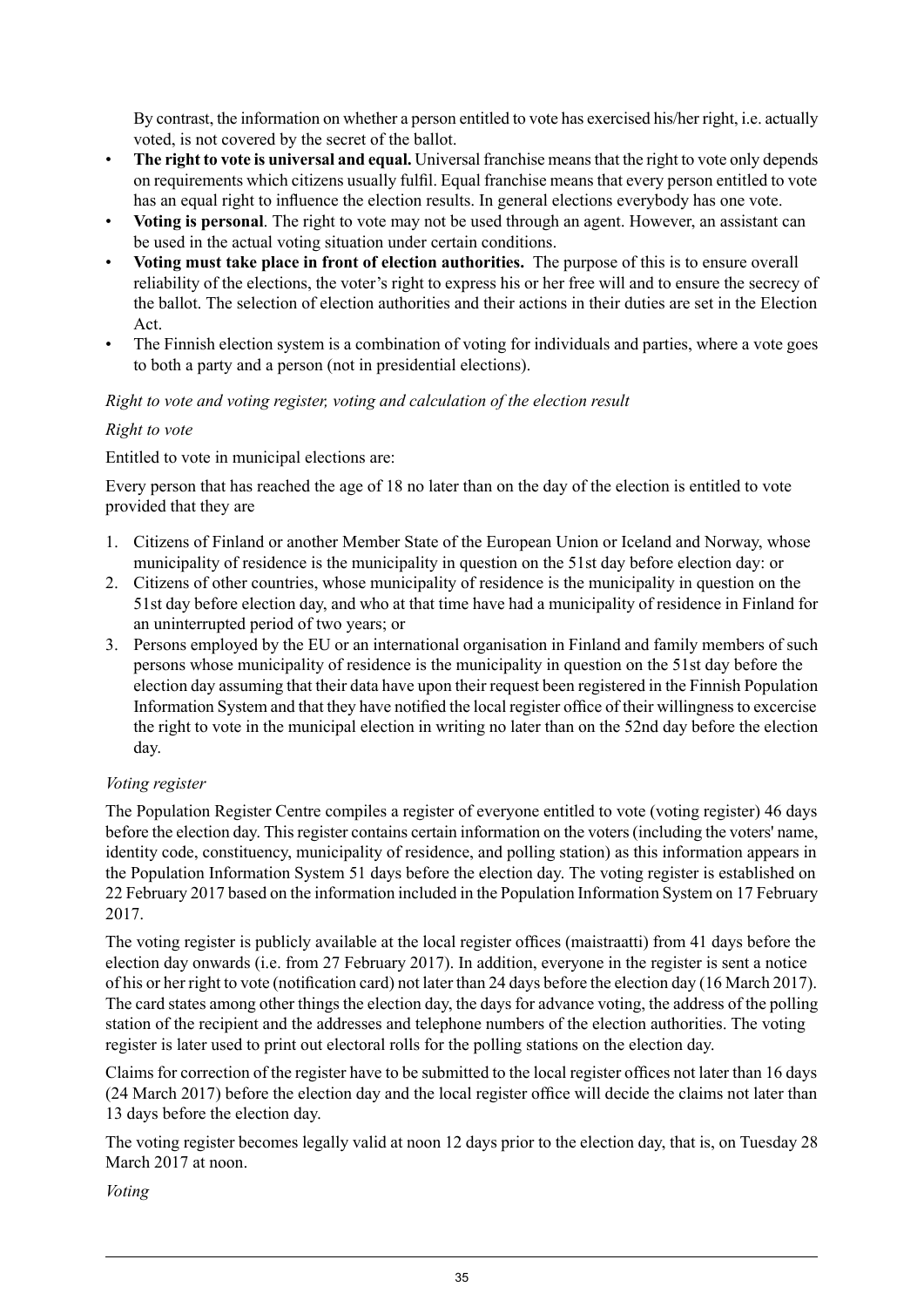Persons with a right to vote can vote either 1) during advance voting, or 2) on the election Sunday (9 April 2017).

Advance votes in Finland (29 March to 4 April 2017) are cast in general advance polling stations, in institutions and at voters' homes under certain conditions. General advance polling stations in Finland are offices, post offices and other locations specified by municipalities. Advance votes abroad (29 March to 1 April 2017) are cast at Finnish embassies and their trade missions and on Finnish vessels. General advance polling stations abroad are the Finnish embassies and their trade missions specified in a Government decree. Each person entitled to vote can vote in advance in general advance polling stations in Finland and abroad at Finnish embassies. Anyone entitled to vote in municipal elections can cast their vote at embassies regardless of which country or municipality the person lives in. Thus, for example, persons entitled to vote that are on holiday or working on a posting abroad can cast their vote at embassies

On the election day an enfranchised person may vote only in the polling station of his or her own voting district.

A voter need not give grounds for advance voting, but may freely choose between voting in advance or voting on the election day. Advance voting commences on the 11th day (29 March 2017) and ends abroad on the 8th day (1 April 2017) and in Finland on the 5th day (4 April 2017) before the election day.

#### *Voting percentage = proportion of voters of persons entitled to vote*

#### *Calculation of the result of the municipal elections*

#### Counting the advance votes

Municipalities' central election committees begin counting the advance votes on the election day at 3 pm at the earliest (for a particular reason at noon at the earliest). The brown ballot envelopes sent from the municipalities are opened and the ballots within them are counted. Advance votes are counted so that the result of advance voting should be ready by 8 pm that evening. Before this the central election committees may not reveal anything on how the counting is progressing.

#### Counting the votes cast on the election day

Assoon asthe doors of the polling stations have been closed at 8 pm the election board begins a preliminary count of the votes. The board opens the ballot box, counts the ballots within it, and notes down the votes of the candidates in a particular election protocol. Immediately thereafter the board informs the central election committee of the municipality of the votes of the candidates, i.e. of the election results in the voting district. The central election committee again enters the results in the central calculation system in the Election Information System of the Ministry of Justice. Finally, the election board seals the ballots in a parcel and delivers it to the central election committee before Monday morning 9 am.

#### Determination of the election results

The so-called d'Hondt method is used to determine the election results. Thus, in the first stage of the calculation the total number of votes of each group, i.e.

- A (single) party not belonging to an electoral alliance,
- An electoral alliance.
- A joint list, and
- A constituency association not belonging to a joint list,

is counted. Parties which have formed an electoral alliance are thus treated as a single group, as are constituency associations on a joint list. In *the second stage* of the calculation the candidates in each group are ranked in order of their personal number of votes. In *the third stage* each candidate is accorded a comparative index, i.e. the candidate who has received most personal votes is accorded an index which equals the total number of votes of the group, the second best candidate half of that, the third best a third, the fourth best a fourth, and so on. In the final stage all candidates within the municipality are listed in order from best to worst according to their comparative index, and the representatives elected from the municipality are chosen from this list.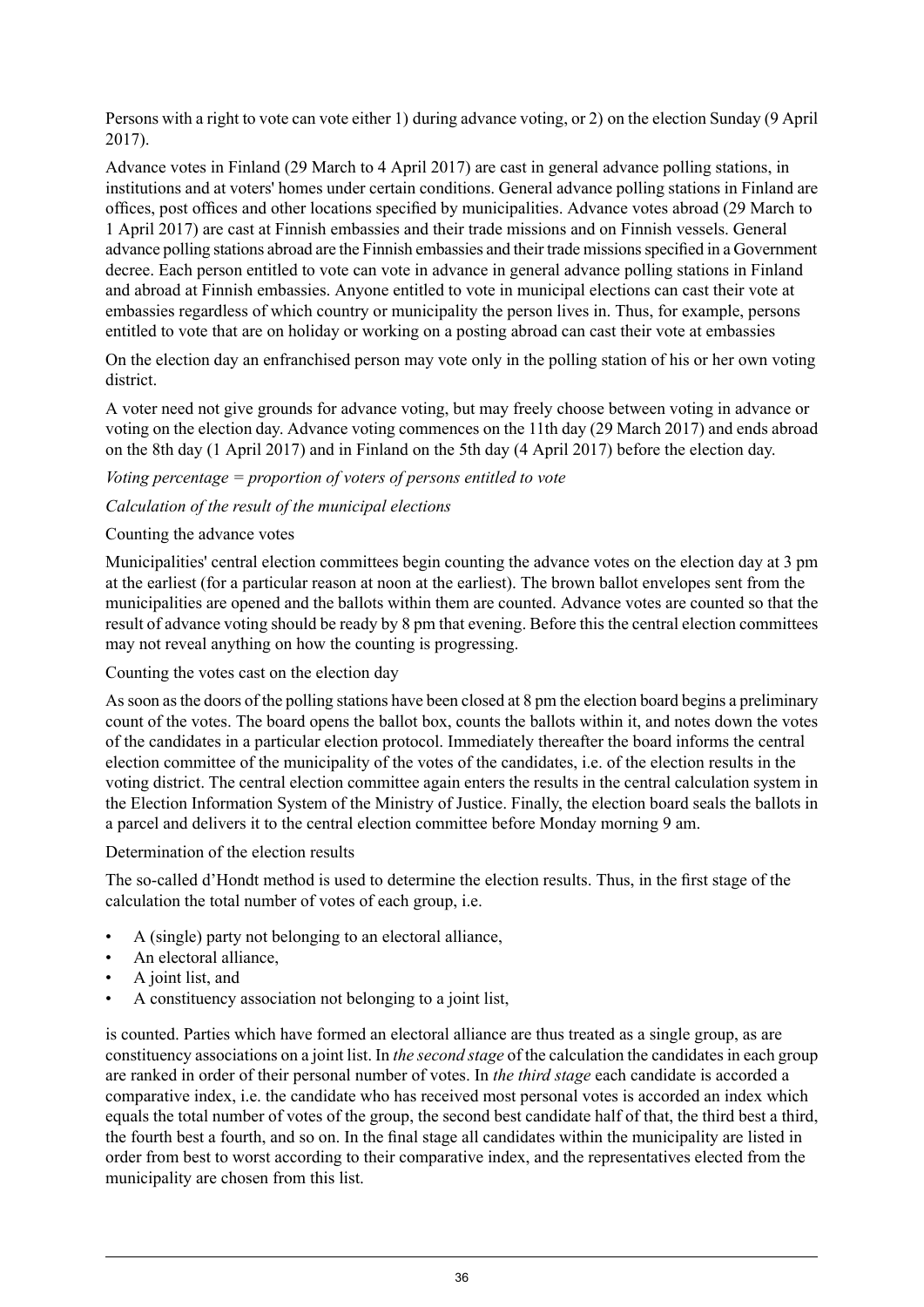#### *Eligibility and nomination of candidates*

#### *Eligibility*

Eligible as candidates in municipal elections are persons,

- 1. Whose municipality of residence is the municipality in question,
- 2. Who are entitled to vote in municipal elections in some municipality, and
- 3. Who have not been declared legally incompetent.

Section 72 of the Local Government Act prescribes the restrictions to eligibility.

As a rule, eligibility is determined in the same schedule as the person's voting municipality, that is, according to the information drawn from the Population Register Centre's Population Information System 51 days prior to the day of the election (in the 2017 Municipal elections by Friday 17 February 2017). If the person changes his or her municipality of residence after that date, his or her eligibility follows with him or her.

The legislation has not set a clear deadline for the determination of eligibility of candidates but in practice, candidates' municipality of residence has to be clear at the latest on the 32nd day prior to the day of the election (in the 2017 Municipal election by Wednesday 8 March 2017), when the central election committees handle and decide the additions made to the candidate applications. Decisions on the candidates' municipality of residence are made based on the information in the Population Information System.

#### *Nomination of candidates*

Candidates in municipal elections may be nominated by

- 1. Parties entered in the party register, and
- 2. Constituency associations established by people entitled to vote.

Each party may nominate a number of candidates equalling the number of councillors to be elected multiplied by one and a half. For example, if 27 councillors are elected in the municipality, the party may have at most 40 candidates. Parties may form electoral alliances. The number of candidates nominated by an alliance may not exceed the maximum number of candidates for a single party. A constituency association for the nomination of one candidate may be established by at least ten people who are entitled to vote in the municipality In a municipality where the population at the end of November in the year preceding the election year is at most 1,500, a constituency association can be established by at least three people who are entitled to vote. If the municipality's population is 1,501 to 2,000, a minimum of five people who are entitled to vote can establish a constituency association.

Constituency associations may form joint lists with a maximum number of candidates equalling the number of councillors to be elected multiplied by one and a half.

Parties and constituency associations must deliver their list of candidates (candidate application) to the central election committee of the municipality 40 days before the elections (by 28 February 2017 by 4 pm at the latest). By the same deadline, notifications of electoral alliances and of joint electoral lists must also be delivered to the central election committee.

The central election committee of the municipality checks the lists of candidates and in particular that the candidates are eligible and confirms the nomination of candidates on the 31st day prior to the day of the election (9 March 2017).

The central election committee compiles a combined list of candidates in which the candidates of all parties, constituency associations and joint lists are enumerated in an order drawn by lot. The list contains the following information on the candidates: number (beginning with number 2), name, municipality of residence and title, profession or position.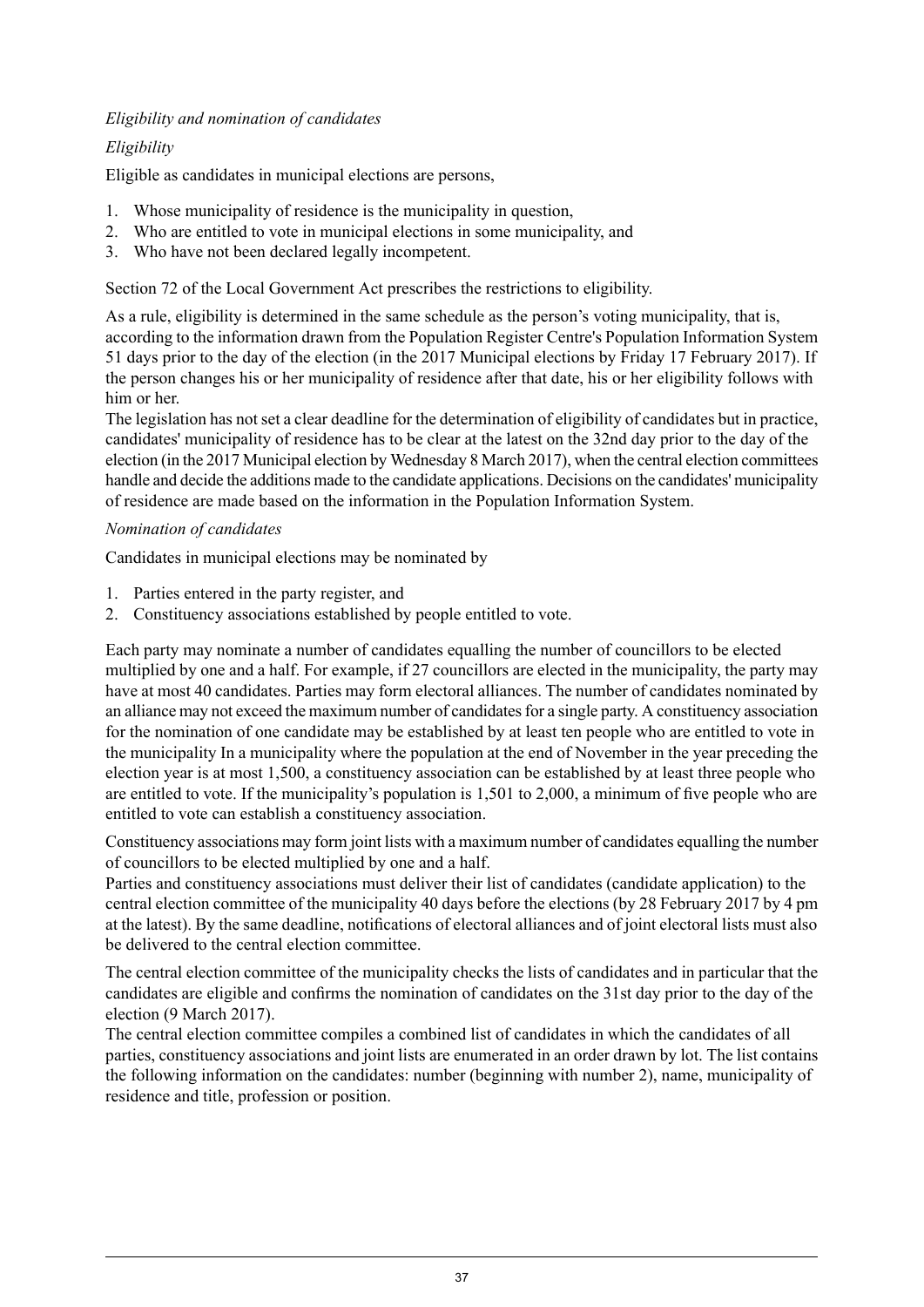The number of councillors elected depends on the population of the municipality (data at the end of 30 November preceding the election year).

*Local Government Act 410/2015, Section 16*

*"Unless the local council makes a decision about the number of local councillors, the number of local* councillors elected shall be the minimum laid down by law. A local council decision about a larger number than the minimum, or a change to a previous decision, must be notified to the Ministry of Justice by the end of the year preceding the election year. A local council decision on the number of local councillors may be put into effect before it has attained legal force. However, action to put the decision into effect is *not permitted if an administrative court forbids this."*

According to Section 16 of the Local Government Act (410/2015), a minimum number of councillors has to be elected, however, as follows:

#### **Number of councillors according to the population of the municipality**

| Population        | Minimum<br>number of<br>councillors |
|-------------------|-------------------------------------|
| at most 5,000     | 13                                  |
| $5.001 - 20.000$  | 27                                  |
| 20,001 - 50,000   | 43                                  |
| 50.001 - 100.000  | 51                                  |
| 100,001 - 250,000 | 59                                  |
| 250,001 - 500,000 | 67                                  |
| over 500,000      | 79                                  |

*Changes in constituencies and municipalities and consolidations of municipalities*

Changes in constituencies and municipalities and consolidations of municipalities concerning elections of different years are presented on the Internet in the appendix table of the statistical release (the home page for Municipal elections).

Municipalities are placed into constituencies according to the constituency division in force. At the beginning of 2017, the number of municipalities is 295 in Mainland Finland and 16 in Åland.

The valid statistical grouping of municipalities is used in the statistics (Statistics Finland, Municipalities and Regional Divisions Based on Municipalities).

*The municipal elections are held in accordance with the division of municipalities that came into effect* at the beginning of the election year (2017) (the voting district division came into effect on 31 October *2016).* \*If municipal elections are held in the year preceding a change in municipal division entering into force, they must be held in accordance with the new municipal division in the municipalities to which the change applies. In the statistical grouping of municipalities, municipalities are divided by the proportion of the population living in urban settlements and by the population of the largest urban settlement into urban,semi-urban and rural municipalities. The classification is based on the definition of urban settlements made in 2016 and the population of the municipality in 2015. The definition of urban settlements is produced yearly by the Finnish Environment Institute.

- 1. Urban municipalities are those municipalities in which at least 90 per cent of the population lives in urban settlements, or in which the population of the largest urban settlement is at least 15,000.
- 2. Semi-urban municipalities are those municipalities in which at least 60 per cent but less than 90 per cent of the population lives in urban settlements, or in which the population of the largest urban settlement is at least 4,000 but less than 15,000.
- 3. Rural municipalities are those municipalities in which less than 60 per cent of the population lives in urban settlements, and in which the population of the largest urban settlement is less than 15,000, as well as those municipalities in which at least 60 per cent but less than 90 per cent of the population lives in urban settlements, and in which the population of the largest urban settlement is less than 4,000.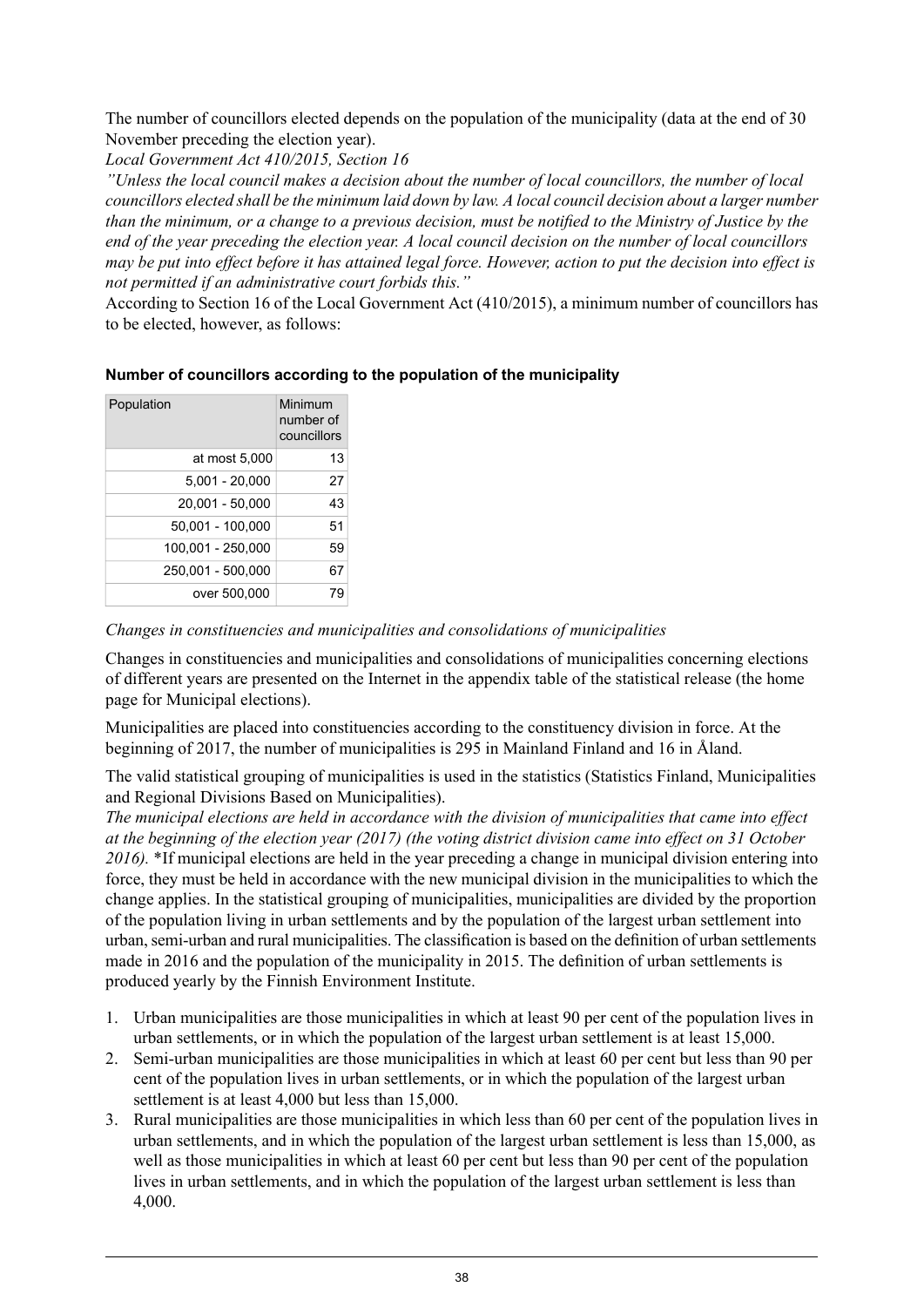#### *Classifications used*

Statistics Finland's classification of municipalities, constituency, municipality group, municipality, voting district, party (entered in the Party Register), age of candidates and elected councillors, country of residence.

*Candidates have been nominated in the Municipal elections 2017 by the following registered parties (15/16):*

- Finnish Social Democratic Party (SDP)
- Centre Party of Finland (KESK)
- National Coalition Party (KOK)
- Swedish People's Party in Finland (RKP)
- Christian Democrats in Finland (KD)
- Green League (VIHR)
- Left Alliance (VAS)
- Finns Party (PS)
- The Communist Party of Finland (SKP)
- Communist Worker's Party (Finland) For Peace and Socialism (KTP)
- Liberal Party Freedom for Choice (LIBE)
- Pirate Party of Finland (Piraattip.)
- Animal Justice Party of Finland (EOP)
- Feminist Party (Femin.p.)
- Independence Party (IP)

#### *Data collection methods and data sources*

Statistics Finland receives basic election data from the Ministry of Justice's election data system, the technical implementation of which is assigned to Tieto.

#### **1.3 Acts, decrees and recommendations**

The function of Statistics Finland is to compile statistics describing conditions in society (Statistics Finland Act of 24 January 1992/48). These also include election statistics. Statistics Finland's Rules of Procedure define the Population and Social Statistics department as the producer of election statistics (Statistics Finland's Rules of Procedure, TK-00-580-16).

## 2. Methodological description of the survey

The statistics are based on census data. The basic data of the statistics are based on the Ministry of Justice's election information system consisting of six subsystems. They are:

- 1. Basic data, including data on constituencies, municipalities, voting districts and election authorities;
- 2. Data on polling stations (polling station register), which include data on general advance polling stations and polling stations on the election day;
- 3. Franchise data (voting register), for which data on every person entitled to vote are collected by the Population Register Centre 46 days before the election day. This register contains certain information on the voters (including the voters' name, identity code, constituency, municipality of residence, and polling station) as this information appears in the Population Information System 51 days before the election day. The voting register becomes legally valid at noon 12 days prior to the election day:
- 4. Data on candidates (candidate register) in which the following data on each candidate in the elections are entered: name, candidate number, profession, municipality of residence, party/voters' association that has nominated the candidate, and personal identity code;
- 5. A centralised calculation system to which the electoral district committees and the central election committees submit their results of the elections;
- 6. A statistical and information service system by means of which the results of the elections and other statistical data are transmitted to the media and to Statistics Finland.

Statistics Finland's election data system comprises four election data files: regional file, party file, candidate file and candidate register.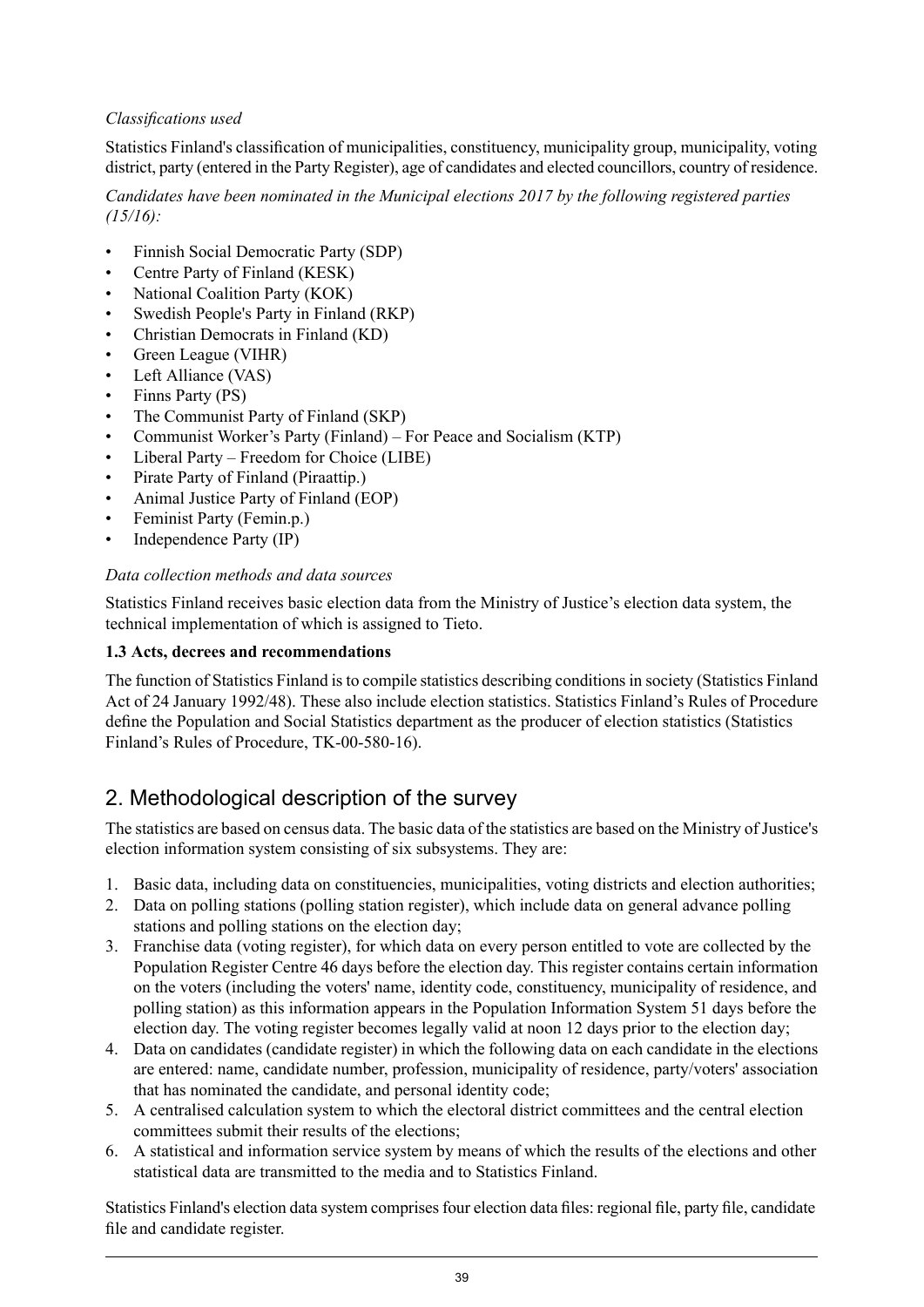#### **Background analysis of candidates and elected councillors**

In connection with the election statistics, a background analysis is produced on persons entitled to vote, candidates nominated by the parties and elected representatives. The population of persons entitled to vote is based on the voting register established on 22 February 2017 and the candidates on the candidate register of the Ministry of Justice. The background data on the persons combined with these registers are based on statistical data from Statistics Finland such as population, family and employment statistics, and the Register of Completed Education and Degrees. Of the persons entitled to vote only those resident in Finland are included in the review.

The analysis describes the persons entitled to vote, candidates and elected councillors with regard to certain variables. The background data usually relate to the years 2014 to 2016. More recent data than that have not been available. The person's age is the age on the day of the election in full years.

The background variables used in the analysis are described in the following.

#### *Constituency*

The constituency used in the analysis is for the candidates the one for which the person stands as a candidate. For those entitled to vote the constituency is based on the information drawn from the Population Register Centre's Population Information System 51 days prior to the day of the election.

#### *Foreign background*

Foreign background is examined by means of two variables, that is, native language or origin. Persons whose native language is not Finnish, Swedish or Sami are regarded by language as coming from a foreign background. Persons whose both parents or the only parent were born abroad are regarded by origin as coming from a foreign background. The data are from the year 2015.

#### *Main type of activity*

The concept of main type of activity describes the nature of the person's economic activity. The population is divided by their main type of activity to the active and inactive population. These groups can be further divided into sub-groups. The classification is based on the person's activity during the last week of the year. The main type of activity is based on data derived from different registers.

The classification of main type of activity is as follows:

- Employed
- Unemployed
- 0 to 14-year-olds
- Students, pupils
- **Pensioners**
- Conscripts, conscientious objectors
- Other inactive population

The information used in the analysis describes the person's activity during the last week of 2015.

#### *Family status*

In this analysis the population is divided into the following groups by family status:

- Parent of a married/cohabiting family
- Single parent
- Childless couple
- Living alone
- –
- Child living at home
- Other

Parents of a married/cohabiting family include all married and cohabiting persons and partners in a registered partnership, who have their own and/or spouse's children living at home. Childless couples are married/cohabiting persons and partners in a registered partnership who have no children. People living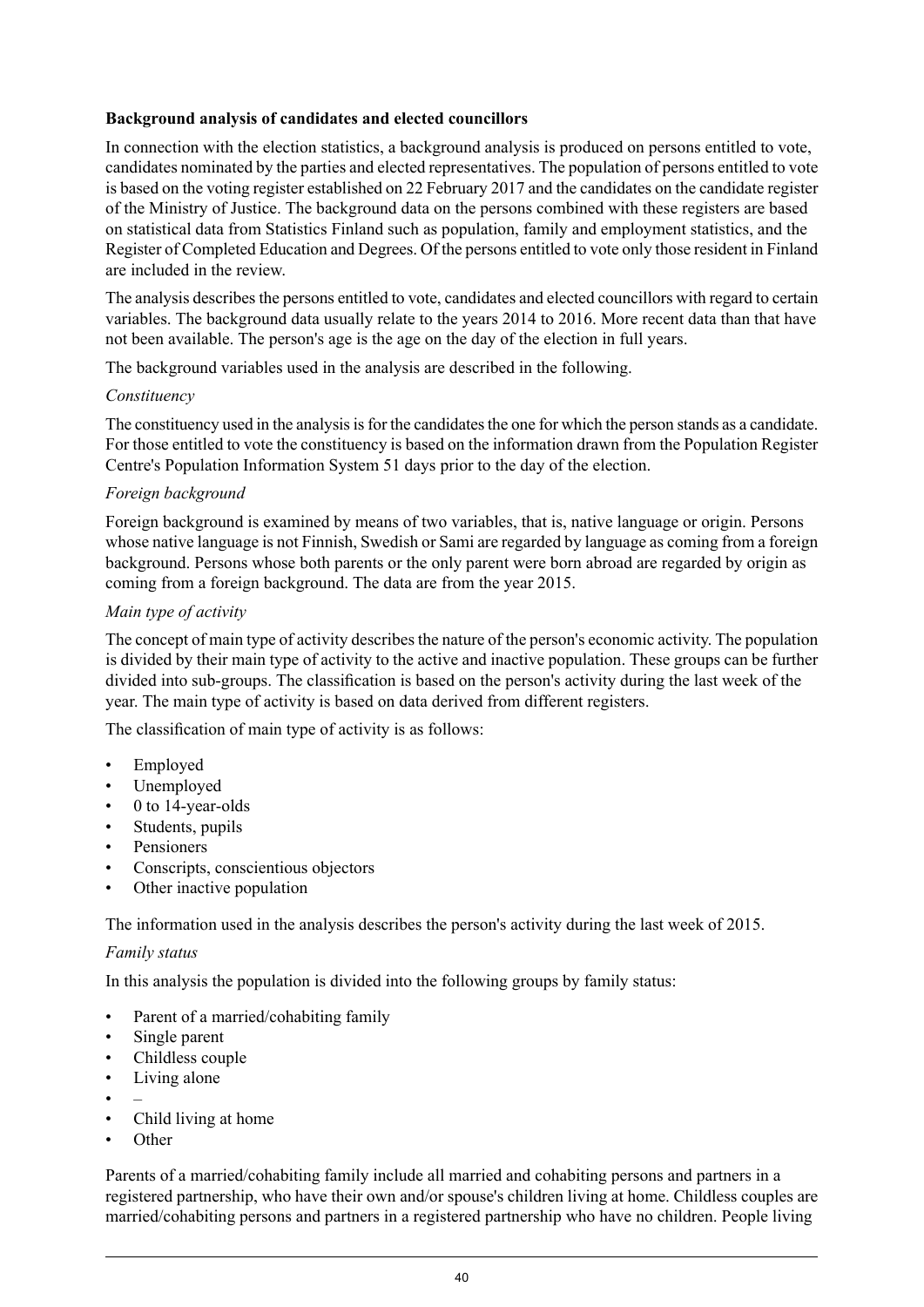with their own or adopted parent/s having the status of a child are defined as children living at home. The group "Other" includes persons without a family living together with others (for example, a lone mother/father living with the family of their child), homeless persons and institutional population. Persons living alone without a family belong to the group "Living alone".

The data on the person's family status are from the year 2015.

#### *Number of children*

In the analysis the number of children used is the number of the person's biological and adopted children. The data are from the year 2015.

#### *Level of education*

Those with basic level education have at most nine years of education. They have qualifications from primary schools, middle schools or comprehensive schools.

Those with upper secondary level education have 11 to 12 years of education. These qualifications include matriculation examination, vocational qualifications attained in one to three years and initial vocational qualifications.

Lowest level tertiary education lasts two to three years after upper secondary level education. Examples of these qualifications include the qualification of a technician engineer, diploma in business and administration, and diploma in nursing, which are not university of applied sciences degrees.

Completion of lower-degree level tertiary education requires three to four years of full-time studies after upper secondary level education. Lower-degree level tertiary education comprises university of applied sciences degrees and lower university degrees.

Completion of higher-degree level tertiary education requires as a rule five to six years of full-time studies after upper secondary level education. Higher-degree level tertiary education leads to master's degrees and specialist's degrees in medicine, for instance.

Completion of higher-degree level tertiary education requires as a rule five to six years of full-time studies after upper secondary level education. Higher-degree level tertiary education leads to master's degrees and specialist's degrees in medicine, for instance.

Completion of doctorate or equivalent level tertiary education requires independent research work or doctorate theses fit for publication. The degrees are scientific licentiate and doctorate degrees.

The data on education are derived from Statistics Finland's Register of Completed Education and Degrees. The data used in the analysis concern the year 2015.

#### *Disposable cash income*

*Disposable money income includes monetary income items and benefits in kind connected to employment relationships. Money income does not include imputed income items, of which the main one is imputed dwelling income. When current transfers paid are deducted from gross money income, the remaining income is the disposable money income.*

*The data are from the year 2015.*

#### *Median income*

When income receivers are put in the order of size by income, median income is the income of the middle income receiver. An equal number of income earners remains on both sides of the middle income receiver. Median income is not as sensitive to extreme observations as mean income.

#### *Dual citizenship*

A person may be a citizen of more than one country (see Nationality Act, 359/2003 and Nationality Decree, 699/1985). Persons with both Finnish and foreign citizenship will be entered in the statistics as Finnish nationals. If a foreign national living in Finland has several nationalities, that person will be entered in the register and statistics as a national of the country on whose passport he or she arrived in the country. Nationality is determined by the country of issue of passport. A person may have several nationalities or no nationality at all. Possession of an alien's passport is also accepted as a nationality.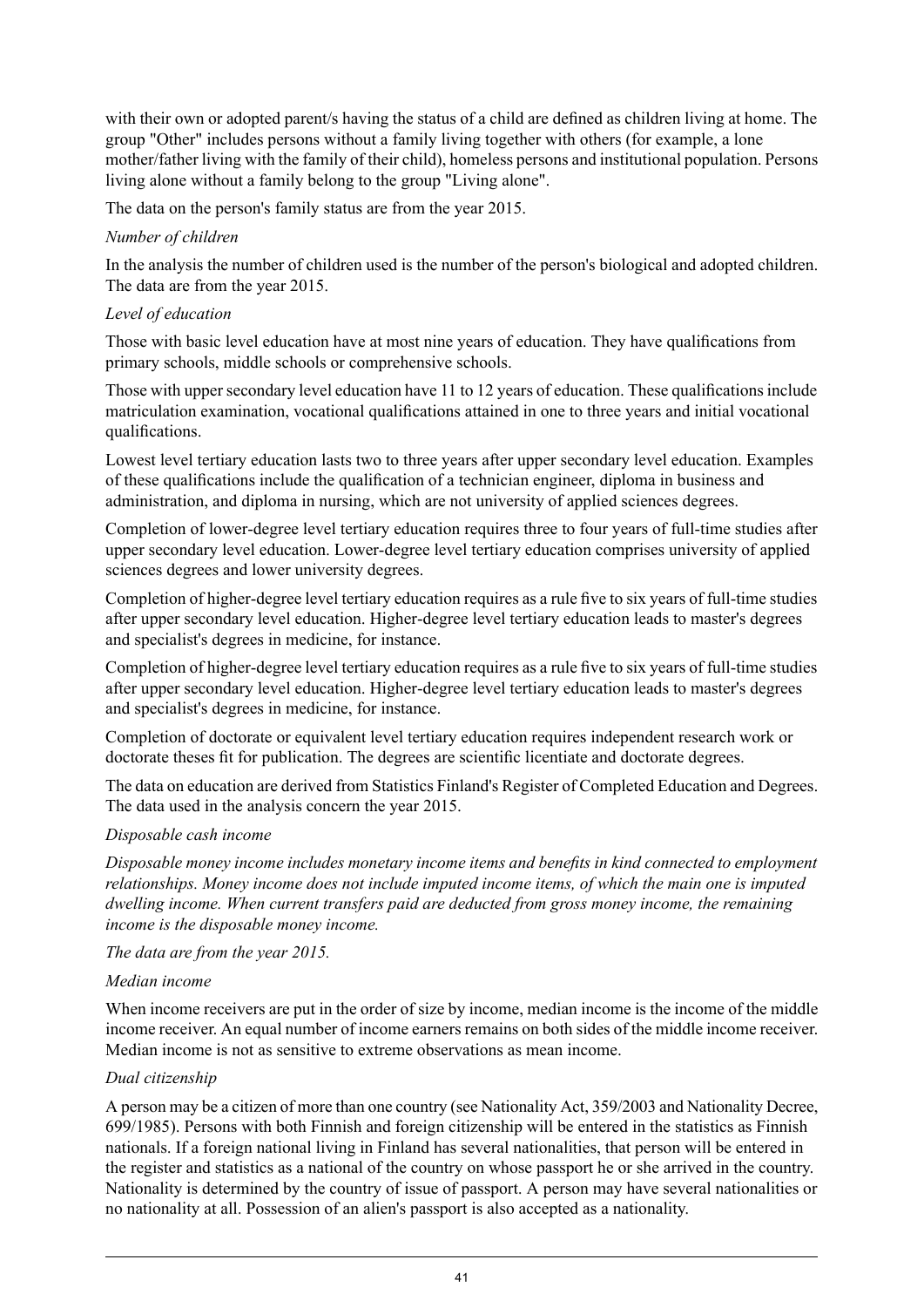#### *Income subject to state taxation*

With certain exceptions, all income received as money or a benefit of monetary value is taxable. Certain social benefits, allowances and compensations are not taxable. These are such as child benefits, housing allowances and income support. Taxable are neither grants and awards received from the general government.

## 3. Correctness and accuracy of data

The basic data of the election statistics derive from the Ministry of Justice's election data system and from data supplied by the election authorities, which can be considered reliable.

## 4. Timeliness and accuracy of data

The confirmed data always differ somewhat from the figures of the preliminary statistics.

The results change once the result is confirmed in all respects: by voting district, municipality, constituency, party and number of votes gained by all candidates and by the elected, whereby even their mutual order may change.

## 5. Accessibility and transparency/clarity of data

The first data, or preliminary statistics are published as soon as possible on the Internet, in the StatFin service and on the statistics pages on Municipal elections. Election data by municipality and voting district (starting from 2004) and the numbers of votes gained by candidates and elected representatives are entered into the StatFin online service.

Releases and time series tables, in addition to the tables concerning the elections in question, are available in three languages (Finnish, Swedish and English) on the statistics pages on Municipal elections. The second, or final data are supplied to Statistics Finland after the election result is confirmed. After the confirmation of the election result, the confirmed data corresponding to the preliminary statistics are released on the statistics pages and the StatFin databases are updated.

Key election results on municipal elections are published in the election map service.

The chargeable ALTIKA regional database contains results on municipal elections starting from 1976.

## 6. Comparability of statistics

The municipal division of the election year is used in the statistics. If municipal elections are held in the year preceding a change in municipal division entering into force, they must be held in accordance with the new municipal division in the municipalities to which the change applies. The statistical grouping of municipalities (urban, semi-urban and rural) was introduced starting from the year 2000. Prior to that, municipalities were grouped as follows: towns and other municipalities. Changes in constituencies and municipalities between elections have been taken into account in the statistics which contain comparative data with the previous elections.

Election results are presented on the statistics pages on Municipal elections from 1921 onwards.

## 7. Coherence and consistency/uniformity and documentation

The Ministry of Justice publishes exhaustive information about different elections and the national candidate register and election result data on its web pages(www.vaalit.fi). The statistics on advance voters published by the Ministry of Justice differ from Statistics Finland's statistics on advance voters, because they are defined on different grounds: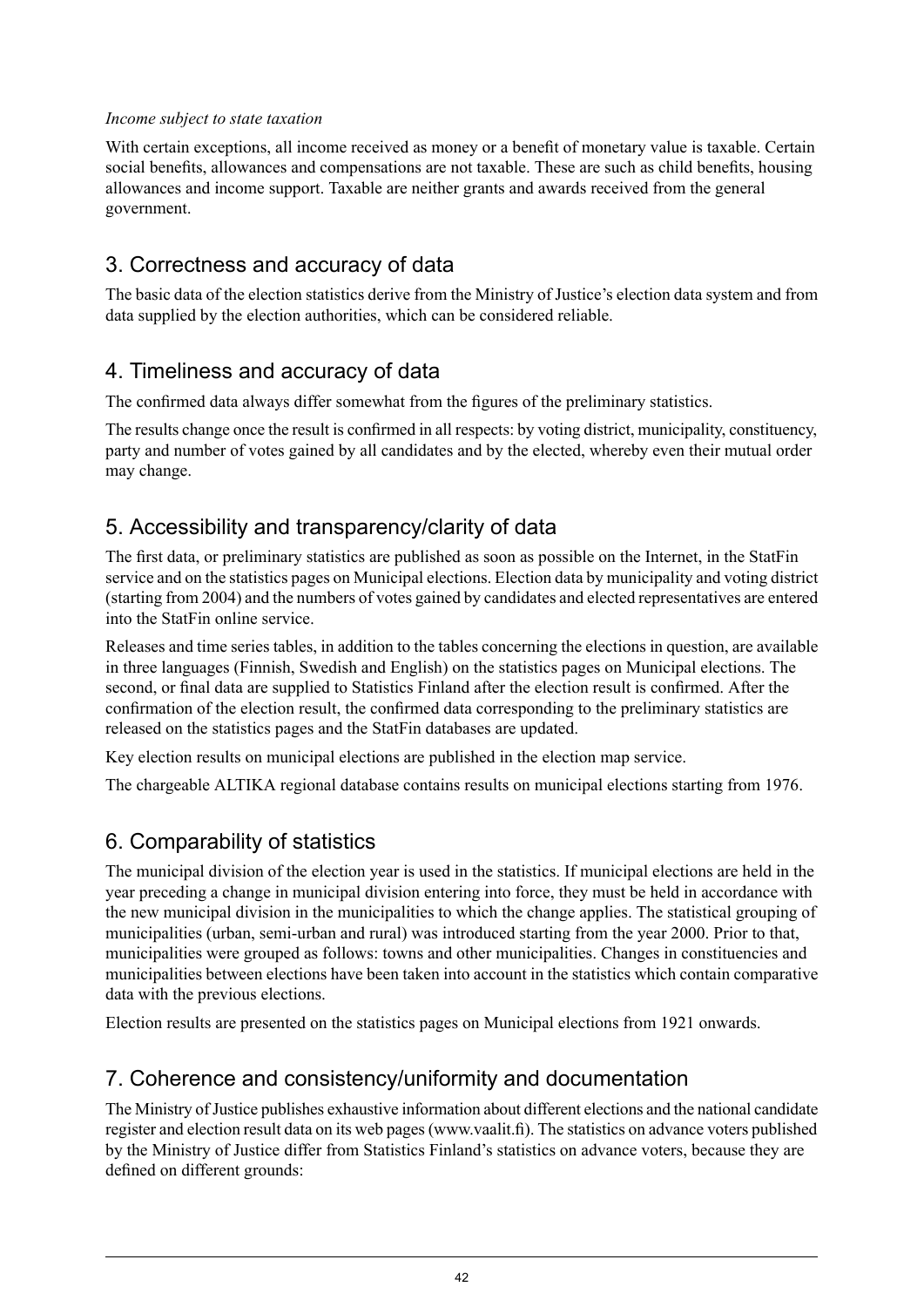- The Ministry of Justice counts the number of advance voters from the number of those entitled to vote, whereas
- Statistics Finland counts the number of advance voters from the number of all persons who voted.

The classifications used in the statistics can be found on Statistics Finland's website.